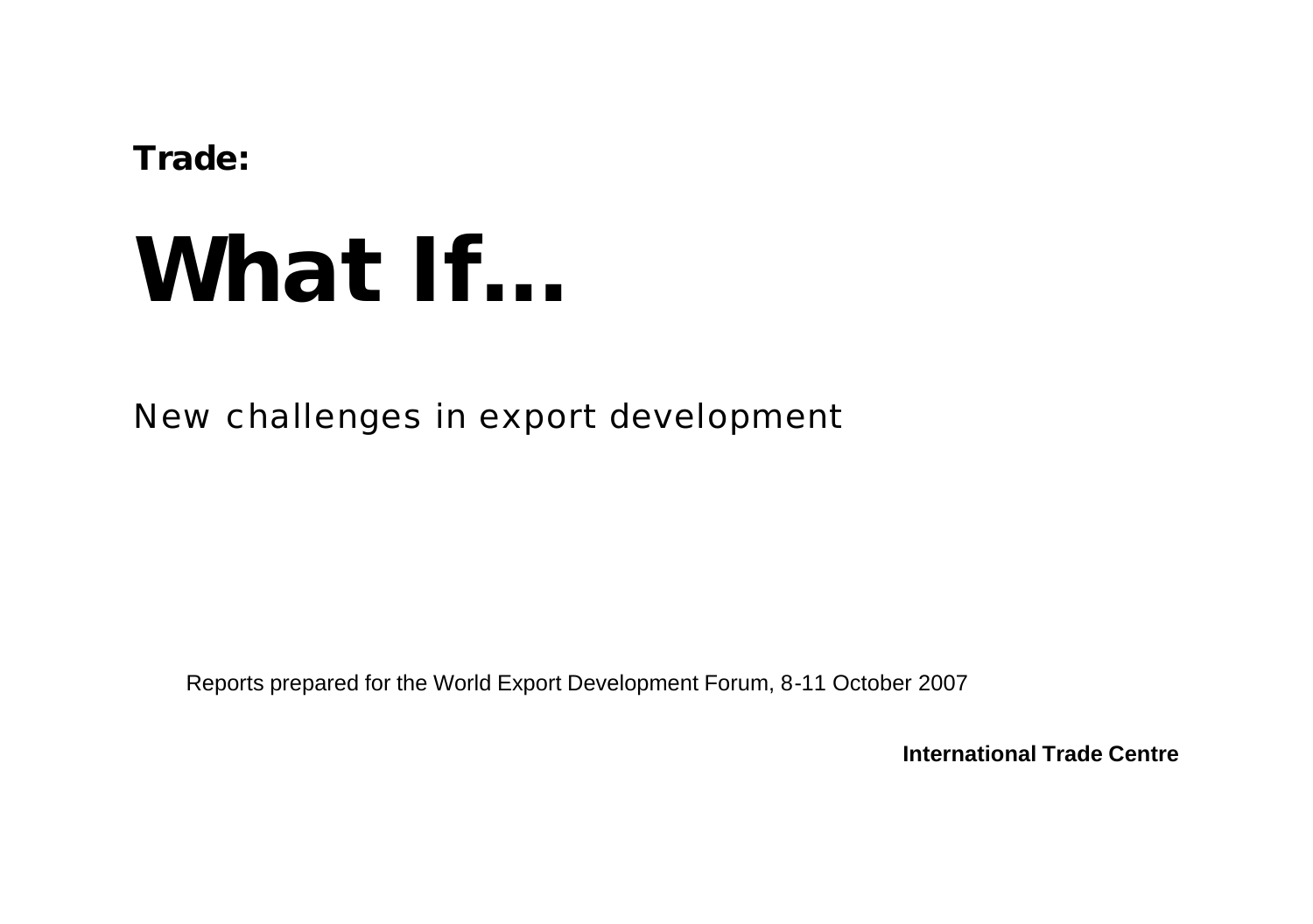# Contents

| Making trade preferences and Aid for Trade effective in LDCs: the role of National Innovation Funds 35 |  |
|--------------------------------------------------------------------------------------------------------|--|
|                                                                                                        |  |
|                                                                                                        |  |
|                                                                                                        |  |
|                                                                                                        |  |
|                                                                                                        |  |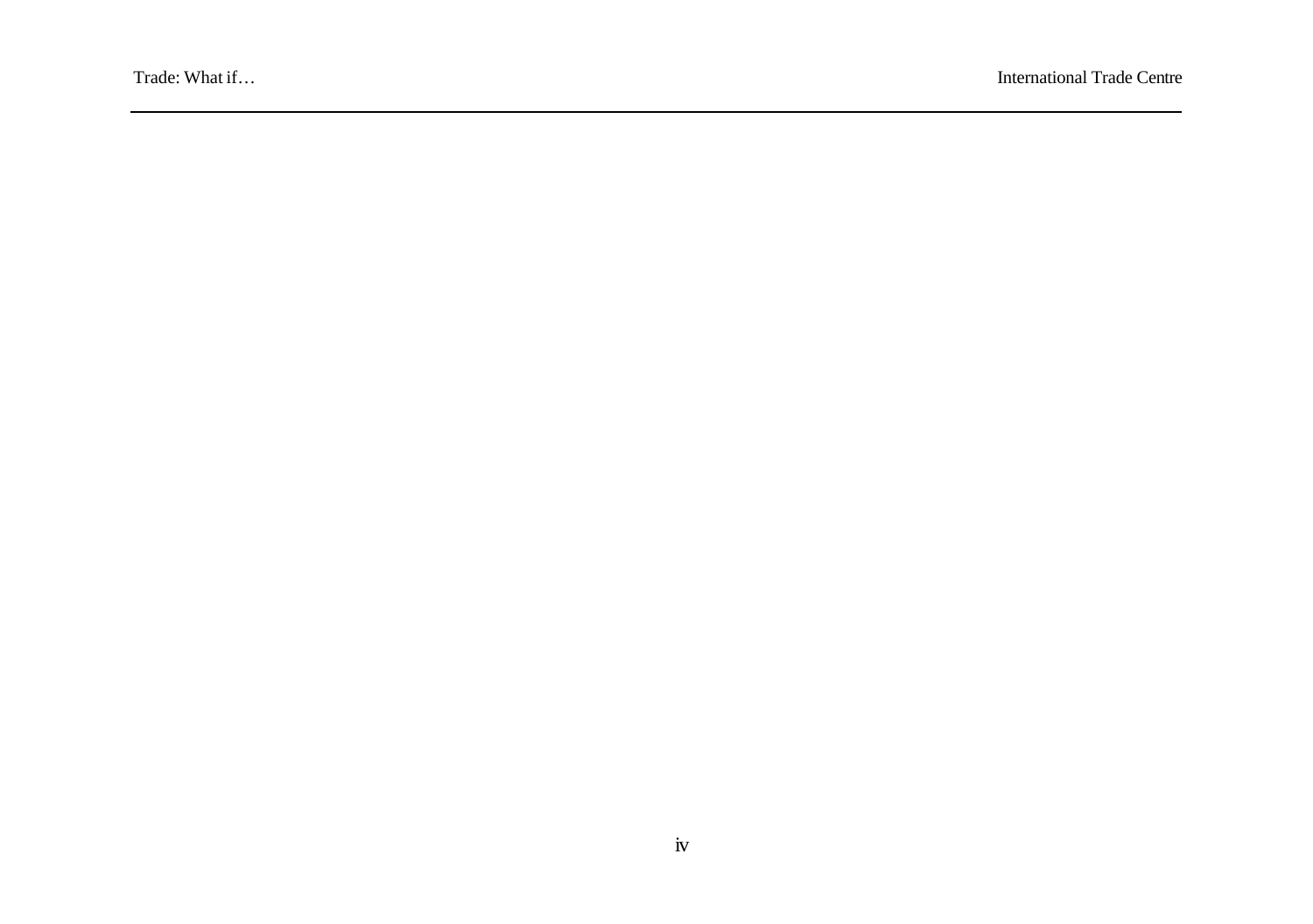## **Trade: What if…?**

# By Stephen Browne, ITC

Question: Which are the fastest-growing markets for developing country exports? Answer: The developing developing country exports? Answer: The developing countries. A few years ago, the answer would have been the USA or the European Union. Today it is China, by a huge margin – 232% in five years according to ITC research. And the second fastest is South Korea (117%).

Question: Which African country has the best export performance? Answer: Possibly Tanzania. Tanzania? During 2001-2005, Tanzania succeeded in having one of the fastest growth rates of exports combined with one of the highest levels of product diversification.

As ITC's own research shows, trade patterns are now changing so fast, we probably shouldn't even call them patterns. The next five years could throw up some very different numbers, many of which we shall not predict, even with the most sophisticated analysis. But we can at least interpret them and we should react to them.

ITC is the closest there is to a pure aid-for-trade organization in the multilateral system. Aid for trade is all we do. As with other trade organizations, however, we need to stay abreast of the rapidly changing trade environment,

and especially the needs of exporters who can play a crucial role in engaging constructively with globalization and facilitating dynamic growth.

For the World Export Development Forum (WEDF), ITC asked a group of thinkers to present their latest ideas about exporting. This booklet is the result.

**James McWilliams** asks: *what if* people in rich countries want to eat locally-grown food because they believe it is environmentally friendly? His answer is that their logic could be seriously at fault. The consumption of fossil fuel in food production is not confined to transportation. For example, Londoners buying lamb in the UK raised on energy-intensive pastures are 'consuming' four times as much in terms of carbon dioxide emissions as lamb shipped from New Zealand, approximately 12,000 miles away.

There is a lot at stake. The European food lobby is trying to convince their governments to bring in 'food miles labelling' on the mistaken grounds of environmental sustainability. If their arguments prevail, Europe would reduce its import of food from some developing countries, with a catastrophic impact for the livelihoods of farmers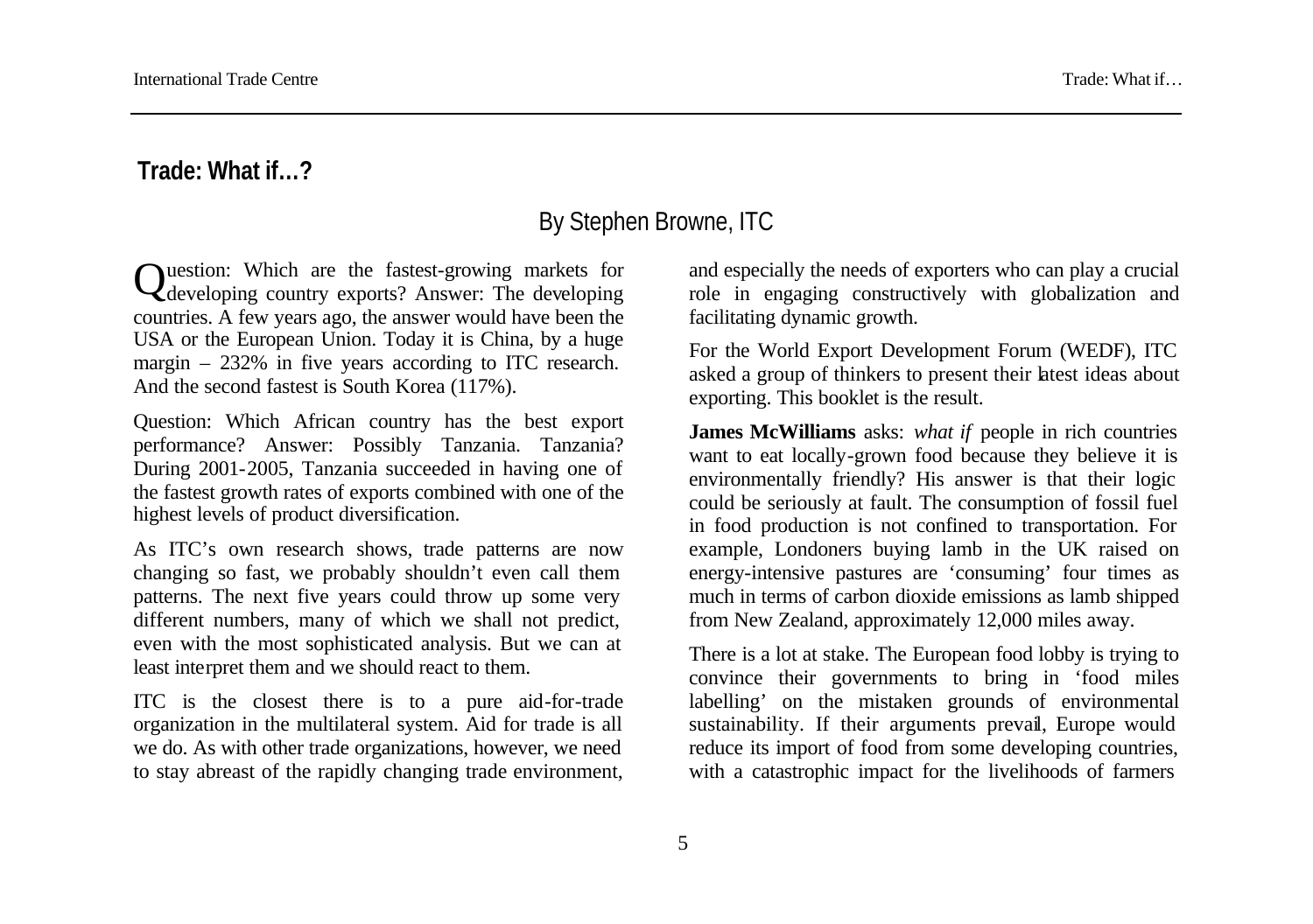there. Here aid-for-trade can take a benevolent green angle. For example, ITC has recently been working with British and Danish partners on the food miles debate to ensure that policy is not driven by ignorance, and that Kenyan fruit and vegetable farmers will thrive.

**Anthony Williams** and his co-authors ask: *what if* exporters from developing countries were to harness 'mass collaboration' via the Internet to enhance their competitivity? Sharing knowledge works and is profitable. It could lead to a '*tradepedia*' – a trade version of the Wikipedia, the world's largest, peer-driven, online encyclopedia. In the rich countries, it just needs a good Internet connection.

The challenge in the poorer countries is that barely 1% of small enterprises have online access. Aid for Trade – the programme as well as the concept – could help in various ways. It could inspire and help to build IT infrastructure and allow more mini- and micro-enterprises in the South to get online. ITC might contribute some knowledge. We already aspire to build the mother of all trade information portals, based on the Trade Map. Perhaps we shouldn't stop at a mere portal, but go on to create a veritable 'agora' – a global meeting place of ideas and advice. Should we even host the tradepedia and connect millions of aspiring exporters to unlimited free knowledge? It could send a lot of us trade advisers into early retirement…or give us a new

lease of life as online content providers with developing country specialists as our peers.

**Charles Gore** looks more closely at knowledge within national borders. *What if*, he asks, developing countries were to set up their own 'innovation funds' to boost the capabilities of small exporting firms and farms? Trade preferences stimulate opportunities and pioneering firms initiate production, importing foreign technology. The learning process expands as more companies imitate the business success of the pioneers. More widespread upgrading follows.

National innovation funds could support and accelerate the learning process stimulated by international transactions and help to overcome the supply-side constraints for countries trying to meet the challenges of new market openings. Here is another role for aid-for-trade: a new form of trade financing. It acknowledges the role of enterprise at the centre of the export effort, with a public fund in support. Assistance in this form resembles budget support and gets around the familiar pitfalls of aid. It grants countries ownership. It avoids the problems of donor coordination.

The trade map in developing countries needs to be redrawn, says **Astrid Ruiz Thierry**. Women create one-third of all new businesses and an increasing number of families depend on women's incomes. In the export field, women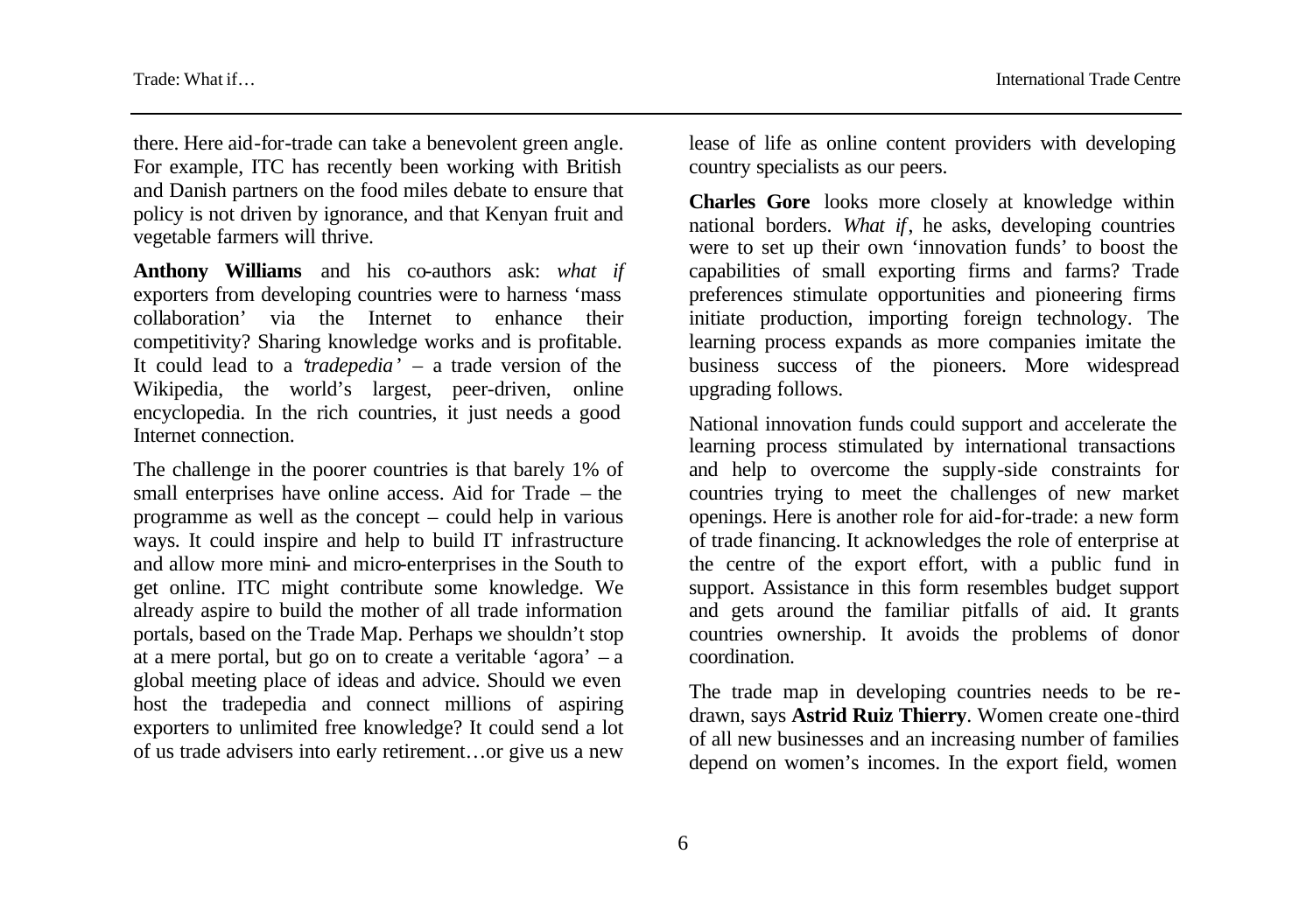entrepreneurs are helping to develop the comparative advantages of developing countries. They dominate the labour force in the most promising and dynamic new trade sectors. But ownership and decision-making in the trade sector is a male preserve. *What if* promise and power were on the same side, she asks?

Trade support institutions help to underpin trade success and their effectiveness is enhanced through networking. But today's trade support networks are hindering rather than helping women's participation in trade, and holding back export success. So greater female empowerment in these networks is the key to facilitating interconnection and clustering of women's business organisations. Trade support services should count women in if they are to improve trade performance, and donors should advocate and support the genderisation of trade.

At the time of writing (October 2007), Doha is still stuck, with news of a breakthrough continuing to ebb and flow. Trade facilitation, says **Osvaldo Agatiello**, is a public good that would benefit all countries. So if progress on agricultural protection and non-agricultural market access continues to stall, *what if* we were to work on trade facilitation outside the single undertaking*,* he asks*?*

Greater trade facilitation could thus be one of the most effective ways to enhance competitiveness in the developing countries.

Although the main effort will lie with each country – with the main impetus coming from the private sector – again there is a critical role for donors in financing infrastructure and technical assistance. In developing countries, trade facilitation will also help to bring the huge informal trading sectors into the mainstream economy, although not without difficulty and even controversy.

These are just a foretaste of the arguments put forward by our writers. One of the prime objectives of the WEDF is to stimulate new thinking about export development. In this spirit, the five papers here were prepared as a curtain-raiser to the issues for debate at the 2007 World Export Development Forum.

**Stephen Browne** is Deputy Executive Director and Director of Operations of the International Trade Centre, Geneva. He is the author of five books on development, including Aid and Influence (Earthscan, 2006).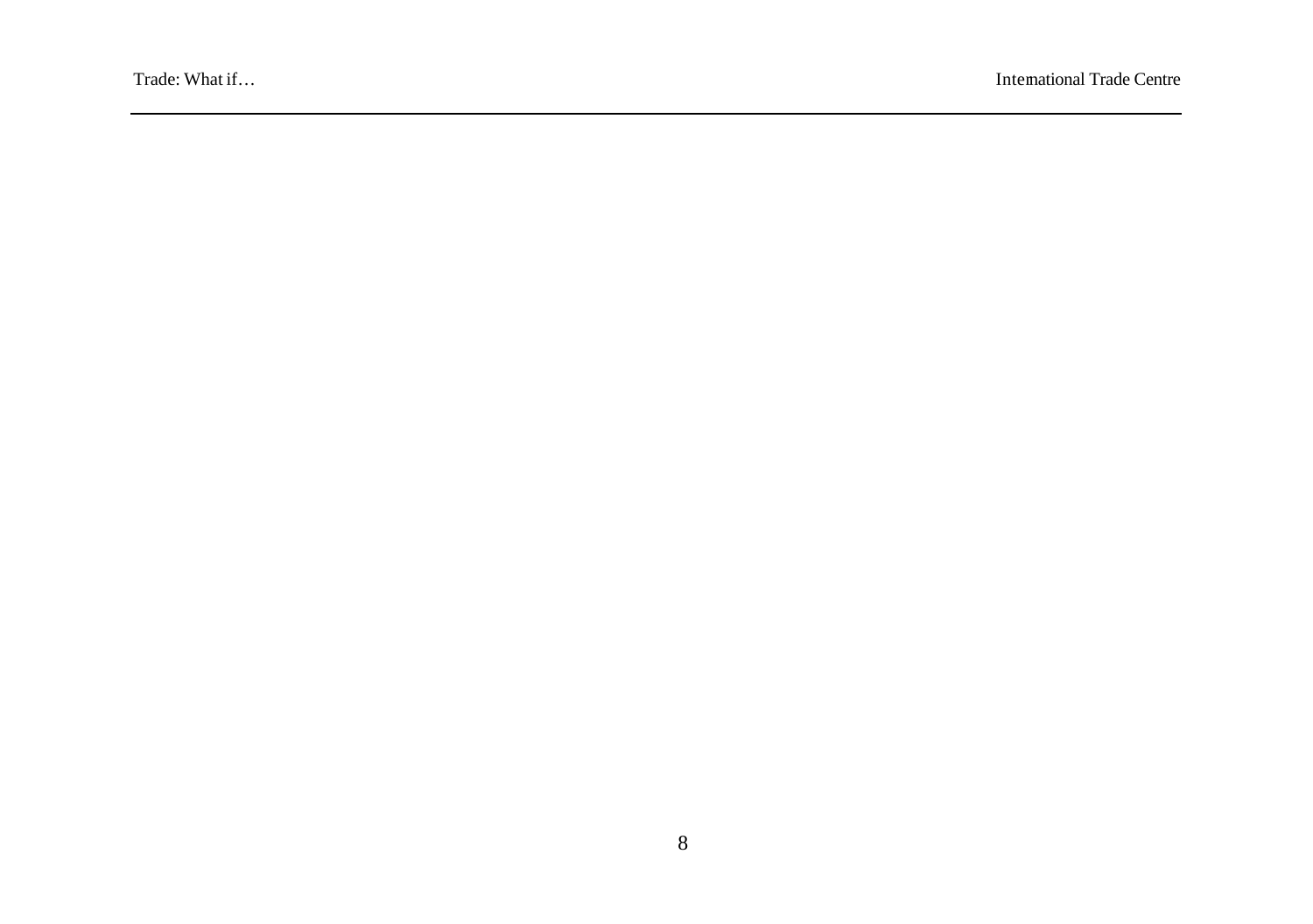#### **Eat local, eat global: towards sustainable food exports**

By James E. McWilliams, Yale University

The international movement to eat mainly locally produced<br>food has finally reached critical mass with several food has finally reached critical mass with several campaigning books published in 2007 and a number of articles in major newspapers and magazines. This development, for the most part, should be seen as progress. As scholarly studies have shown, the inherent benefits of shrinking the distance between food production and consumption include (and are by no means limited to) fresher food, stronger community ties, the preservation of open space, and supporting family-run farms. Localvores, as Eat Local advocates are now calling themselves, have ample evidence to tout such results and deserve much credit for raising popular awareness about environmental and social issues that once existed only on the fringe. But if there is one argument in the localvores' rhetorical repertoire that receives the most positive attention it is the seemingly self-evident statement that consuming locally produced food reduces fossil fuel emissions. It is the Eat Local mantra with the largest potential implications for the global food economy and, as it turns out, it is also the Eat Local claim most vulnerable to challenge.

#### **Food miles**

To appreciate how enthusiastically localvores stress the environmental benefits of "food miles", consider the widely popular works of Barbara Kingsolver (*Animal, Vegetable, Miracle*), Bill McKibben (*Deep Economy*), and Alicia Smith and J. B. MacKinnon (*Plenty*). Working in the profitable vein of Michael Pollan's *Omnivore's Dilemma*, these writers espouse the conceit of limiting their diets to locally produced food (roughly, food produced within 100 miles/160 kilometres). Each author overtly rests his or her case on the supposedly irrefutable connection between local food consumption and energy reduction. "The average food item on a US grocery shelf has travelled farther than most families go on their family vacations," writes biologist-turned-novelist Kingsolver. Her husband and co-author, Steven Hopp, explains: "If every US citizen ate just one meal a week (any meal) composed of locally and organically raised meats and produce, we would reduce our country's oil consumption by over 1.1 million barrels every week." Concerns over inflated food miles brought Smith and MacKinnon to their dietary choice as well. "Each time we sat down to eat," writes MacKinnon, a former *Adbusters* editor, "we were consuming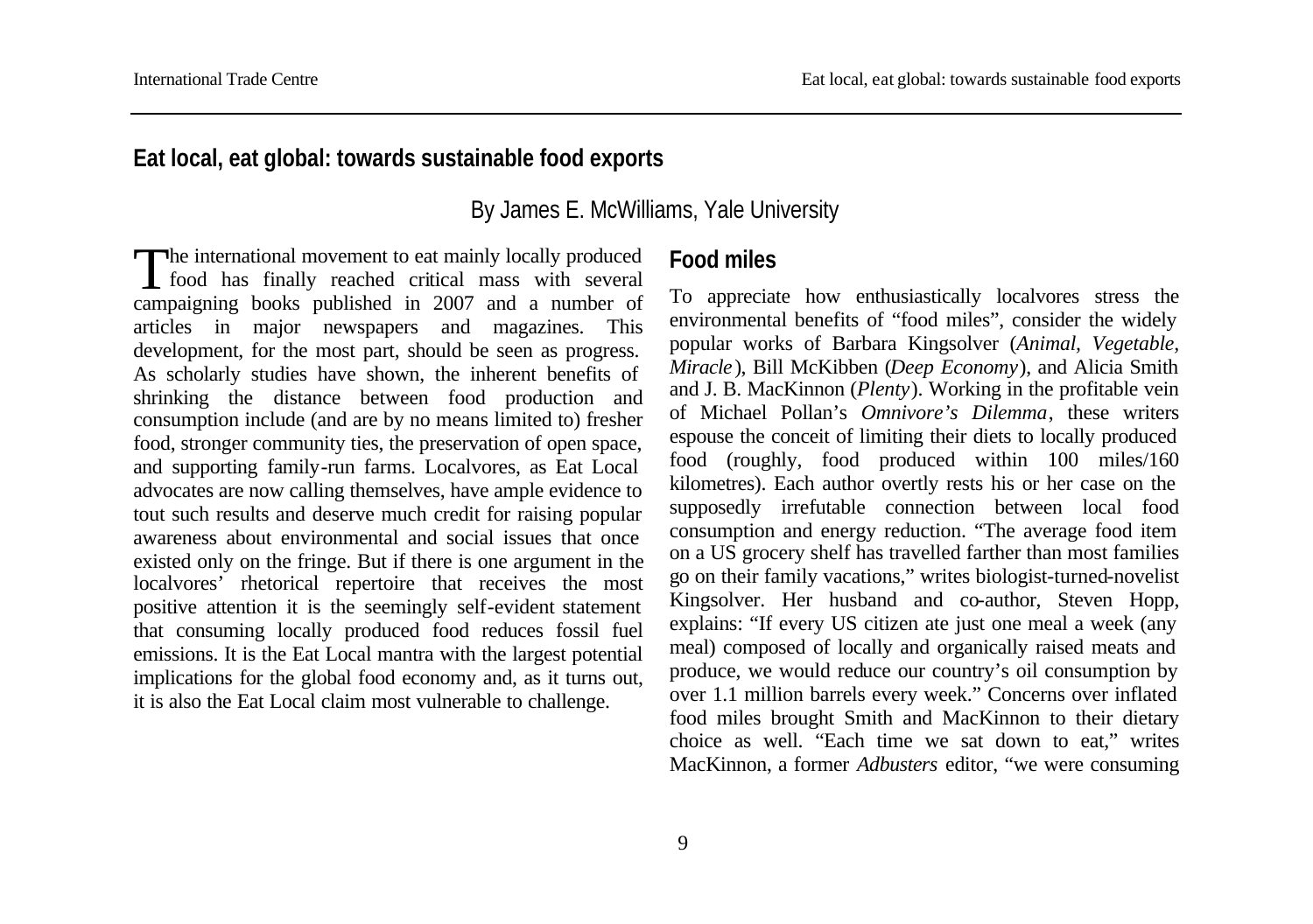products that had traveled the equivalent distance of a drive from ... New York City to Denver, Colorado. We were living on an SUV<sup>1</sup> diet." McKibben made a similar decision upon learning that "the average bite of American food has traveled more than 1500 miles [2400 km] before it reaches your lips." Our food, he notes, "arrives at the table marinated in oil crude oil." The proposition that eating local will reduce energy consumption unifies not only these books, but the movement itself.<sup>2</sup>

The notion that local food is automatically more energyefficient food is based on apparently convincing evidence from credible sources. The use of food miles as a methodological tool was originally pioneered at the Leopold Center for Sustainable Agriculture at Iowa State University in the early 1990s. There, Rich Pirog, Director of the centre's Marketing and Food Systems Initiative, continues to conduct highly influential studies revealing that, to cite one recent example, the total ingredients included in strawberry yoghurt made in Des Moines travelled an astonishing 2216 miles (3545 km). This figure is well above what Pirog and his colleagues declared to be the average distance travelled by domestic food in the United States (cited by McKibben): 1500

miles (2400 km). This figure has become something of an environmental touchstone. Whatever the specific figure and whatever specific product, however, the implications for food exporting nations cannot be overlooked. "Food miles," writes Pirog, "have become a metaphor to contrast local and global food systems for food systems researchers and local food practitioners alike." In turn, Eat Local advocates have fashioned that metaphor into the movement's single most important environmental yardstick. <sup>3</sup>

The quest to minimize the distance between producer and consumer has gained further momentum as a result of its emotional evocation of a disappearing way of life. While such a factor is always difficult to quantify, its cultural power should not be underestimated. It was, most notably, on vivid display when Wordwatch researcher Brian Halweil, in a conference paper delivered in Norway in 2003, spoke of the tragic fate of Lee Kyung-hae. Lee Kyung-hae was a South Korean farmer and farmers' association leader who, after a round of WTO negotiations held in Cancún, Mexico, reportedly committed suicide on 10 September 2003 outside the conference. According to Halweil, he did so because the international rules of trade "were stacked against" Asia in a way that allowed cheap imported produce to supplant local production. By failing to mention anything else about Lee

<sup>1</sup> Sports utility vehicles, many of which consume relatively high amounts of fuel.

<sup>2</sup> Barbara Kingsolver, *Animal Vegetable, Miracle: A Year of Food Life* (HarperCollins, 2007); Bill McKibben, *Deep Economy: The Wealth of Communities and the Durable Future* (Times Books, 2007), Alisa Smith and J. B. MacKinnon, *Plenty: One Man, One Woman, and A Raucous Year of Eating Locally* (Harmony, 2007).

<sup>3</sup> Rich Pirog, "Calculating Food Miles for a Multiple Ingredient Product," report of the Leopold Center for Sustainable Agriculture (March 2005), 3. See also: http://www.leopold.iastate.edu/pubs/staff/files/foodmiles\_030305.pdf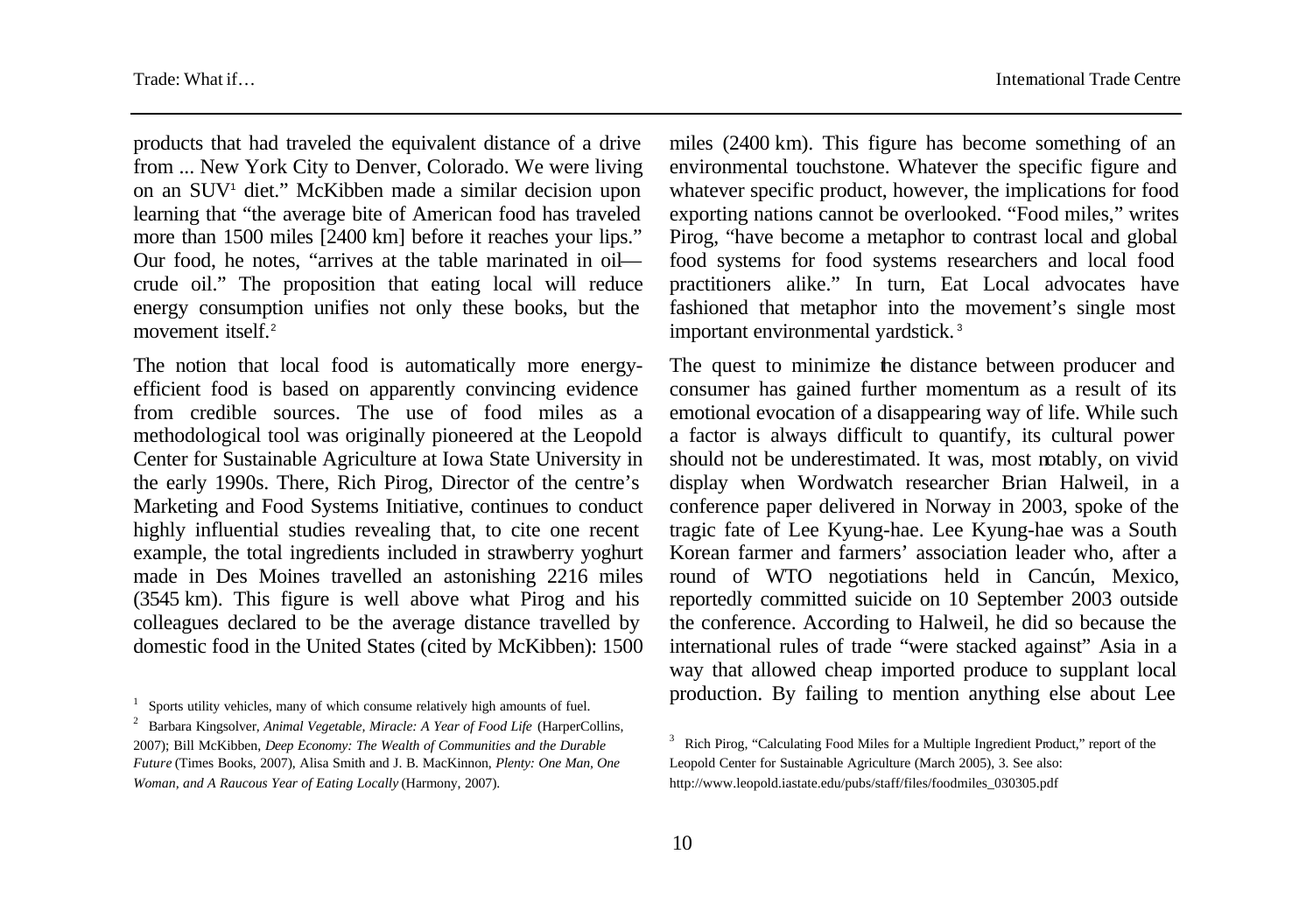Kyung-hae—such as any pre-existing psychological conditions or that much evidence suggests the Korean was killed—Halweil's rhetorical sleight of hand highlighted the emotional case that places enormous sentimental value on small farmers serving local markets. To claim that "this Korean farmer acted out of desperation . . . because he felt a way of life slipping way" today sounds like an attempt to solidify the Korean's emerging status as an anti-globalization martyr. The impact is clear, however, in the wide publicity given to the claim by Mexican journalist Luis Hernández Navarro that the suicide was "a dramatic representation of the fact that the WTO actually murders peasants around the world" (the farmer was wearing a sign that said in English "The WTO kills farmers")<sup>4</sup>.

Taking a more subtle line, Eat Local advocates enoy the cultural reward that accompanies a conspicuous emphasis on buying local. As Manfred Milinski and his colleagues have shown through experiments using game theory, the nature of human psychology is such that individuals are much more likely to contribute to what society sees as the common good if their contributions are visible and reputation-enhancing. Focusing especially on global warming, Milinski found that, as is the case in general, people tend to behave much more altruistically when they are being watched. "When reputation

is at stake," he writes, "animals as well as humans switch from selfish to altruistic behaviour, because only the latter is socially rewarded." Milinski's findings have a direct bearing on the future of sustainable food systems because few environmental activities have become as conspicuous and value-affirming as buying local. Joining "100-mile diet" clubs, marking menus as "local only", or, as happens in my neighbourhood in Austin, Texas, placing on one's car a bumper sticker advertising a local market that sells local produce, are only a few of the ways in which the Eat Local movement thrives on the high visibility for participants eager to link their identity with an environmentalist mindset.<sup>5</sup>

Finally, one should never underestimate the role of nostalgia in making food miles the primary environmental consideration used to evaluate sustainable agriculture. Authors who promote the Eat Local movement tend to entertain a deeply mythologized view of agricultural history. What has emerged is a narrative in which a golden age of farming—marked by ecological harmony and selfsubsistence—succumbs to the filth, grit, and greed of industrial and corporate development. "When we walked as a nation away from the land," writes Kingsolver, "our knowledge of food production fell away from us like dirt in a laundry-soap commercial." The nation's "drift away from our

<sup>4</sup> Luis Hernández Navarro, "Mr. Lee Kyung Hae," La Journada (Mexico), 23 September 2003; Brian Halweil, "Homegrown/Shortcircuit Food Conference," 27 October 2003, Oslo, Norway.

<sup>&</sup>lt;sup>5</sup> On the Milinski study, see http://sciitnews.com/news\_3657.html; Julia Whitty, "The 13th Tipping Point," *Mother Jones* (November/December, 2006), 48.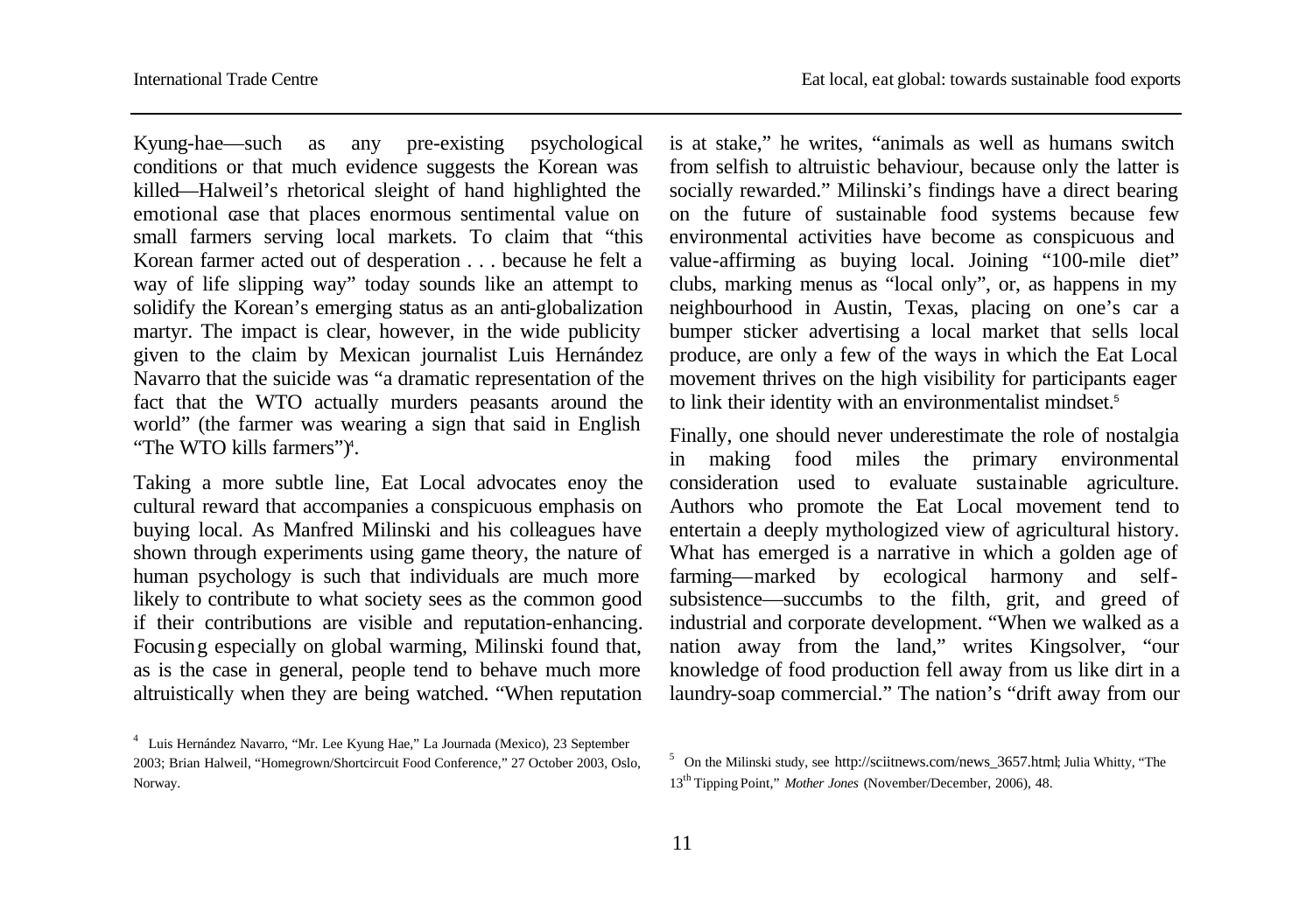agricultural roots," she writes, "began when munitions plants started making chemical fertilizers." The result, Kingsolver says, is that "we don't know beans about beans." Smith and MacKinnon are equally outraged by this perceived decline. "Fifty years ago," they declare, "there was still widespread connection to food and the places that it comes from. ... Many people kept kitchen gardens, raised chickens, or knew a beekeeper." Today, "legions of modern children have never seen a cow." Overall, what comes through the typical Eat Local text is a lament against modernization.<sup>6</sup>

Of course, these characterizations either distort or overlook a great deal of western agricultural history. From the moment settlers began farming in British America, landowners worked to achieve nearly everything the Eat Local groupies decry. Farmers wanted to trade internationally; they wanted to achieve scale economies; they wanted to industrialize (usually); they wanted insecticides, mechanization, and irrigation systems; they wanted to leave the farm when other opportunities arose; they would have been happy if their children never saw a cow; and they most certainly would have liked a little commercial soap to remove the dirt from their soiled overalls. But yet again, it is the irrational appeal of the ideal that has captured the public's attention, not the underlying truths.

#### **Life Cycle Assessments**

Despite the Eat Local movement's success in placing the issues in a narrow 'food miles' framework, the time is ripe for global environmentalists to deal in greater complexity with the issue of sustainable food production. The first step, as it tends to be when it comes to significant change, is to confront the conventional wisdom. The argument that reducing food miles necessarily decreases fossil fuel consumption appears to be so obvious, so intuitively logical, and endowed with so much emotional capital, that anyone who questions it would seem to be, as a friend put it, "messing with religion." But as it turns out, scientists began messing with this particular religion back in 1993, when the first European Invitational Expert Seminar on Life Cycle Assessment of Food Products was held in Denmark. The unifying goal of this pioneering conference was to conceptualize food production in the broadest possible terms, expanding carbon footprint equations to include not only distance measurement, but also externalities including water usage, harvesting techniques, fertilizer outlays, pesticide use, renewable energy applications, means of transportation (and the kind of fuel used), the amount of carbon absorbed during photosynthesis, disposal of product packaging, crop drying, storage procedures, nitrogen cycles, and dozens (if not hundreds) of other obscure cultivation inputs. The hope was that "life cycle

<sup>6</sup> Kingsolver, *Animal, Vegetable, Miracle;* Smith and MacKinnon, *Plenty.*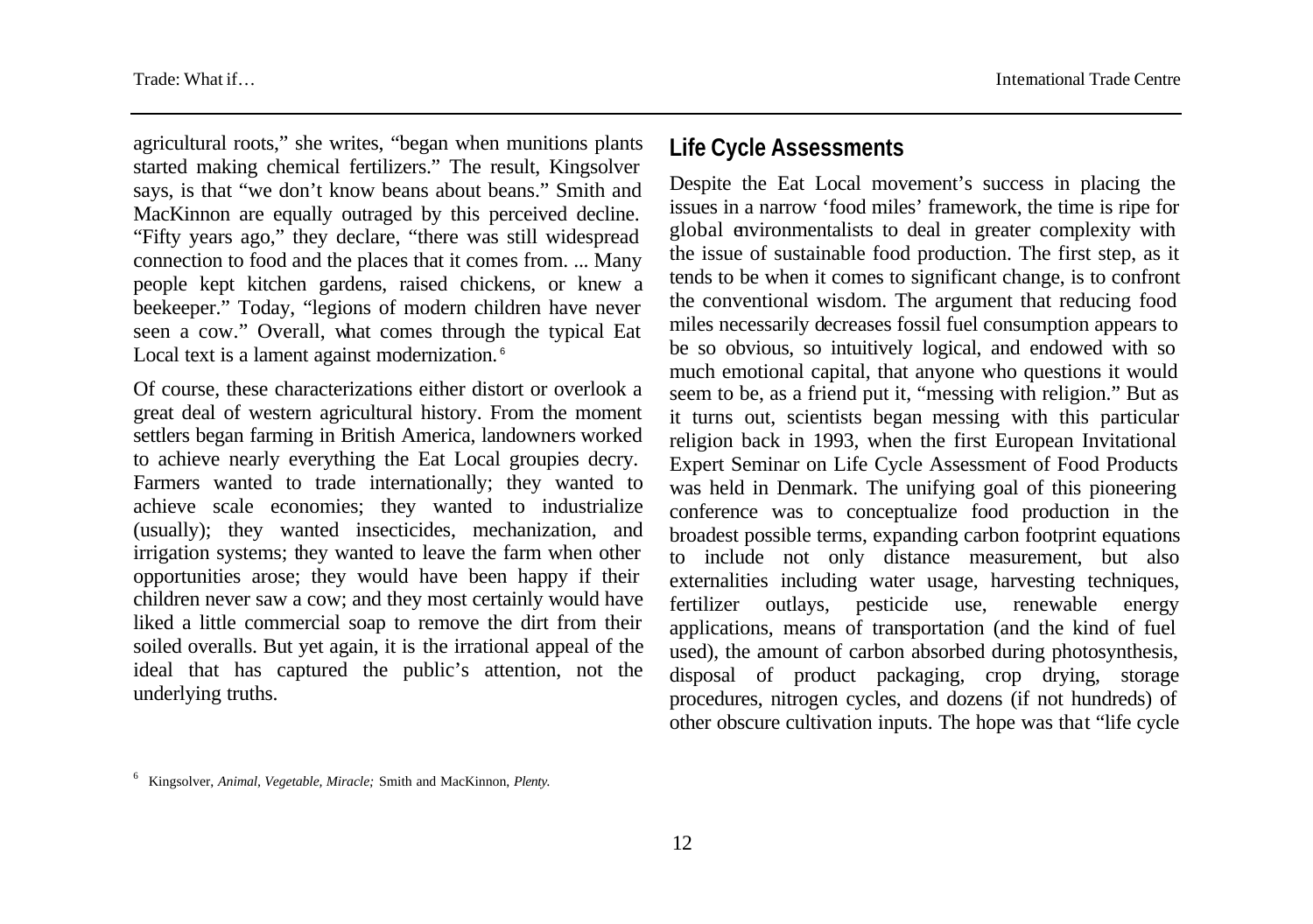thinking can become a part of the everyday routines of the food sector."7

This hope is now being realized. After a decade compiling evidence, advocates of Life Cycle Assessments (LCA) are starting to edge into the mainstream with findings that could potentially revolutionize the scale and scope of sustainable food production. In 2006, New Zealand's Lincoln University, no doubt responding to Europe's push for "food miles labelling", published a study challenging the premise that greater food miles automatically meant greater fossil fuel consumption. By incorporating more measures than distance travelled, scientists found that lamb raised on New Zealand's fertile pastures and shipped by boat to the UK consumed 688 kilogrammes of carbon dioxide emissions per tonne. By contrast, stock produced within the UK's poorly adapted pastures consumed 2849 kg per tonne. In other words, it proved to be *four times more energy efficient for Londoners to buy lamb imported from the other side of the world than to buy it from a producer in their backyard.* Such figures, despite coming from a food exporting nation, cannot be ignored, especially after similar numbers were found for dairy products—a result, once again, of seeing the matter in terms of comparative advantage rather than the more simplistic measure of food miles.<sup>8</sup>

While many localvores have reacted defensively to these findings, the international community has almost universally embraced them as opportunities to re-think approaches to sustainability and exportation. New Zealand's most prominent environmental research organization, the Landcare Research– Manaaki Whenua, reassessed its position on local consumption after the Lincoln study was published. "Localism," two Landcare scientists wrote in late 2006, "is not always the most environmentally sound solution if more emissions are generated at other stages of the product life cycle during transport." In Britain, governmental managers of the Food Industry Sustainability Strategy responded to the report by conceding that "products shipped from New Zealand by sea may have significantly lower environmental impacts than those travelling shorter distances in Europe." The Gallon Environment Letter, a Canadian publication, informed its readers that "certain products can be transported long distances and still use less energy overall than a regionally or locally produced product." While challenges to the Eat Local philosophy have received little attention in US media, the European press has paid more attention to Life

<sup>7</sup> B. P. Weidema and M.J.G Meeusen (eds.), *Agricultural Data for Life Cycle Assessments* Volume I Report 2.00.01, February 2000, Agricultural Economics research Institute, the Hague.

<sup>&</sup>lt;sup>8</sup> Caroline Saunders, Andrew Barber, and Greg Taylor, "Food Miles: Comparative Energy/Emissions Performance of New Zealand's Agriculture" (2006); Saunders and Barber, "Comparative Energy and Greenhouse Gas Emissions of New Zealand's and UK's Dairy Industry" (2007).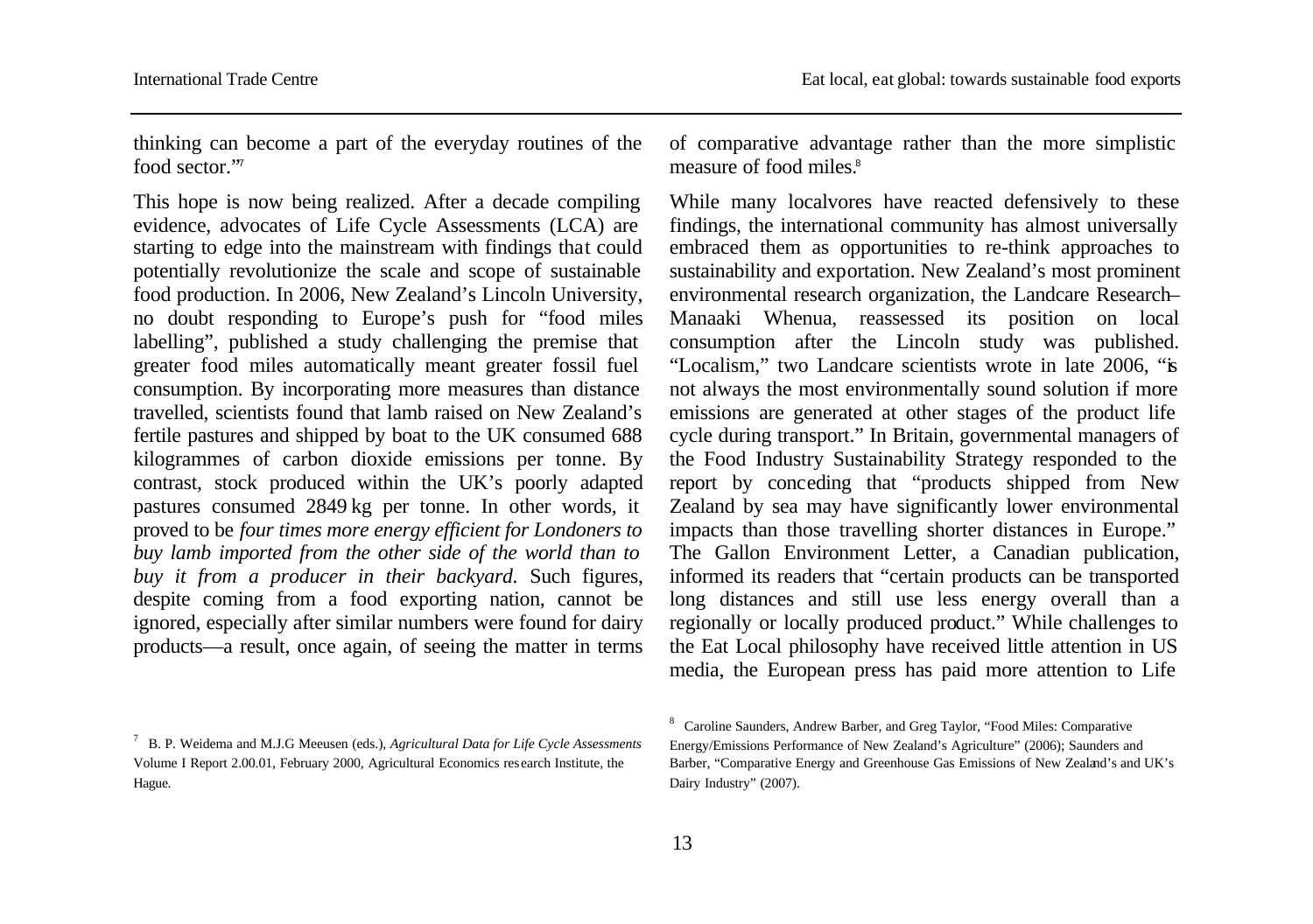Trade: What if… International Trade Centre

Cycle Assessments. *The Guardian* wrote that "consumers who make their choices on air miles alone may be doing more environmental harm." *BBC News* explained in a story entitled "Food Miles Don't Go the Distance" that food mile advocates "may seem to have common sense on their side, [but] the science which could be used to underpin their arguments is at best confusing, and at worst absent." And *The Economist* warned that "the apparently straightforward approach of minimizing the 'food miles' associated with your weekly groceries does not, in fact, always result in the smallest possible environmental impact." Whatever one's opinion on this question, there is no denying that the concept of Life Cycle Assessments is gaining mainstream momentum as a viable method of promoting sustainable agriculture.<sup>9</sup>

#### **Weaknesses of Food Miles Assessments**

With the rise of LCA has come a more systematic and critical evaluation of food miles. Thus far, two general criticisms have emerged. First, the Eat Local movement, somewhat ironically, is being taken to task for downplaying geography.

Nowhere is this tendency on more vivid display than in the work of Barbara Kingsolver, whose book *Animal, Vegetable, Miracle* continues to charm localvores while climbing *The New York Times'* bestseller list. Repeatedly, Kingsolver skirts the critical importance of geography in shaping her personal culinary habits and beliefs. It was, after all, Arizona's geographical conditions—ones that favour cactus fruits and tubers—that initially inspired Kingsolver and her family to move to southern Virginia to "begin the adventure of realigning our lives with our food chain". Choosing to move to a fertile region supportive of healthy year-round subsistence was without question an environmentally responsible decision. Nevertheless, an LCA perspective demands that we must take issue with the assumption that within weeks, Kingsolver's new geographical circumstance, one of rare sustainability, can become a normative standard. While Kingsolver was rhapsodizing over homegrown asparagus, careful readers were left wondering about the one million Tucson residents left behind, stuck in a desert. Indeed, they quickly disappear into Kingsolver's geographical amnesia, phantom members of a society mired in a nonsustainable grid and, as a result, irrelevant to the noble project that Kingsolver undertakes. Kingsolver's personal geography, in essence, becomes the privileged geography of the Eat Local movement—nothing more, nothing less. And the last thing advocates of environmentally sound food want to perpetuate is the geography of privilege.

<sup>&</sup>lt;sup>9</sup> Gareth Edward Jones, "Food Miles Don't Go the Distance," BBC News (16 March 2007) http://news.bbc.co.uk/1/hi/sci/tech/4807026.stm; Gallon Environmental

Newsletter, "Energy Use Comparison of Local and Globally Sourced Food," Research

Report #285. "Food and Agriculture, *Energy Bulletin*, (4 June 2007):

http://www.energybulletin.net/30560.html; "Voting with Your Trolley," *The Economist*  (7 December 2006):

http://www.economist.com/world/international/displayStory.cfm?story\_id=8380592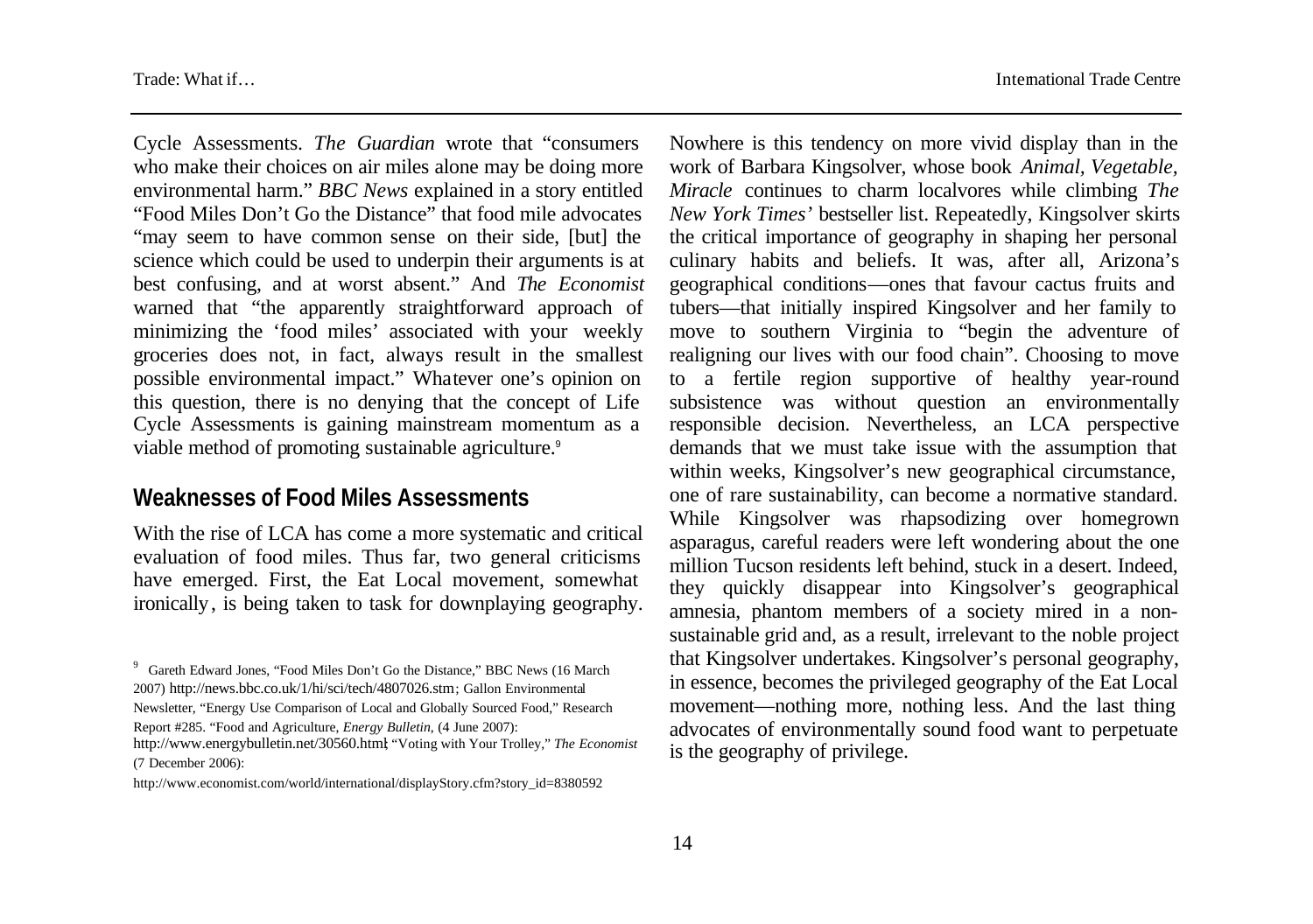Second, in ignoring the realities of geography, an Eat Local emphasis simultaneously obscures the value provided by economies of scale. While the distance that an exporter ships food might be vast, the fact that the shipper takes advantage of scale economies significantly mitigates transportation costs. This point is almost always obscured in the Eat Local perspective. For example, when Bill McKibben reports that carrots in his local grocery store traveled 1690 miles (2700 km), he needs also to ask a critical question: how many carrots? Ohio State University's Matt Mariola explains why this questions matters: "Imagine, for example, a […] trailer carrying 2000 tomatoes, travelling 2000 miles from California to Iowa, and using 2000 gallons of fuel . . . each tomato would be said to have travelled 2000 miles, which is technically true . . . however, one can more accurately parse the energy use by item and state that a single tomato only accounted for the equivalent of 1 gallon of fuel [3.7 litres]." The idea of scale economies and food miles recently garnered international media attention when Elizabeth Edwards, wife of US presidential hopeful John Edwards, tipped her hat to the Eat Local movement by decla ring: "I live in North Carolina. I'll probably never eat a tangerine again." It was not long before an economist evaluated her choice. Assuming that tangerines *were* grown in North Carolina (say, 60 miles/100 km from the Edwards residence), noting that shipment by rail or ship was much more fuel efficient than by truck, and assuming that the long-distance shippers were more likely to pack to capacity, he concluded that local tangerines

in terms of energy consumption would be "worse than truck from Florida, worse than rail from California, and worse than ship from Spain." As more environmentalists come to appreciate these paradoxical outcomes, greater opportunities will emerge to promote LCA as the preferred method of evaluating energy use in the food sector.<sup>10</sup>

#### **The long-term benefits of Life Cycle Assessment**

An emphasis on LCA does more than simply complicate the simple notion of food miles. LCA also offers concrete advantages in the long-term quest to achieve a sustainable global food economy, primarily because it enables producers, consumers, and regulators to pinpoint hidden but highly inefficient stages in complex processes of production. Consider just three cases where an LCA methodology led to the discovery of previously elusive "hot spots" of inefficiency:

**Trout farming in France.** Studies led by the French National Institute of Agronomic Research and the French Inter-Professional Committee of Aquaculture determined through LCA that "feed is the major contributor to the environmental impacts" of this fish farming. Furthermore, scientists found that feed becomes more inefficient as the size of the fish

<sup>&</sup>lt;sup>10</sup> Matt Mariola, "Over the Long Haul: Consequences of Local versus Long-Distance Food," forthcoming in *Agriculture and Human Values*; David Foster, "Tangerines per Gallon," http://chicagoboyz.net/archives/5111.html (29 July 2007).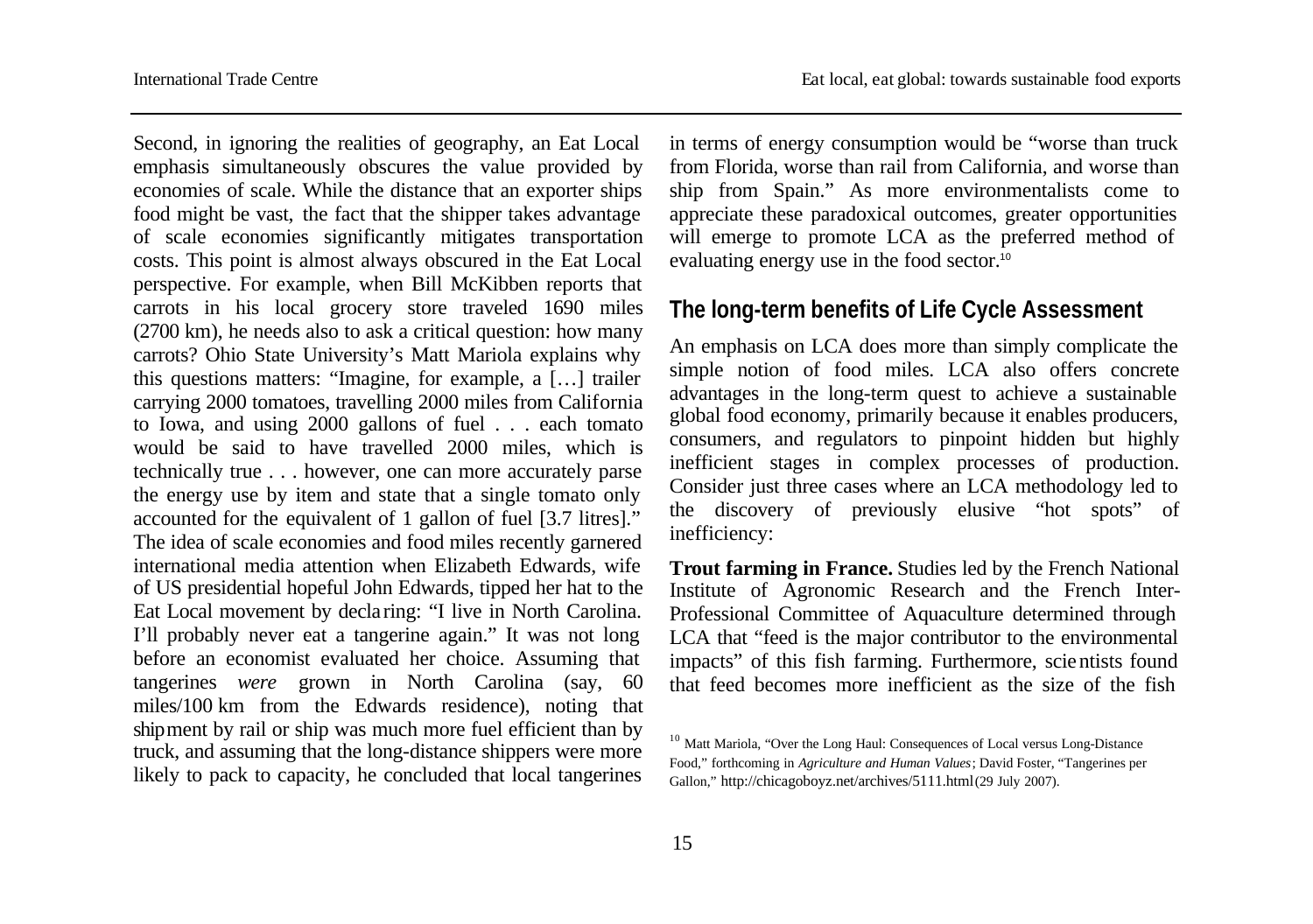produced increases. The correlation between fish size and feed inefficiency has wide-ranging positive implications not only for trout farming in France but for aquaculture in general.

**Danish fishing industry.** An LCA study on the environmental impacts of the industry similarly highlights heretofore hidden inefficiencies in the intricate chain of production. Most notably, scientists concluded that with regard to Atlantic cod "the fishing stage is the environmental hot spot". The upshot—one that would never have been discovered had scientists limited their focus to transportation—is that "it is possible to reduce the fuel consumption" by a factor of 15 by using a seine instead of a beam trawl to catch the fish. With canned mackerel and pickled herring, it is the "processing and use stages [disposal of cans and waste] that are the hot spots" —yet another finding that can easily lead to practical improvements within specific stages in a global food network.

**Agricultural energy consumption in Denmark**. A general study used tractor-mounted measuring equipment to evaluate plant production. Evaluating everything from earth moisture, soil structure and weather conditions to tractor size, tractor type and driving techniques, scientists discovered that a critical point of production is linked to the types of choppers and chopping principles employed. They wrote that if the knife cylinder is replaced by a cutter wheel," a 29% reduction in fuel consumption would result in the harvesting phase. This

reduction reaches 37% when a self-propelled precision-chop forage-harvester is used instead of a trailed one. "New cultivation methods," the authors conclude, "may change the whole picture."<sup>11</sup>

A related long-term potential benefit of LCA is that—as other countries undertake Life Cycle Assessments along the lines of New Zealand— a remobilization of international trade resources becomes realistically achievable, based on comparative advantages rather than provincial (and often chauvinistic) interests. What shape emerging systems will ultimately take remains open, but at least the lines of a basic blueprint are in place. Many Life Cycle Assessments have found that transportation is, in the overall scheme of production, a minor or even negligible cost. When it comes to hamburger production in Sweden, for example, "[b]aking and storage are the most the energy consuming stages and transportation the least energy consuming one."12 And for shrimp from Thai farms, it was the "intrinsic properties of geographical location" rather than distance travelled that

<sup>&</sup>lt;sup>11</sup> E. Papatryphon et al., "Life Cycle Assessment of Trout Farming in France: a Farm Level Approach," in Niels Halberg (ed.), *Life Cycle Assessments in the Agri-Food Sector (Proceedings of the Danish Institute of Agricultural Sciences report)*, 6-8 October 2003, p. 76; Mikkel Thrane, "Environmental Impacts from Danish Fish Products," in *ibid*, p. 78-87; V. Nielson and T. Luoma, "Energy consumption: Overview of date foundation and extract of results," in B.P. Weidema and M.J.G Meeusen (eds) *Agricultural Data for Life Cycle Assessments* Agricultural Economics Research Institute Volume I (February 2000), 51-59. <sup>12</sup> Annika Carlsson-Kanyama and Mireille Faist, "Energy Use in the Food Sector: a Data Survey" (2000).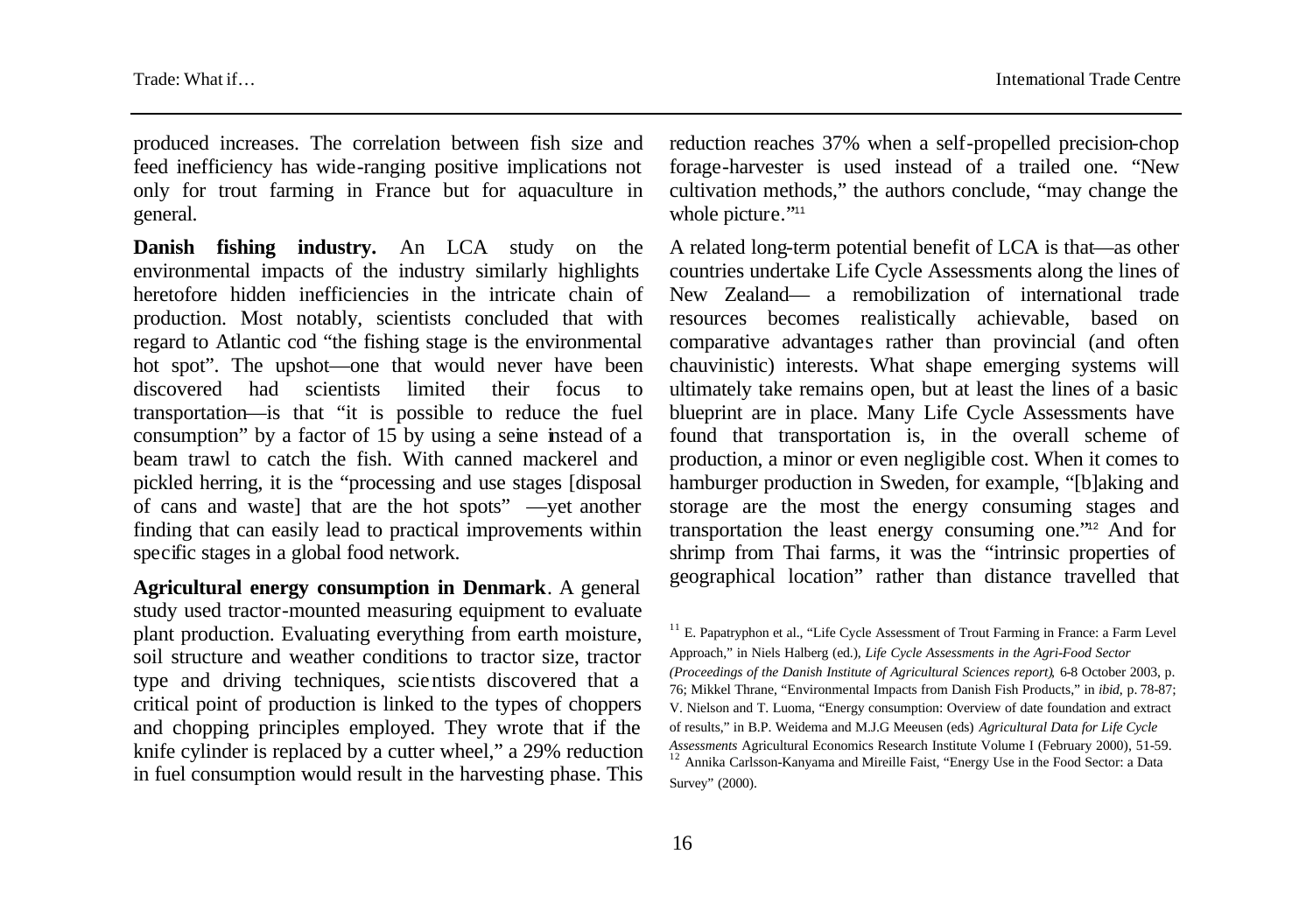made the greatest impact on the efficiency of shrimp farming<sup>13</sup>. On the basis of such comparisons, there is clearly an incentive to develop a geographical model responding primarily to comparative life cycles rather than a single, simplistic, and de-contextualized measure of efficiency. There is, we have seen, considerable justification for downplaying 'food miles', working to strengthen comparative geographical advantages, and making transportation and other stages of production more fuel-efficient. Donor countries should foster regional nodes of production supplying sustainable produce for the less sustainable parts of the world—if this scenario is to reach its potential—and replace the current over-emphases on subsidies and protective tariffs. Although the metaphor must be considered provisional, one might productively conceptualize a global, regional and national hub-and-spoke system of food production and distribution, where the hubs are located in a food system's naturally fertile areas and the spokes, which travel through zones less environmentally suited to food production, connect them with vehicles using hybrid engines and alternative sources of fuel. As the lines of this blueprint become clearer, so too will creative opportunities to fill them in.

# **Implications and responsibilities for donor and developing countries**

Indeed, if the promises of LCA are fulfilled, the implications for both donor and developing countries are quite significant. To fully understand the current interdependence between developing and developed nations, one need only look to the current trade relationship between the UK and sub-Saharan Africa (SSA). This relationship offers a template for how similar arrangements might be created under a hub-and spoke system of international food production. A few facts: 1) UK residents spend over £1 million (US \$2.4 million) daily on produce imported from SSA. 2) Seventy percent of the green beans grown in Kenya go the UK and 87% of the UK's green bean imports come from five African countries. 3) Overall, almost half of the imports sent into UK by air come from SSA.

Although food miles assessments have consistently cast these figures as evidence of environmental waste, they are in fact extremely promising statistics for the future of sustainable global trade for at least three reasons:<sup>14</sup>

• First, as LCA has revealed, the greenhouse gas emissions from air-freighted African produce are relatively

<sup>&</sup>lt;sup>13</sup> R. Mungkung and R. Clift, "Qualitative Life Cycle Assessment of Thai Shrimp Product," in Halberg (ed), *Life Cycle Assessment in the Agri-Food Sector*, 69.

<sup>&</sup>lt;sup>14</sup> James MacGregor and Bill Vorley, "Fair Miles? The Concept of 'Food Miles' through a sustainable development lens," *Sustainable Development Opinion*, the International Institute for Environment and Development, 2006;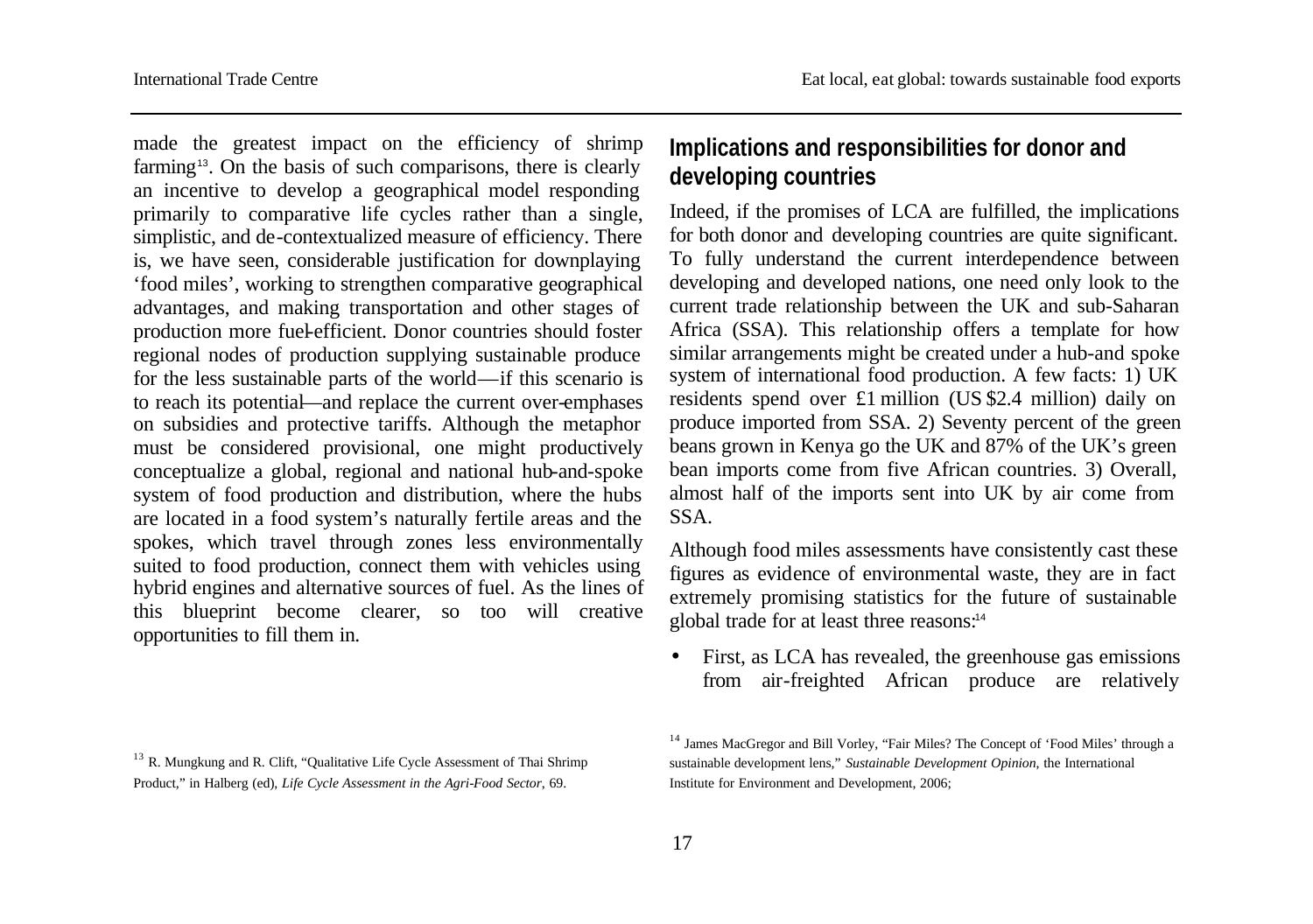miniscule. If the UK banned African imports it would reduce emissions by no more than 0.1%, partly because a great deal of African produce is carried in the belly-hold of passenger flights. Moreover, only 1.5% of all produce from Africa arrives in an airplane. "In the big picture," write James MacGregor and Bill Vorley of the International Institute for Environment and Development, "the environmental cost of international food transport is trivial compared with UK domestic food miles."

- Second, not only would ending the trade between the UK and SSA reduce emissions by a negligible amount, it would eliminate farming jobs for over a million Africans. From a 'food miles' perspective, air-freighted produce might be "the epitome of unsustainable consumption", but from a poverty and development perspective "the inclusion of sub-Saharan Africa in these high value markets has been a success story." An emphasis on LCA would help ensure that an anti-development 'food miles' approach does not become widespread among consumers in wealthy nations, as it would then penalize developing countries by endangering the livelihood of African farmers.
- Third, conditions in SSA are far riper for sustainable agriculture than in the UK. Throughout the developing world, 80% of farming is organic. While figures are not available for Africa specifically, it is safe to assume that,

compared to the fact that 96% of farming in the UK is industrialized (only 4% organic), Africa rates higher on the scale of comparative advantage. This comparison takes on added resonance in light of the fact that per capita CO2 emissions are 9.2 tonnes in the UK and 1 tonne in Africa (the global average is 3.6 tonnes). Looked at from a related angle, SSA and other developing countries, as MacGregor and Vorley note, have considerable "carbon credit," so much so that "[u]nallocated aviation emissions could accrue to African countries in a bid to stimulate trade."<sup>15</sup>

Capitalizing on comparative advantages and achieving scale economies in an unencumbered and sustainable system of global food trade would benefit developing and developed countries alike—but only if the pitfalls are avoided. Donor nations working in the context of Aid for Trade must be willing to prioritize, enact, and fund policies designed to foster a sustainable, global, and profitable system of trade in food. Potential dangers include the following:

a) **Food insecurity**. Many poor countries have high malnutrition rates despite high food production for export. Trade liberalization can exacerbate national food insecurity. A

<sup>&</sup>lt;sup>15</sup> MacGregor and Vorley, "Fair Miles? The Concept of 'Food Miles' through a sustainable development lens"; Nicholas Stern, "The Economics of Climate Change," The Stern Review (2006); Delphine Strauss, "French PM calls for European carbon levy," *Financial Times* (13 November2006).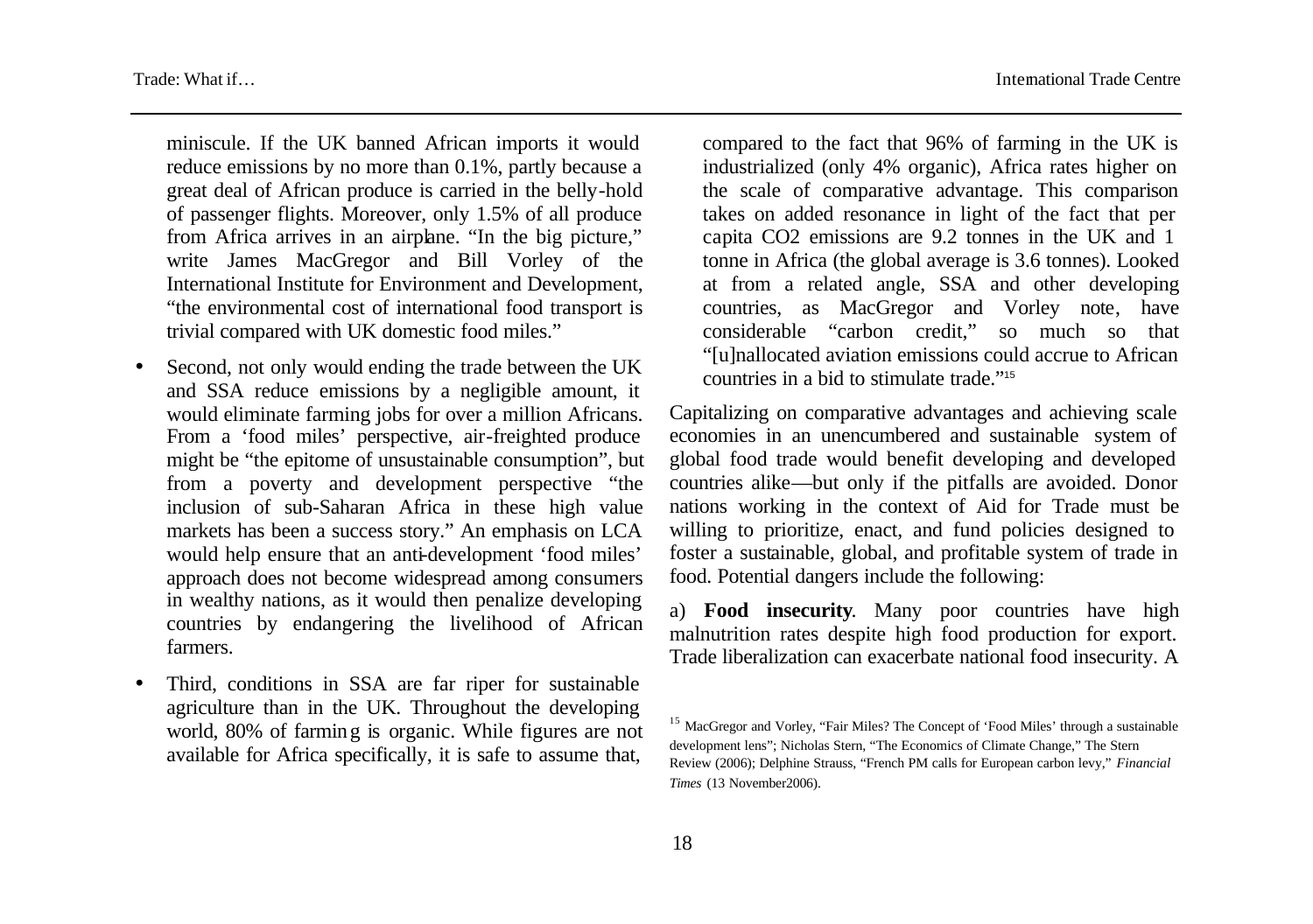set of rules recognizing that international trade is not always the best answer to food shortage should control the ratio of a developing nation's food supply that is exported. Additionally, these rules should provide incentives to stop a nation's food economy descending into the exclusive production of luxury or non-food crops.<sup>16</sup>

b) **Volatile markets**. Local farmers working in developing countries are especially vulnerable to inevitable currency fluctuations and dramatic swings in commodity markets. While developed nations with established private and public infrastructures, as well as subsidy supports, are often able to handle this volality, developing nations will need to be protected from these potentially devastating financial insecurities as they integrate into international markets.<sup>17</sup>

c) **Recidivism**. Developing environmentally sound trade arrangements based on LCA principles is a daunting task and it will be very easy to undo progress. The chauvinistic side of a radical Eat Local philosophy will always be a factor, but the temptation will also remain to return to clunky and distorting trade systems that destroy biodiversity, deplete water resources and promote toxic pollution. The lure of short-term profit at the expense of long-term sustainability might be a

ubiquitous fact of economic life, but perhaps the surest way to avoid it would be, as Tim Lang has suggested, to discourage the concentration of power over production, transport and distribution by protecting food production against monopolization by Transnational Corporations.<sup>18</sup>

Donor countries working through initiatives such as Aid for Trade bear the burden of blending the many virtues of the Eat Local movement with the promises of an LCA-based system of global trade. Sustaining biodiversity, reducing fossil-fuel expenditure (as an overall calculation of costs), supporting local farmers, preserving open space, and producing a healthy food supply can be achieved in a global context when judicious incentives and regulations guide food imports and exports toward these goals. With the world's population projected to be nine billion by 2050, we all have a selfinterested stake in consuming global as well as eating local.

**James E. McWilliams** is the author of *A Revolution in Eating: How the Quest for Food Shaped America*, published in the summer of 2005. He is Assistant Professor of History at Texas State University-San Marcos and currently an Associate Fellow in the Agrarian Studies Program at Yale University.

<sup>&</sup>lt;sup>16</sup> Stephen Devereux, "Famine in the Twentieth century," IDS Working Paper 105 (2000). <sup>17</sup> Vandana Shiva, "The Ecological Costs of Industrial Agriculture and the Economic Imperative to Shift to Organic Farming," *National Bank News Review*, National Bank for Agriculture and Rural Development (2004).

<sup>&</sup>lt;sup>18</sup> Tim Lang, "Food Industrialization and Food Power: Implications for Food Governance," Gatekeeper Series No. 114, International Institute for Environment and Development (2004).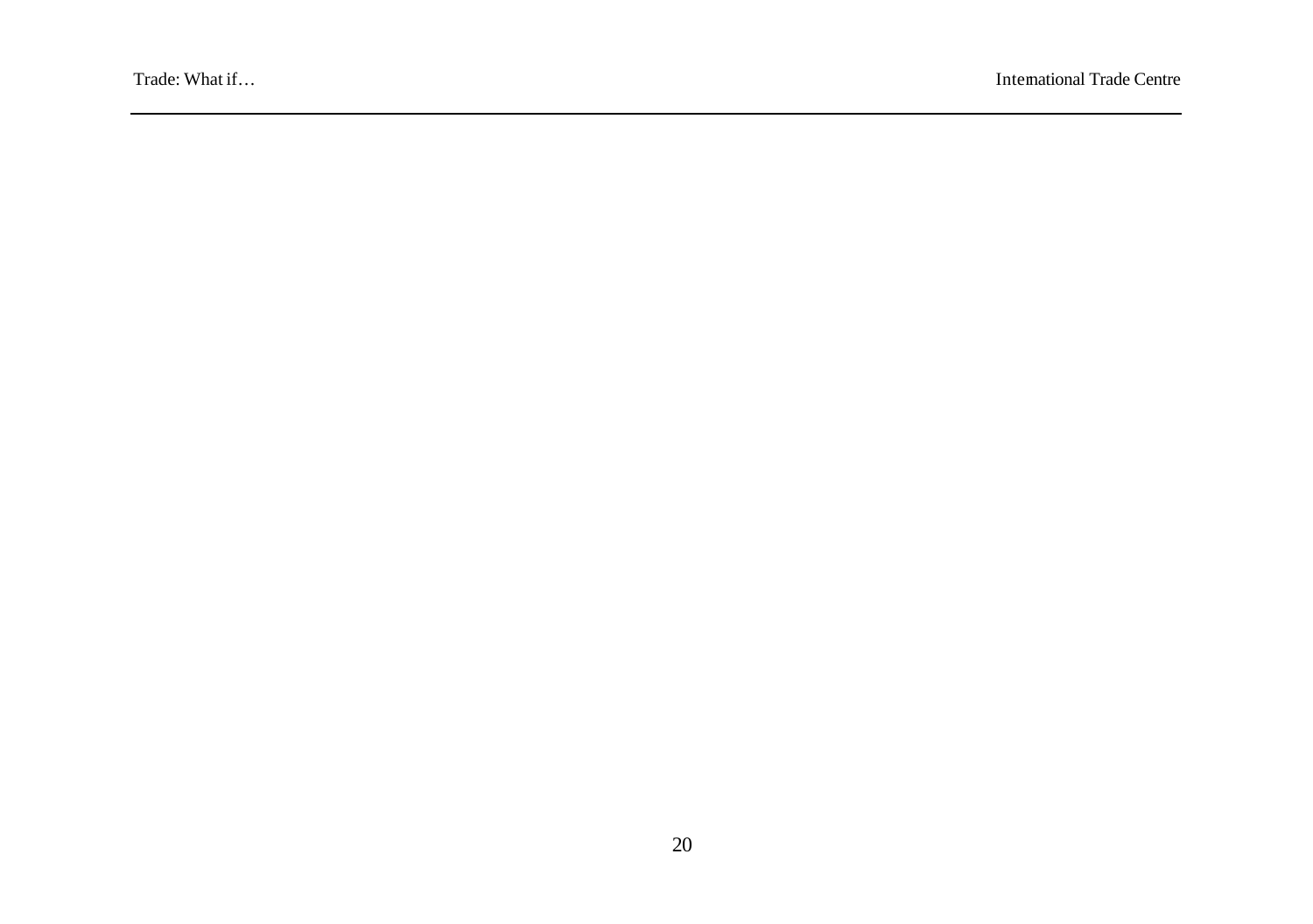# **Wikinomics: new ways of collaborating for export competitiveness**

By Anthony D. Williams, Walter D. Staples and Dan Herman, New Paradigm

Today, thanks largely to the Internet, the kind of<br>creativity and innovation that used to take place creativity and innovation that used to take place primarily within the confines of corporate walls now occurs across large, loosely connected networks of peer firms and individual entrepreneurs. Already, millions of people have joined forces in self-organized collaborations that have produced dynamic innovations in goods and services rivalling those of the world's largest and best-financed enterprises. If masses of ordinary people can peer-produce an operating system (Linux), an encyclopaedia (Wikipedia), the media (YouTube/Current TV), a mutual fund, and even a physical thing such as a motorcycle, one should carefully consider what might come *next*. Arguably, this vast global network of specialized producers who swap and exchange services for entertainment, sustenance, and learning is becoming an economy unto itself.

The lesson for business leaders is clear: the traditional, monolithic multinational confining value creation within its closed, hierarchical organization is dead. Today's winning companies compete by reaching outside their walls to harness knowledge, resources, and capabilities. These firms set a context for innovation and then invite customers,

partners, and other interested third parties to co-create products and services *along with them*.

Some critics look at successful open source projects, such as Linux and Wikipedia, and assume that they are an attack on traditional companies' legitimate right – and need – to make a profit. But smart firms are proving otherwise. IBM decided to support, rather than fight, Linux. Today, its Linux-related services and hardware represent billions of dollars in revenue and the company estimates it saves nearly a billion dollars per year over what it would have cost to develop a Linux-like operating system of its own.

As Don Tapscott and Anthony D. Williams pointed out in *Wikinomics19: How Mass Collaboration Changes Everything* (Portfolio, January 2007) a new breed of 21stcentury enterprise is emerging – one that opens its doors to the world; co-innovates with everyone, especially customers; shares resources that were previously closely guarded; harnesses the power of mass collaboration; and

<sup>&</sup>lt;sup>19</sup> Hawaiian for "quick," *wiki* is applied to many forms of collaborative software used on the Internet and intranets where users can contribute texts for Web pages and often edit each other's contributions.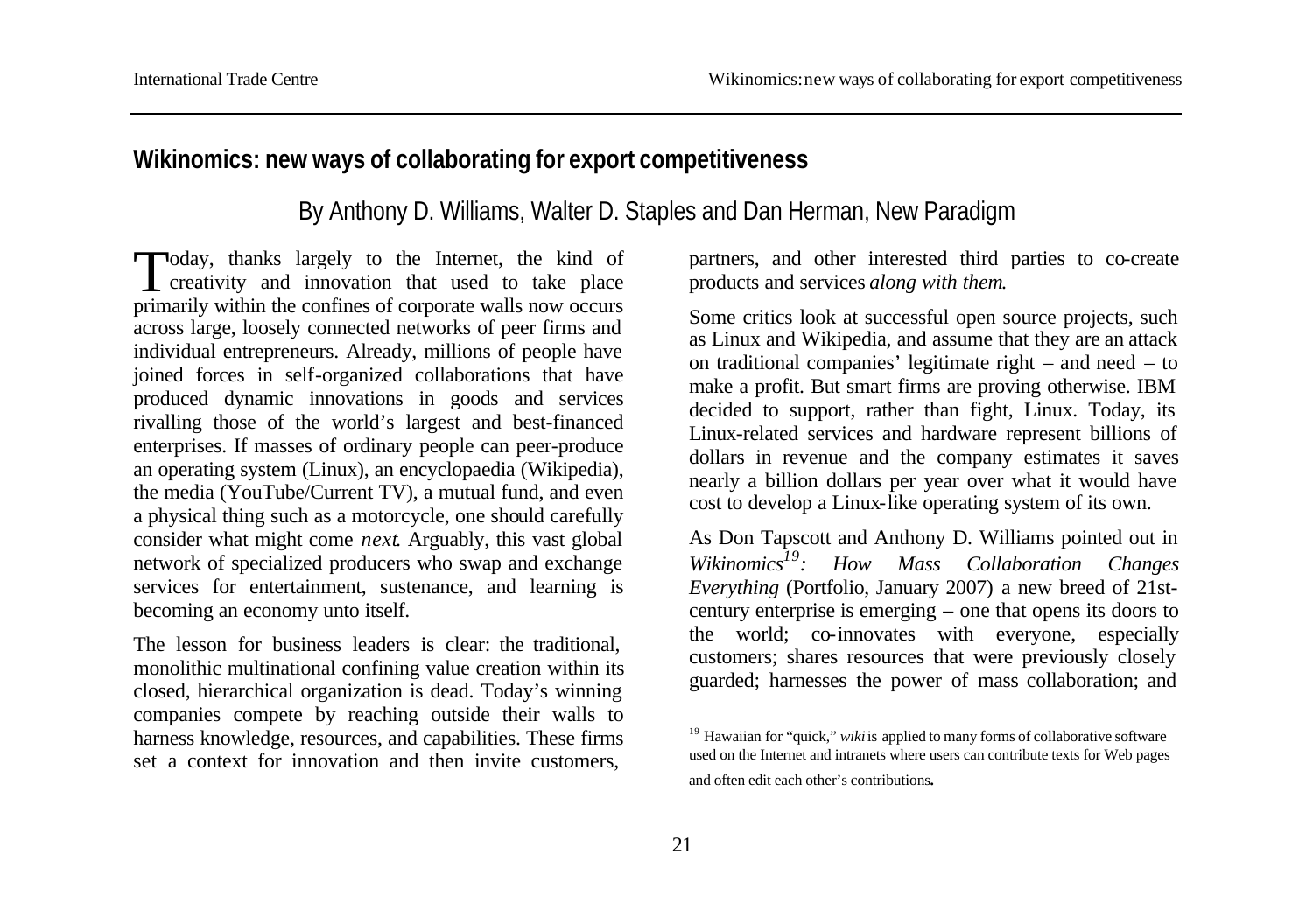behaves not as a multinational but as something new: a truly global firm.

Although mass collaboration has enabled corporate leaders in developed economies to capture new efficiencies, markets, and higher profits, the impact of these trends in developing countries has been largely unexplored. This paper seeks to shed light on the applicability of wikinomics to developing countries, with specific reference to the use of mass collaboration to promote export development and competitiveness. In particular, we outline how wikinomics can help public and private sector organizations overcome significant barriers to trade and export development.

Our research provides a four-part framework that can help exporters in developing countries and their respective government leaders to:

- 1. harness collective wisdom to overcome cross-sectoral obstacles to export development
- 2. exploit new opportunities in the global knowledge marketplace.
- 3. build world-class capabilities through win-win partnerships; and
- 4. build trade and export capacity through collaborative training

These recommendations build on a widely accepted premise that export growth lies at the heart of socioeconomic development. Although export-led development strategies have catapulted China, India and the Republic of Korea, among others, into focal positions in the global economy, the share of trade held by the least developed countries (LDCs) in the South – particularly those in sub-Sahara Africa – has continued to decline. Aid for Trade and other infrastructural support initiatives play a central role in integrating these countries into the global economy. Nevertheless, as the human toll of endemic poverty rises, nothing less than wholesale collaboration among the trade community's stakeholders is needed to put those living on less than one dollar a day – more than one billion people – on the path to sustainable development.

## **What is wikinomics?**

Since 2004, New Paradigm, a Toronto-based think tank, has been researching the determinants of competitive advantage in a global economy. One finding stands out from all the rest: that the resources, capabilities, and knowledge required to innovate and create value are more widely distributed across the world economy than at any previous time in history. Even large global firms can no longer dominate their field or dictate the pace of development in their industries. Nor can they hope to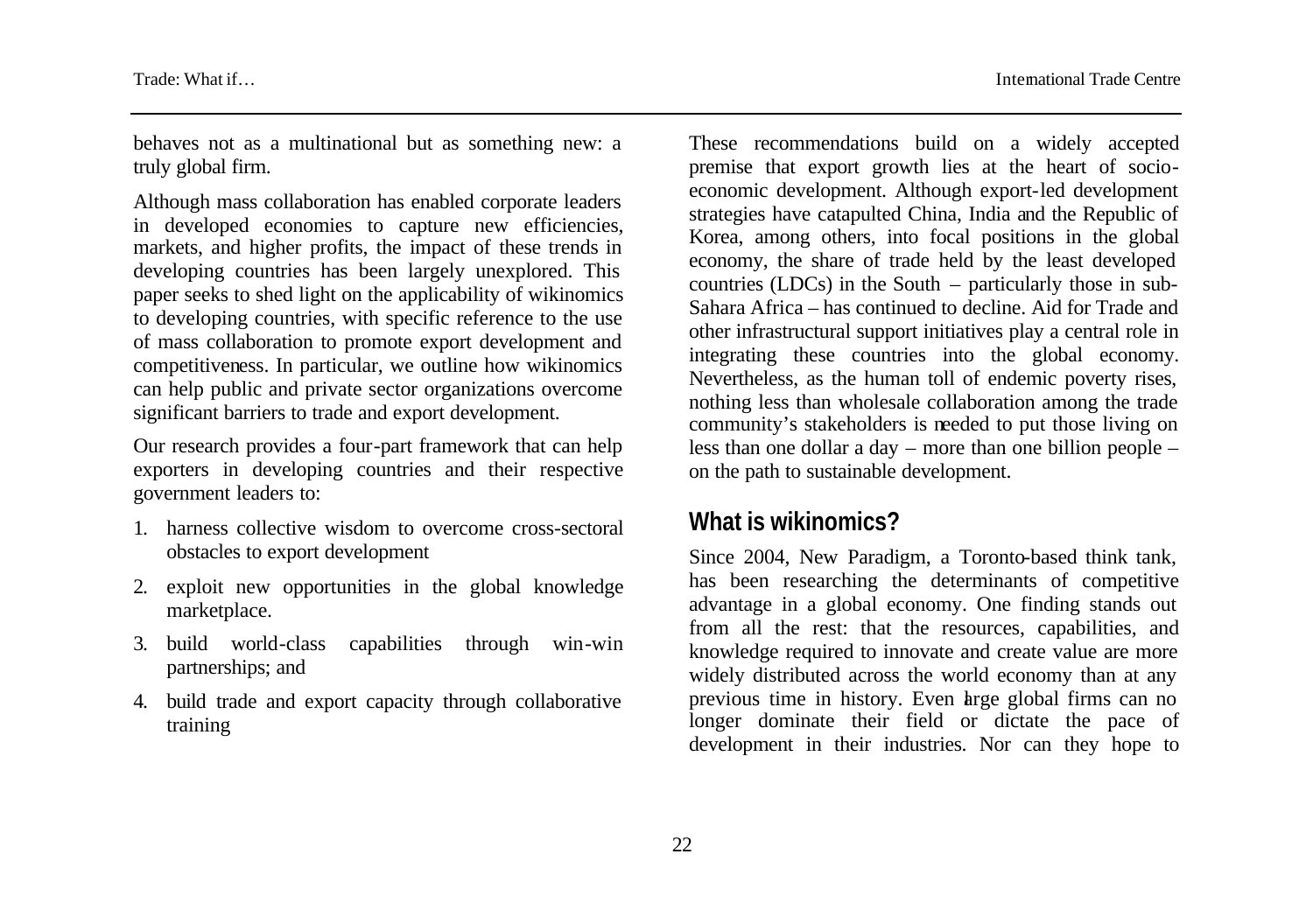control an end-to-end production process or seek to retain the most talented people inside their boundaries.

Staying globally competitive means monitoring business developments internationally and tapping a much larger global talent pool. Global alliances, human capital marketplaces, and new models of inter-enterprise collaboration will provide access to new markets, ideas, and technologies. People and intellectual assets will need to be managed across cultures, disciplines, and organizational boundaries. Winning companies will need to know the world – including its markets, technologies, and people. Firms that do not will find themselves handicapped, unable to compete in a global business environment that is unrecognizable by today's standards.

Through wikinomics, we counsel firms, they can reach outside their boundaries to harness this latent power. Companies that succeed will harness external knowledge, talent, and resources far beyond that which they could ever marshal internally. Although the strategy, culture, and technology required to achieve wikinomics may have been pioneered by nimble greenfield technology start-ups, we are convinced that these innovative approaches can be applied equally well to firms in virtually all industries.

# **Mass collaboration revolutionizes one of the world's oldest industries**

Perhaps the best and most peculiar example of wikinomics comes from a close friend of New Paradigm, Goldcorp CEO Rob McEwen. A few years back, the Toronto-based gold mining company was in trouble. Besieged by strikes, lingering debts, and an exceedingly high cost of production, the company had ceased mining operations at its 50-yearold mine in Red Lake, Ontario.

The company needed a miracle. Frustrated that his internal geologists could not reliably estimate the value and location of the gold on his property, McEwen did something unheard of in his industry: he published his geological data on the Web (400 megabytes of information) and challenged the world to show the company what to do next. The "Goldcorp Challenge" made a total of \$575,000 in prize money available to participants who submitted the best methods and estimates.

More than 1000 virtual prospectors from 50 countries signed up: graduate students, management consultants, mathematicians, military officers, and a virtual army of geologists.

Sharing the firm's proprietary data – unheard-of in the gold mining industry – paid off handsomely. The contestants identified 110 targets on the Red Lake property, more than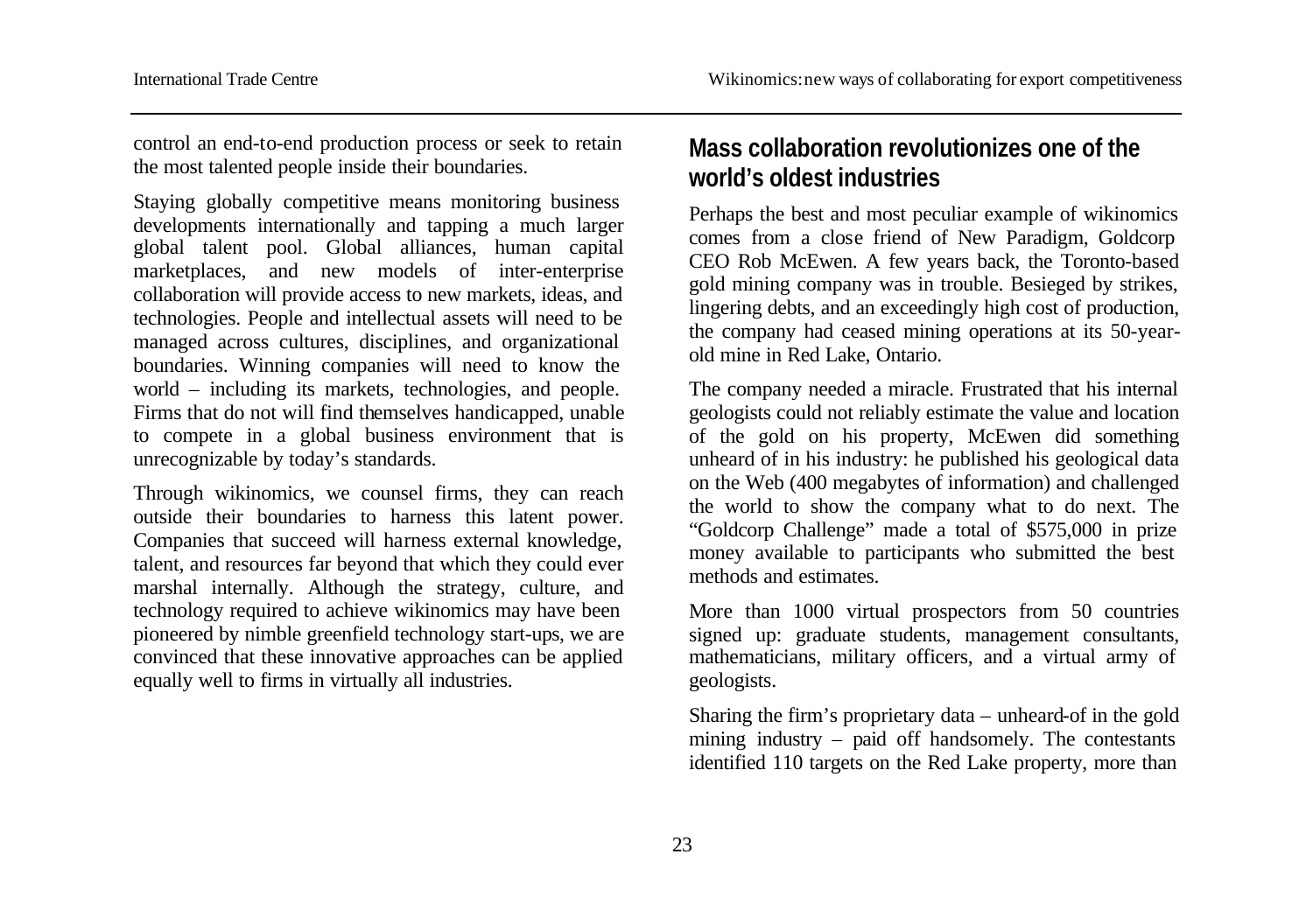80 percent of which yielded substantial quantities of gold. In fact, since the challenge was initiated an astounding eight million ounces of gold have been found – worth well over \$3 billion. Not a bad return on a half-million dollar investment.

It also introduced Goldcorp to state-of-the-art technologies and exploration methodologies. This catapulted the underperforming US \$100 million company into a US \$9 billion juggernaut, and transformed a backward mining site in northern Ontario into one of the most innovative and profitable properties in the industry.

## **Harnessing wikinomics around the world**

For resource exporters in the South, often highly dependent today on foreign multinationals for technical expertise, such a strategy offers an opportunity to tap a much greater share of the world's expertise, all at the click of a mouse. More importantly, empowering Southern trade partners with knowledge offers a unique means to level the global playing field.

With the technology readily available and the cost efficiencies increasingly obvious, a growing number of companies and organizations around the world are collaborating to design, develop, market, and distribute competitive products and services globally.

For example, in under ten years ICICI Bank, based in Mumbai, has become India's second largest retail bank. The bank leads in every retail product market that it targets. Now ICICI is knocking on the doors of global banks' home markets, with brand-new subsidiaries in Canada and the UK, each growing by over US \$1 million in assets every day. ICICI's success is due partly to the self-service proposition (customers perform their own transactions in self-serve e-lobbies), and partly to low Indian labour costs. But ICICI's costs are also low because its innovative technology systems – generally servers running open source software – cost less than one-tenth of the business infrastructure employed by the average Western financia l services company.

In China, "innovation cities" are emerging across the country where thousands of intermingling companies leverage technology, low-cost structures, and physical proximity to challenge their worldwide competition. These amorphous business webs target industries from motorcycles to mobile phones with a deft ability to infuse their own innovations into knockoffs of Western products. Not only do they produce them at a fraction of the cost, they often do so without a recognizable company appearing on the radar screen of established competitors.

So while major multinationals such as Proctor & Gamble, Boeing, and IBM are blazing the path with new collaborative business models, there is also a strong case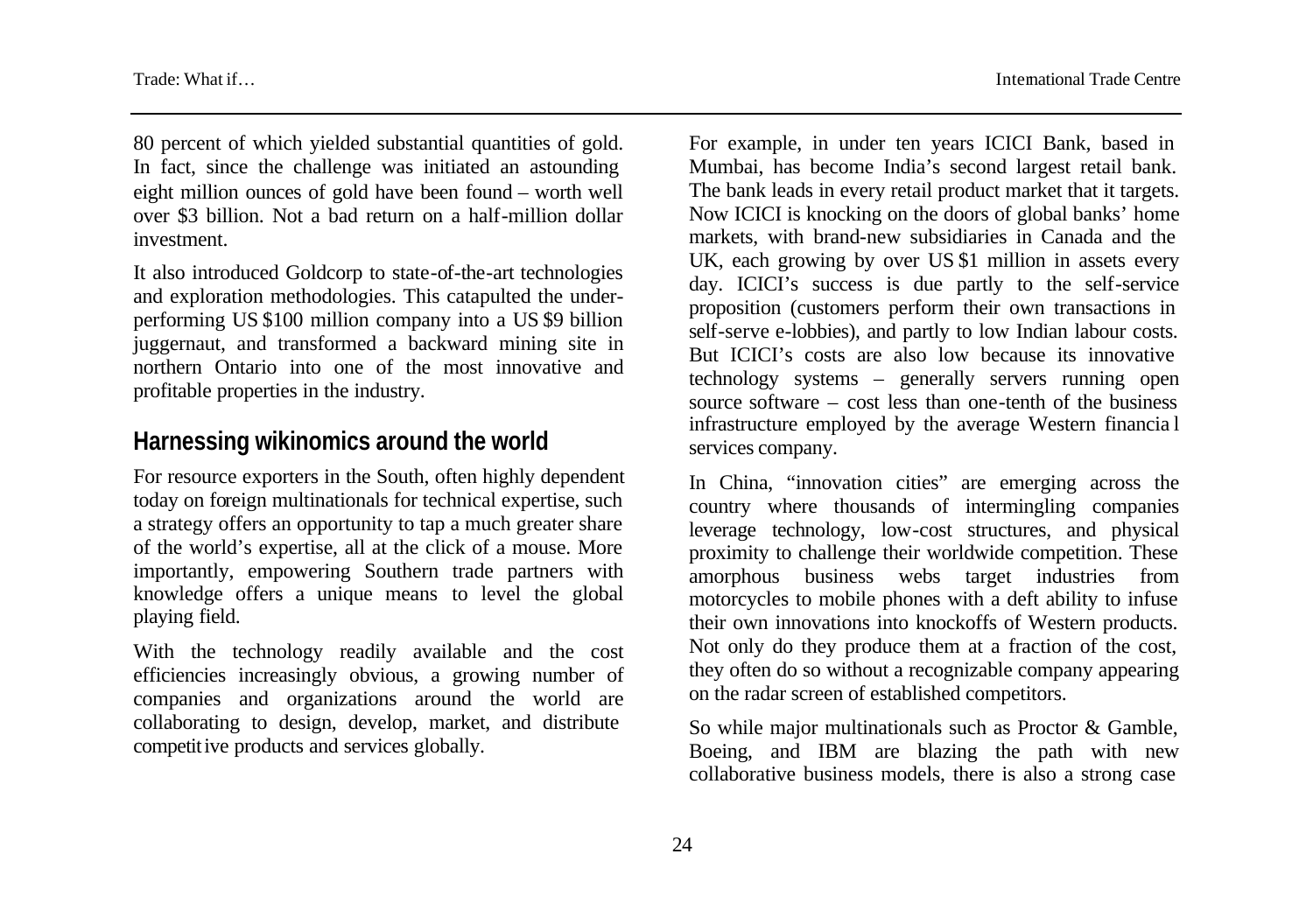for developing country exporters to follow the lead of Indian and Chinese businesses by harnessing collaboration and new technologies to leapfrog competitors. Wikinomics offers Southern exporters an unparalleled opportunity to capture knowledge, techniques, new partners, and new market opportunities from around the world. Although it is true that the ability to compete globally is constrained by infrastructural and capacity-based deficiencies, we believe that Southern exporters and their partners in government and international organizations can harness new models of collaboration to overcome structural weakness and put in place the requisite political, technical, and financial resources to ease their integration into the global economy. The following sections outline techniques for achieving these goals.

## **Wikinomics for export-led development**

Across the South, despite endemic poverty and underdevelopment, the potential for growth and trade is increasingly giving countries a place on world markets. As ICICI is capturing market share in Canada and the United Kingdom, developed country software outsourcers are increasingly looking to eastern Europe and Russia; BMW and General Motors are turning to South Africa for auto parts; and Gap and Wal-Mart are making deals in Lesotho and Swaziland for apparel supplies. The challenge is to broaden the gains from trade and export to a much greater

proportion of the developing world. Organizations governing the global trade environment,such as the World Trade Organization (WTO) have a significant role to play in levelling the playing field, while regional trade agreements allow exporters to experiment "in their own backyard" while giving them the opportunity to "network" through partnerships, alliances, cooperatives and joint ventures, and improve on their knowledge and expertise by participating in trade associations, export seminars and international trade conferences.

It is fair to say, however, that international, regional, and bilateral trade agreements have yet to fulfil their promise of increasing the competitiveness of exporters in the world's poorest countries – despite the presence of clauses that grant preferential tariff treatment to developing countries. While several countries (notably China, India, Singapore, South Korea, Thailand and Viet Nam) have secured a larger share of global trade, many LDCs have seen their proportion decline precipitously.

Despite such countries' rich natural resources, manpower, ingenuity, and ethnic and cultural diversity, they can develop into central players in industrial development, ecotourism, scientific research and global commerce only if they are offered the necessary export development assistance. This, in turn, means redefining how private sector companies operate, and how governments and other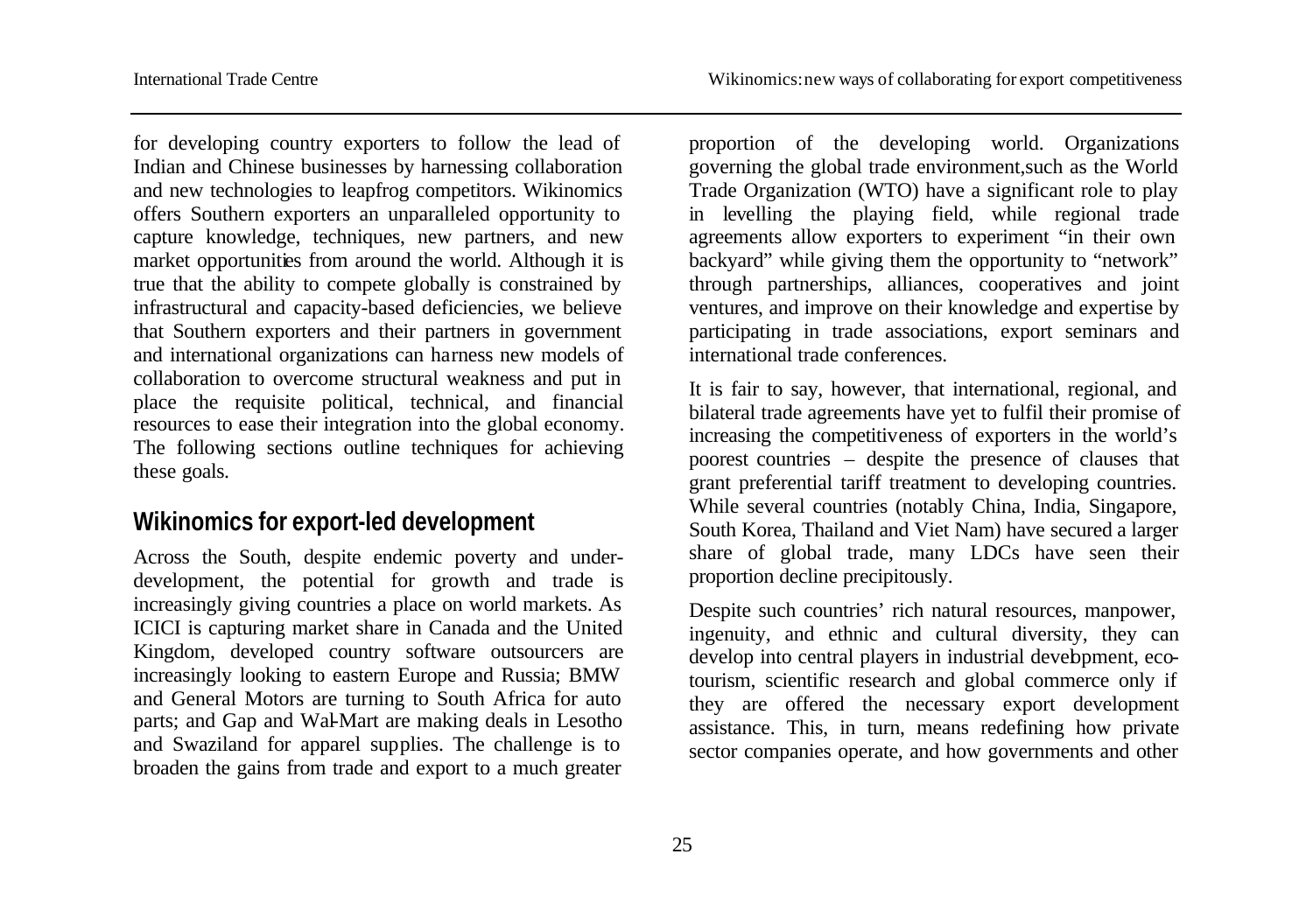key stakeholders support and engage in the export development process.

We have identified several domains in which greater collaboration among stakeholders in the trade and export development community could improve export success in the South<sup>20</sup>. In the remainder of the paper we focus on four priorities:

- 1. The need for open forums where all stakeholders can share knowledge and easily collaborate on export strategies and initiatives
- 2. The role of industry collaboration in enabling exporters to acquire world-class capabilities and efficiencies
- 3. The growing opportunity for knowledge exporters to access global knowledge and product supply chains
- 4. The importance of building local and national export capacity by training a cadre of competent export marketing/trade specialists to work in both the private and public sectors.

# **Harnessing collective wisdom to overcome cross-sectoral obstacles to export development**

Over the past decade, national and international development organizations have discovered that progress often depends on the ability to achieve broad consensus on the development agenda by engaging citizens and civil society in discussions about the issues that contribute to underdevelopment or maldevelopment. Similarly, future export growth stands to benefit from an engaged and participatory debate between private sector members and their respective government leaders. Today, cutting-edge online collaborative technologies offer a new and incomparable means of organizing these discussions and collect the valuable knowledge available from these sources.

The process, as we think it should be applied, begins with the *wiki*. Wiki software has increasingly been adopted by corporations attempting to capture the diverse knowledge held by their employees – knowledge that often goes well beyond what might be expected given employees' strictly defined duties. Frankfurt-based Dresdner Kleinwort Wasserstein (DrKW) has been a leader in this regard. Former CIO J.P. Rangaswami identified his challenge as follows: "Our problem was to find the cleverest way of meeting growing customer demands, a way that satisfies their risk needs, security needs, and regulatory needs." The

 $20$  A comprehensive export strategy also includes the need to attract large foreign buyers and foreign direct investment, build trade-related physical infrastructure, and develop effective trade support institutions (including export financing institutions, industry associations, professional trade associations, and national standards associations).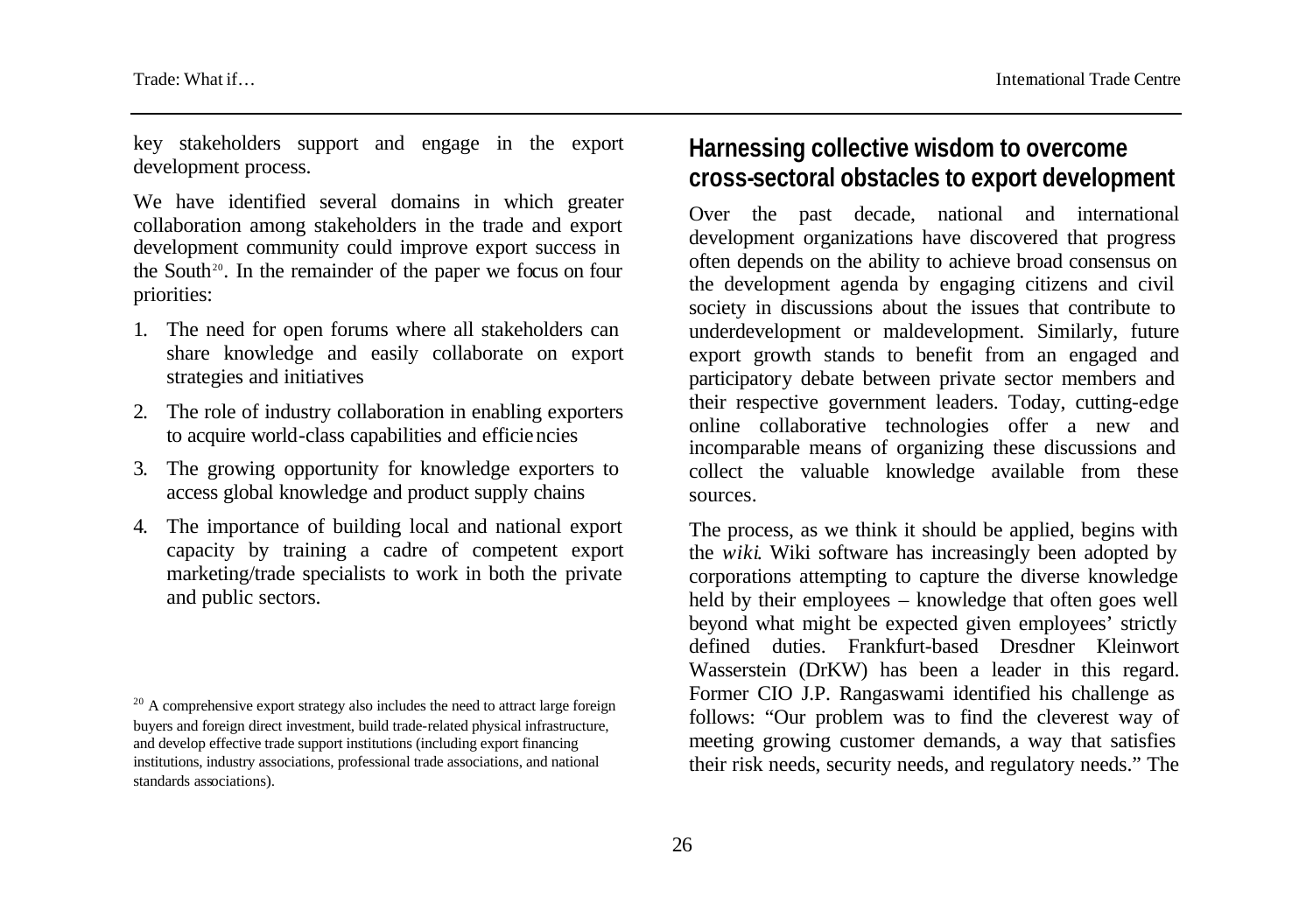solution has, in part, relied on the introduction of wikis and blogs into the workplace as a means of allowing employees – regardless of their position in the Dresdner Kleinwort hierarchy – to provide their input and ideas into the challenges the business is facing. While sharing and openness were far from innate to the organization, Rangaswami notes, "once people worked out that by leveraging the talent and experience of their colleagues, they could make more money, the resistance to the idea of collaboration quickly disappeared."

We think it is time to apply this concept to the challenges faced by exporters and government decision-makers; time for what we call Tradepedia: a trade focused version of Wikipedia*,* the world's largest, peer-produced, online encyclopedia. Like Dresdner Kleinwort's efforts to capture employee ideas and knowledge, Tradepedia would act as a regional, national, or even international warehouse of traderelated knowledge, including the formal and informal rules and regulations that accompany global trade.

As a starting point, Tradepedia could enable all stakeholders in the export development community to quickly identify cross-sectoral impediments to export development. For a private sector exporter, the barriers to global markets may seem obvious: lack of infrastructure; absence of credit facilities; no insurance schemes for exporters; customs irregularities, etc. For government trade ministers, the barriers may include insufficient influence at

the trade negotiations in Geneva, irregular contact with private sector advisory groups, and an inability to challenge global trade frameworks. Uniting these stakeholders in a shared forum would enable everyone to better appreciate each other's challenges and more importantly, Tradepedia could become a platform for discussing solutions and quickly mobilizing collective resources and action plans. Moreover, innovations and lessons learned could be easily shared across countries and regions for the benefit of the whole community.

Crucial to its realization is the establishment of an open community where knowledge is accepted, vetted, and recorded, whether sponsored by an international organization such as the United Nations Conference on Trade and Development (UNCTAD), the United Nations Industrial Development Organization (UNIDO), the World Trade Organization (WTO), or a host government or group of exporters within a specified region. Access to this resource should remain as open and democratic as possible – restricting it to government ministers would miss the point. The best way in which to construct a comprehensive knowledge base is to involve a diverse set of private-sector employees and managers, academics, and government officials from within the targeted region and beyond. The result will be an online, real-time, "living" set of documents that will provide all stakeholders with instantaneous access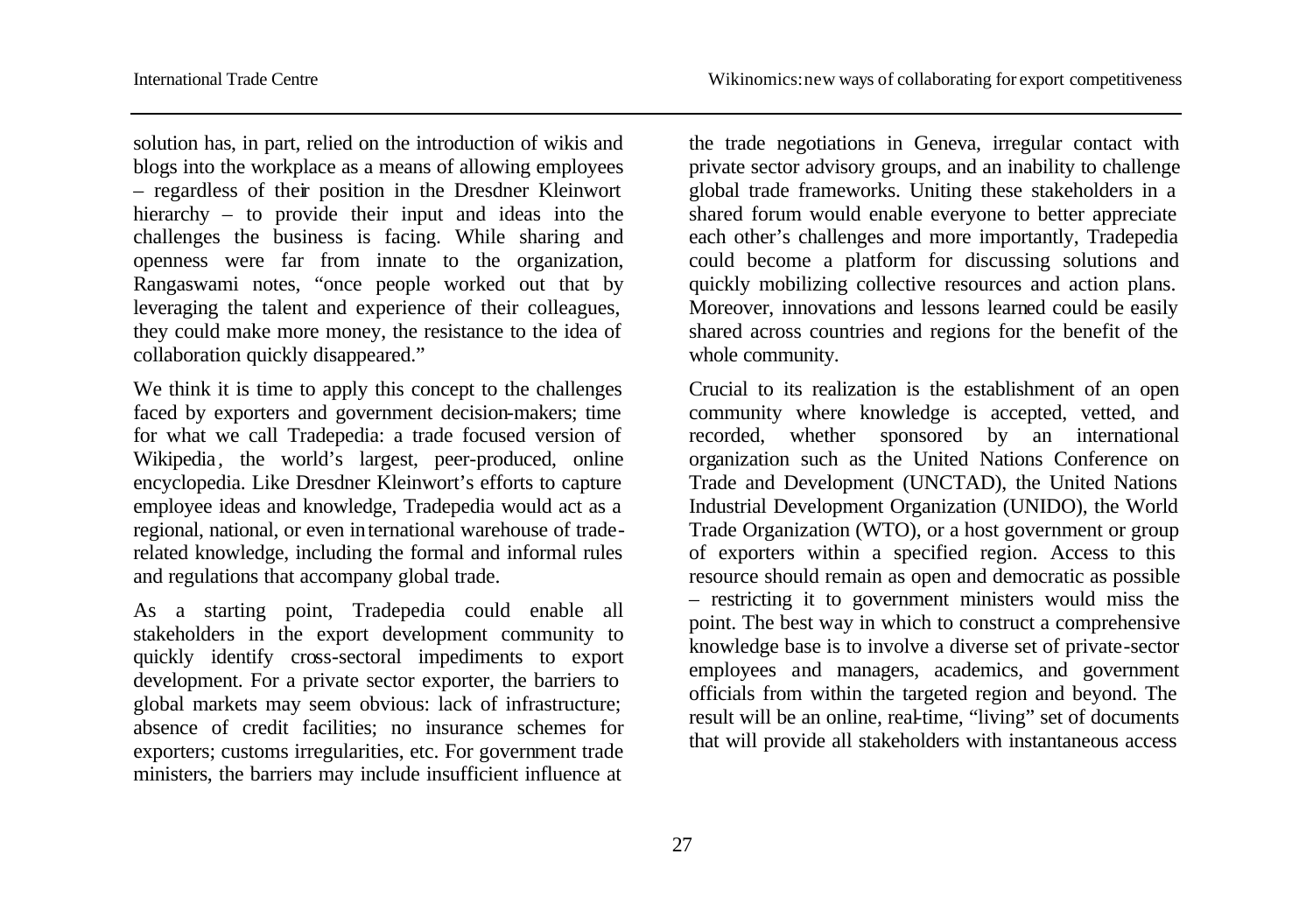to the broadest and most accurate trade-related information and market intelligence – all at a negligible cost.

# **Building world-class capabilities through 'winwin' partnerships**

While traditional business wisdom counsels firms to compete at all costs, our research suggests that the ability to form win-win partnerships with customers, partners, suppliers and even industry rivals is a key source of competitive advantage in the global economy. In emerging markets, for example, such partnerships have often been used by nascent industries to lower costs, increase innovation and capture economies of scale. A case in point is the Chinese motorcycle industry, which is located near the Yangtze River in Chongqing. This industry has successfully harnessed collaboration to catapult itself into a dominant position in the global market for motorcycles.

Unlike traditional industries where 'command and control' style production hierarchies manufacture products, the Chinese motorcycle industry consists of hundreds of different suppliers collaborating on motorcycle design and manufacturing. Assemblers typically provide only rough blueprints of what they need. Suppliers of closely related components (such as the frame and fairings) work in tandem to design and deliver complete sub-assemblies to final assemblers, working to tight schedules.

This decentralization allows for rapid iterations, experimentation, and informal networking among adjacent suppliers, while assemblers integrate components and subsystems into finished products without having to impose much direction. If production problems arise, managers go to teahouses in their spare time to iron out solutions, swap market intelligence, and coordinate ideas for future product designs.

As a result, Chinese firms design and build new motorcycles faster and less expensively than conventional industry supply chains. The approach has been so successful that motorcycle production has quadrupled from 5 million to more than 20 million vehicles a year since the mid-1990s, giving China about 50% of the global market. Over 30% of production is now geared toward the rapidly expanding Asian export markets, where Chinese efficiencies have driven down the average price from US \$700 to \$200. Honda, Suzuki, and Yamaha, once dominant throughout Asia, have lost 40% of their market share in the past ten years.

The emergence of highly collaborative design and manufacturing ecosystems is not unique to China or the motorcycle industry. Such processes are becoming the norm in industries where intellectual property and production capacity are fragmented among hundreds of specialized firms. Increasingly, lead producers in fields such as semiconductors, computers, cars, clothing, and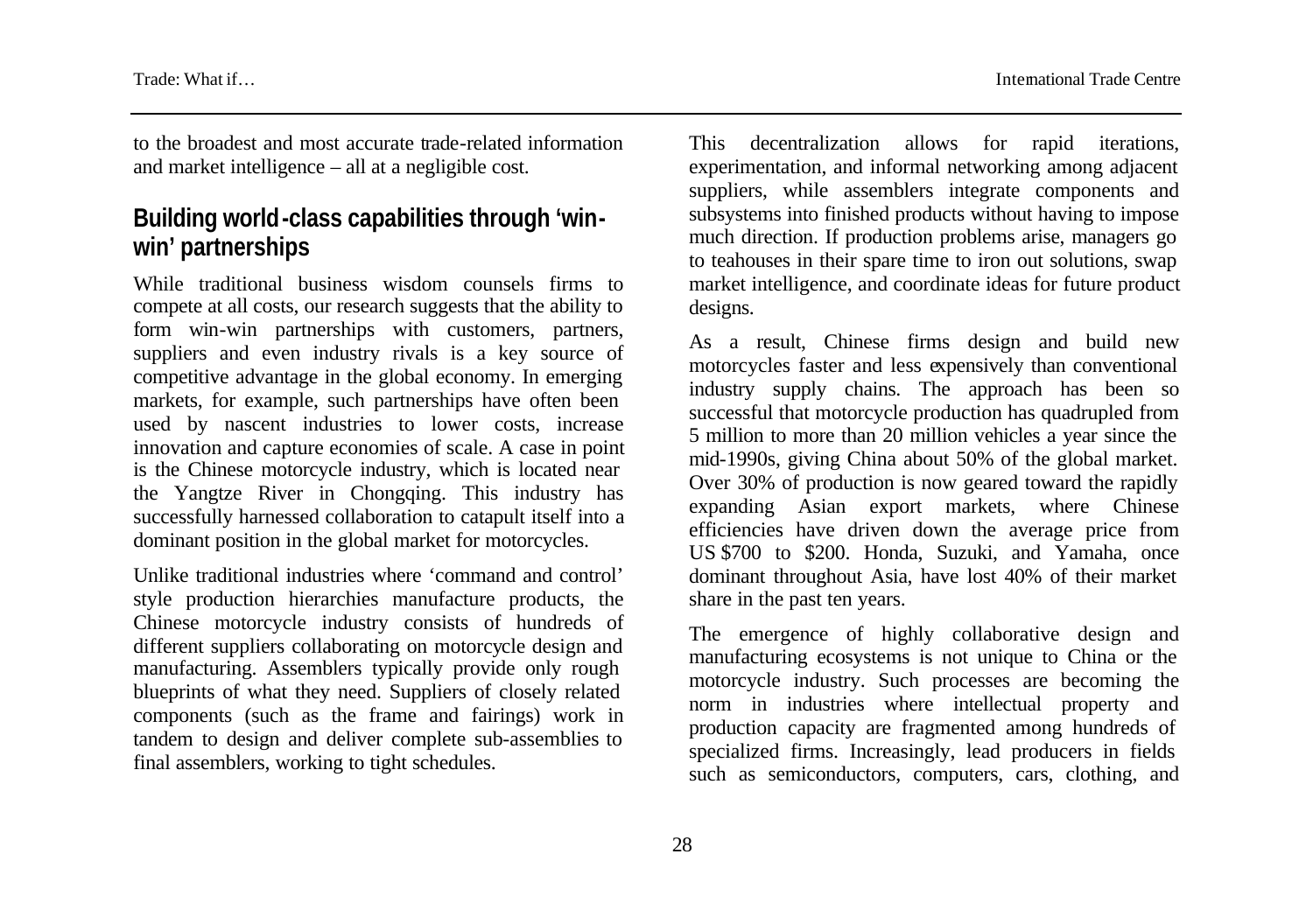bicycles are responsible mainly for product concepts and marketing. They outsource manufacturing and many, if not all aspects of component design. And they rely on a global plant floor consisting of hundreds of firms to assemble finished products. Developing country exporters can take advantage of this phenomenon by joining with their industry peers to develop collaborative industry networks of their own.

# **Exploiting the supply side of new innovation markets**

Conventional wisdom says that a firm should find the people with the right combination of expertise and experience to solve its problems, hire them, and retain them by way of money or perks.

But today a growing marketplace for ideas, innovations, and uniquely qualified minds is changing the long-standing rules of innovation and talent management. Companies seeking solutions to seemingly insoluble problems can use the Internet to tap the insights of hundreds of thousands of enterprising scientists without having to employ everyone full-time. This shift is rippling through corporate America, inspired by the example of InnoCentive and changing the way companies invent and develop products and services, including something as mundane as toothpaste.

Colgate-Palmolive was recently seeking a more efficient method for getting its toothpaste into the tube – a seemingly straightforward problem. When its internal army of research and development (R&D) professionals found no answer, the company posted the specifications on InnoCentive – one of many new marketplaces that link problems with problem solvers. A Canadian engineer, Ed Melcarek, proposed putting a positive charge on fluoride powder, then grounding the tube. It was an effective application of elementary physics but not one that Colgate-Palmolive's chemists had ever contemplated. Melcarek was paid US \$25,000 for a few hours work.

As of now, some 120,000 scientists from 175 countries have registered with InnoCentive and hundreds of companies pay annual fees of roughly US \$80,000 to tap the talents of a global, scientific community. It is an example of what we call an "ideagora." Launched as an ebusiness venture by US pharmaceutical giant Eli Lily in 2001, InnoCentive now provides on-demand solutions to innovation-hungry titans such as Boeing, Dow, DuPont, P&G, and Novartis.

Innovation marketplaces such as InnoCentive provide an exciting new avenue for export development – namely the supply of scientific, technical, and business know-how. The key for developing countries is to export their information and expertise in a way that encourages knowledge workers to stay at home, thereby avoiding the debilitating effects of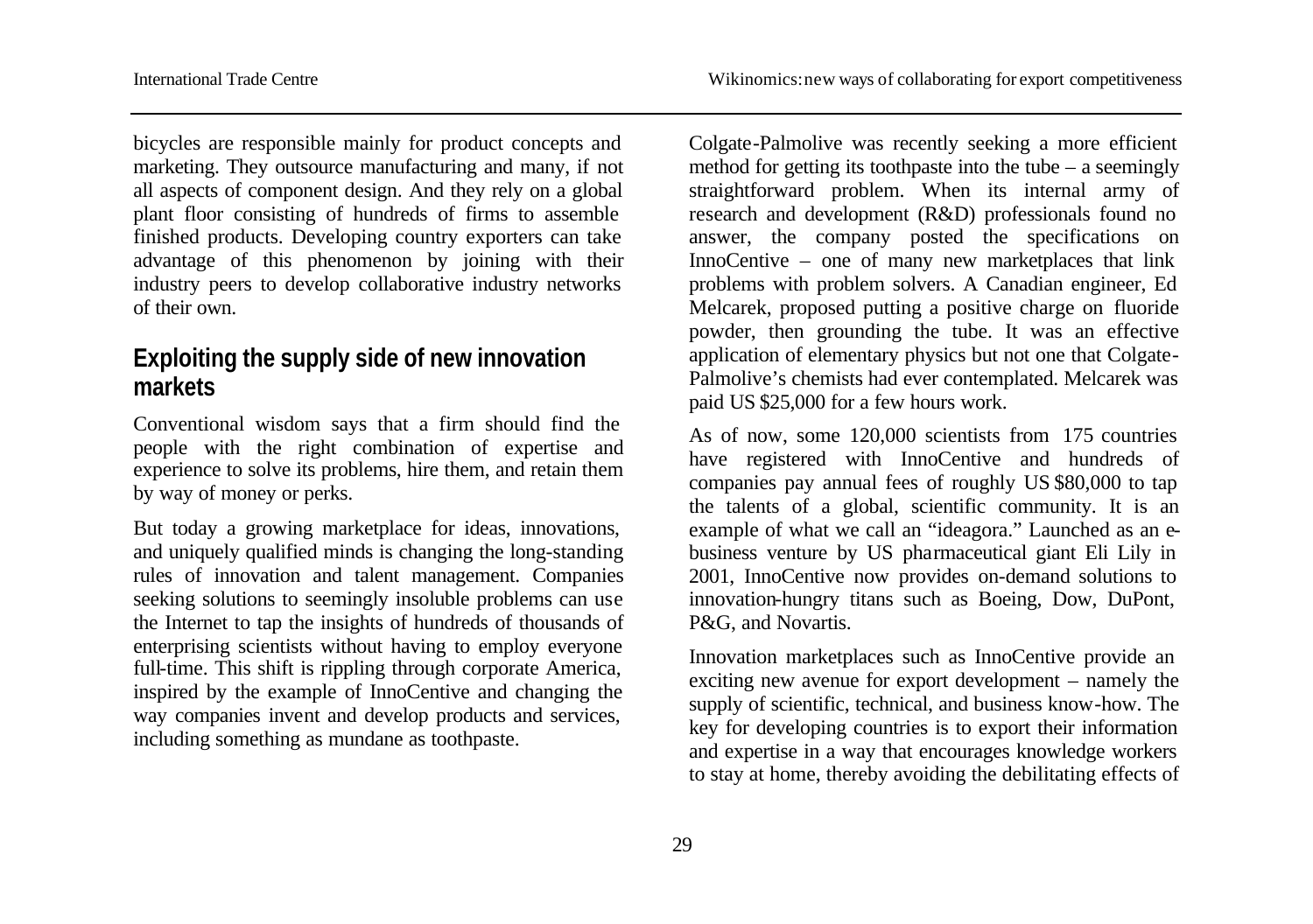'brain drain'. InnoCentive may provide a partial answer. Indeed, one can envision opportunities for individuals and organizations to build viable contract research businesses that use networks such as InnoCentive as a funnel for business development. The return on investment (ROI) includes increased foreign exchange earnings, better linkages with corporate networks and retained intellectual capacity.

# **Using collaborative training to build trade and export capacity**

As noted earlier, developing countries have acute needs for capacity-building to support trade and export development. Whether it is training related to trade regulations, quality standards such as an ISO norm, sanitary and phytosanitary (SPS) regulations, or rules pertaining to the WTO dispute resolution procedures, the effort must be made to increase the capacity of domestic trade officials and their associated trade support networks to ensure that developing countries can adequately and efficiently exploit the opportunities and preferences made available to them.

Herein is a significant area of application for the wikinomics principles of openness and collaboration. Traditional training sources, such as the WTO and the World Bank Institute (WBI), do offer tailored programmes for trade officials and government ministries. But

increasingly, academic and non-academic organizations are offering their training and education modules without charge. For example, the Canadian government funds a comprehensive college level training programme, Forum for International Trade Training (FITT) for new exporters. Available in both English and French, completion of the eight-module programme entitles graduates to a diploma as a Certified International Trade Professional (CITP). Similarly, the Massachusetts Institute of Technology (MIT) OpenCourseWare Program offers 1800 courses in several languages, online and free of charge. To date, the least developed countries have been the slowest to respond to these opportunities, principally because the resources and support systems required for access simply don't exist locally. Only one percent of MIT OpenCourseWare users are from sub-Sahara Africa, and only five percent are based in Latin America.

The challenge is to build and deliver the technology infrastructure and training programmes that will enable exporters in developing countries to take advantage of world-class centres of knowledge and expertise. While global technology initiatives such as the US \$100 laptop may help bring skills and access to future generations, Aid for Trade funding and public -private partnerships could help support the large-scale investments in infrastructure – including power supply and broadband Internet access – that are required to broaden access to the benefits of digital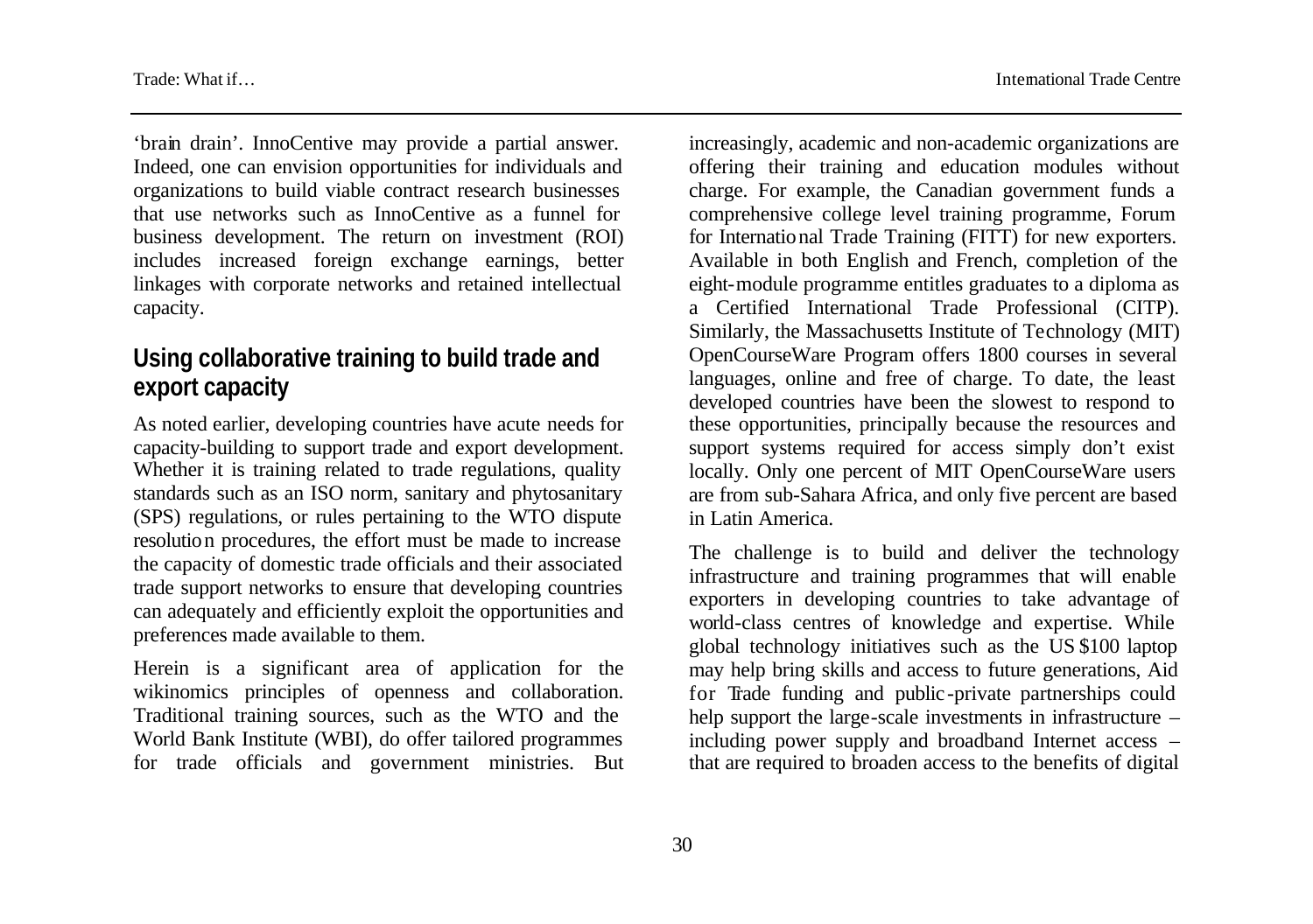technologies. Aid for Trade funding could also be utilized to establish training and development centres that leverage leading edge academic curricula to address trade and export issues.

# **Winning on a global playing field**

During the past 20 years of globalization, we have seen Chinese and Indian economic liberalization, the collapse of the Soviet Union, and the first stage of a worldwide information technology revolution. Properly managed, the next 20 years of globalization will help sustain world economic growth, raise world living standards, and substantially strengthen global interdependence. At the same time, it will profoundly alter the status quo virtually everywhere – generating enormous economic, cultural, and political upheaval. Individuals and small companies anywhere in the world can now challenge the multinationals, thus reversing the power structure that has dominated international trade for many years.

The key to success in a turbulent environment is collaboration across borders, cultures, companies, and disciplines. Countries that focus narrowly on "national goals" or turn inward will fail in the new era. Likewise, firms that fail to diversify their activities geographically and develop robust global innovation webs will find themselves unable to compete in the global economy.

Small and medium-sized exporters, in particular, are beginning to see the upside of a more open global economy. Unlike larger firms, they are not excessively encumbered by large workforces, substantial investments in physical plants or organizational rigidity. Now, with a truly global business infrastructure at hand, they can practically buy "off the shelf" any function they need to run a company. Everything from market research and back office support to contract manufacturing is close to hand, if not close in distance. Most, if not all of it, can be managed on the Web. Suddenly, small business entrepreneurs can exploit world-class capabilities and powerhouse business models that will make them genuine contenders on the global stage.

Evidently, exporters seeking to apply these strategies will need to overcome various financial and infrastructural constraints. For example, there is growing recognition within the export development community that fast, reliable Internet access is a prerequisite for any exporter seeking to compete in the global economy. Unfortunately for many countries, reliable phone service, let alone Internet access, is still a luxury. While the requisite communications infrastructure will not arrive overnight, Aid for Trade initiatives could provide the impetus, and funding, needed to address large-scale infrastructural financing needs. At the same time, governments and international organizations should pool their resources with global technology leaders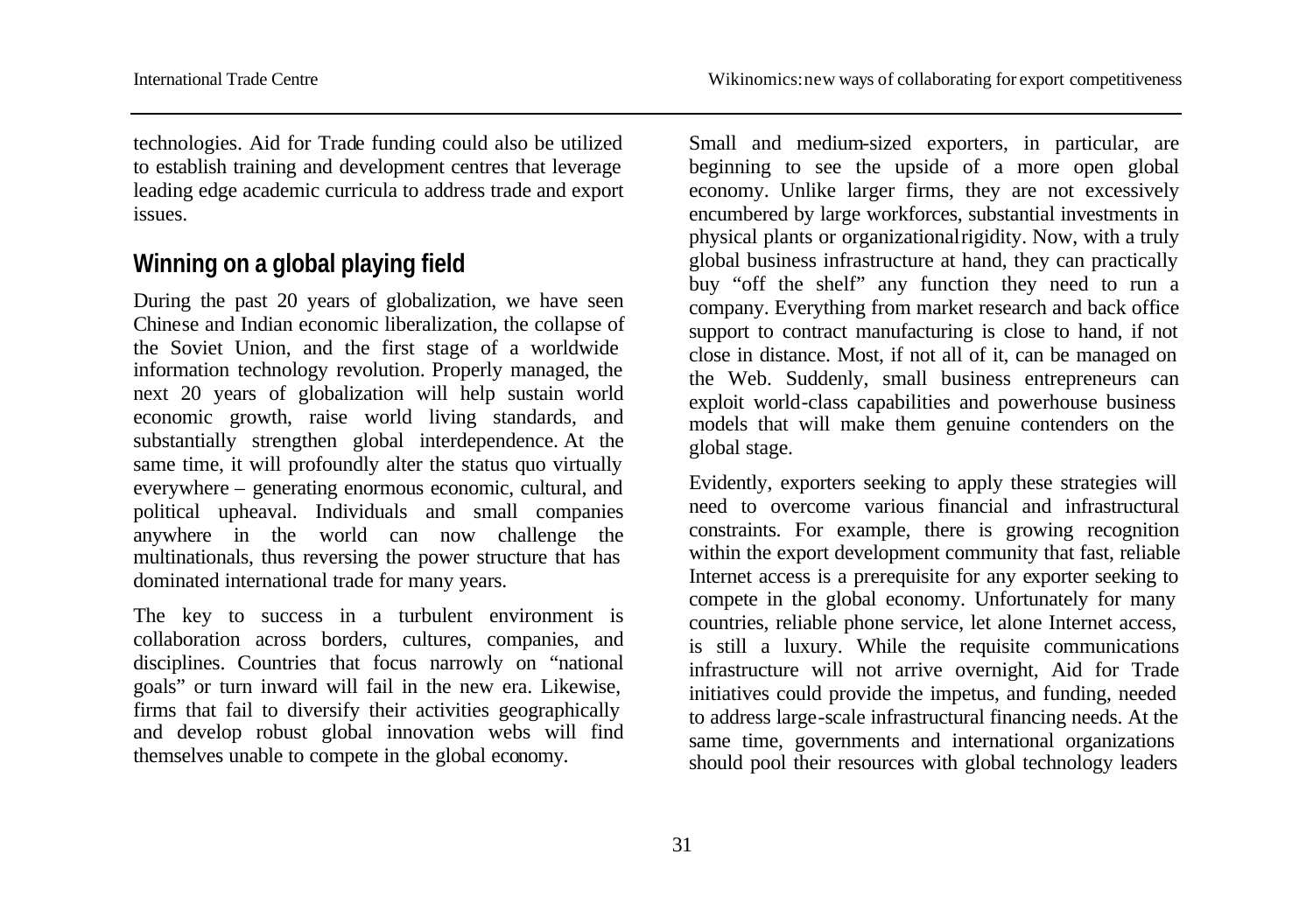to forge public -private partnerships focused on developing technologies that can lower the cost of providing Internet access in developing countries.

Insufficient access to finance and credit also figure prominently in the long list of obstacles that developing country exporters face. Recent innovations in microfinance, however, may offer a partial solution. At the firm level, for example, the Grameen Bank model of microfinance has been extended to online lending networks such as Kiva.org and globalgiving.org, both of which link developing country entrepreneurs with sources of funding. In some cases, access to external expertise may be "paid for" with equity and other in-kind benefits. So while Goldcorp offered over \$500,000 in prize money to its network of virtual prospectors, companie s without cash on hand could offer potential collaborators a percentage share of future profits as an incentive.

Finally, there is a need to educate exporters about the benefits of fostering industry-wide collaborations. Using the Chinese motorcycle industry as a template, export development champions should encourage local exporters to work collectively on ways to drive economic efficiencies, innovation and export growth. Working through industry associations is one option. But the most powerful way to increase export competitiveness is to achieve the scale economies required to compete for market share in affluent countries. This, in turn, means making collaboration on product development, manufacturing, marketing and distribution a routine part of the way that developing country exporters do business.

Despite the massive challenges, there is considerable cause for optimism. The brainpower behind the next generation of products and services will be more numerous, diverse, and distributed than at any time in history. Tomorrow's global marketplace will provide an abundance of opportunity and a plethora of choice and variety. The greatest growth engines of the 21st century will be business webs that fuse the resources and competencies of the developed and developing worlds into unbeatable combinations. As it turns out, in the global economy, no individual – and certainly no company or nation – is an island. Moreover, today's business rule for competitiveness – collaborate or perish – is a *global* one.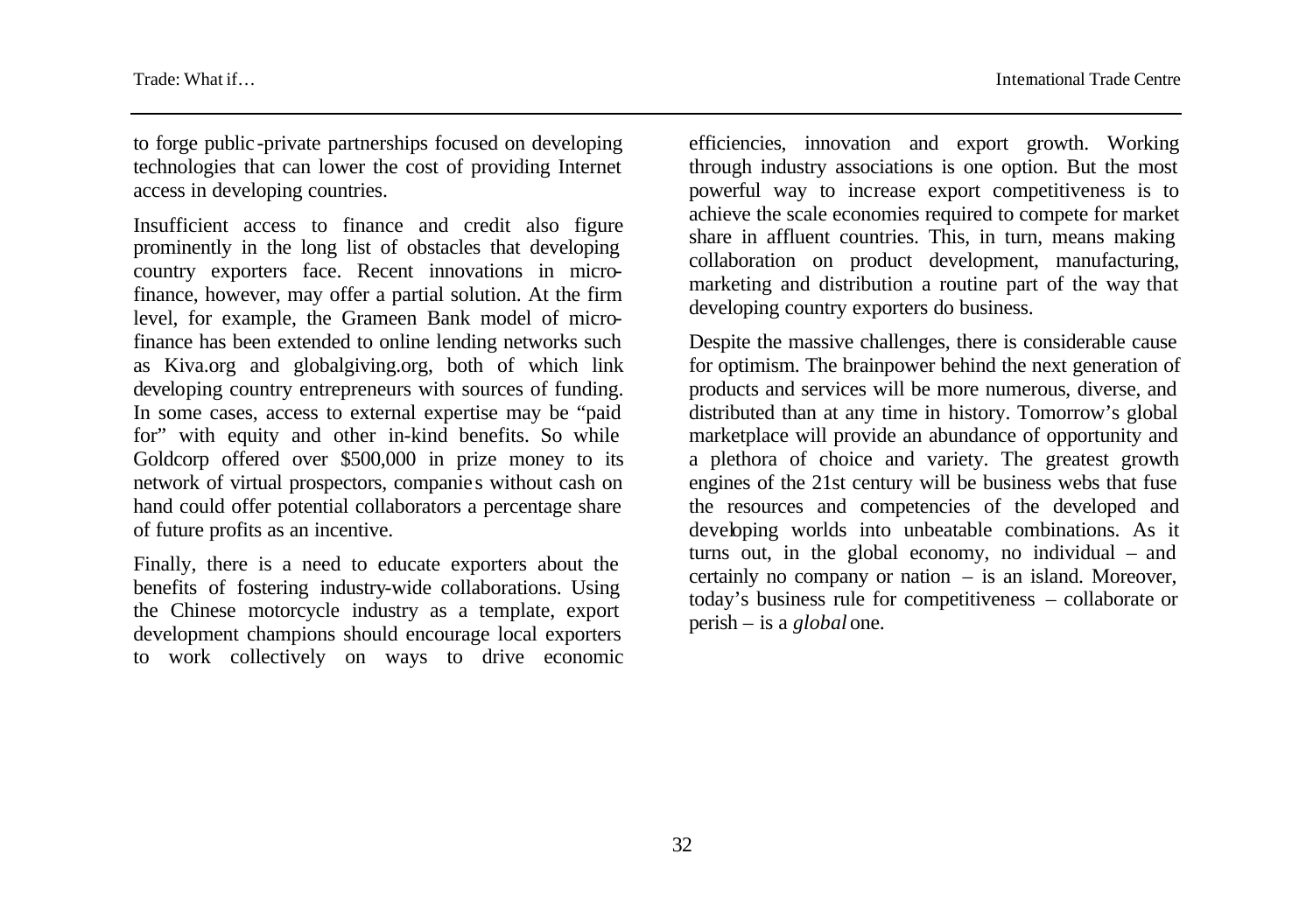**Anthony D. Williams** is the coauthor with Don Tapscott of *Wikinomics: How Mass Collaboration Changes Everything*  (Portfolio 2007) and vice president and executive editor at international think tank, New Paradigm. He holds a master's degree in research and political science from the London School of Economics and is a doctoral candidate in the Department of Government.

**Walter D. Staples** is a professor of international business in Canada. Before teaching, Walter was a career diplomat in Canada's foreign service specializ ing in economic and industrial development through trade, tourism, technology transfer, and direct investment. He is a highly acclaimed author and seminar leader, and holds a masters in business administration and a doctorate in behavioural psychology. He has written several books that have been translated into more than a dozen foreign languages and is an internationally recognized thought leader in the human potential movement.

**Dan Herman** is a senior analyst at New Paradigm where he has authored a wide range of white papers and case studies on corporate strategy, innovation, and collaboration. Dan holds a degree in business administration from Wilfrid Laurier University and a master's degree in development studies in trade and development from the London School of Economics.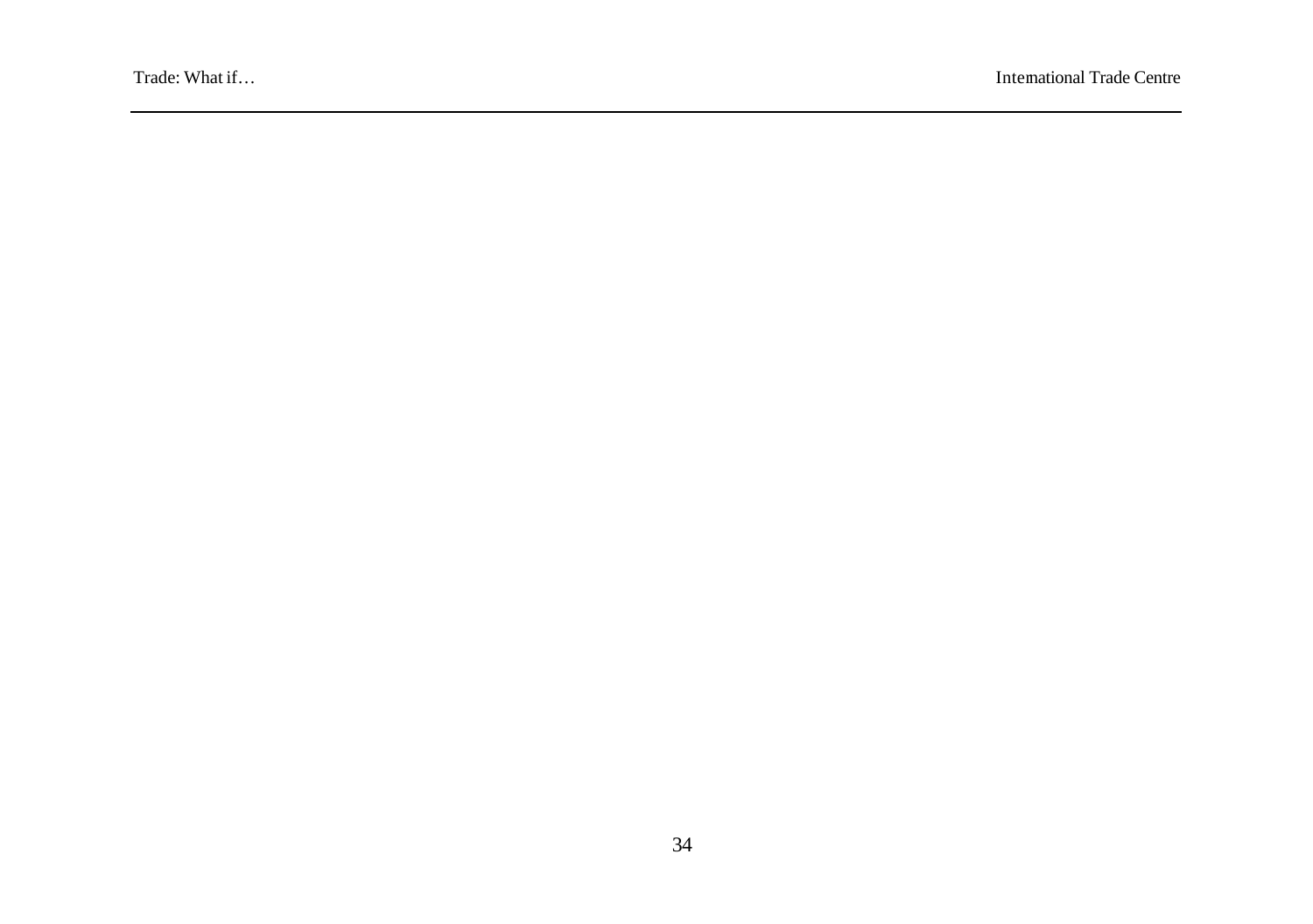## **Making trade preferences and Aid for Trade effective in LDCs: the role of National Innovation Funds**

By Charles Gore, UNCTAD

#### **The development challenge facing the LDCs<sup>21</sup>**

In recent years the least developed countries (LDCs) as a group have experienced high rates of economic growth. group have experienced high rates of economic growth. But there is much diversity in economic performance within the group, with one-third of the countries experiencing sluggish growth or economic regression. Moreover, the more successful countries remain vulnerable to growth collapse as their performance is very much dependent on high commodity prices, aid inflows and climatic and weather conditions. More broadly, there is a wide concern that high rates of GDP growth are not translating effectively into poverty reduction and improved human well-being because insufficient jobs or livelihoods are being created for the expanding population of working age.

In practice most of these countries currently face a daunting development challenge which has two faces. First, almost all LDCs are experiencing an employment transition: more and more people in these 50 poor countries are seeking work outside agriculture and urbanization is accelerating. But second, most LDCs have recently undertaken extensive trade liberalization. They must manage this employment transition in an open-economy context facing intense global competition.

Looking back in time, it is clear that the major sector in which LDCs absorbed labour in the past was in agriculture, and the major way in which they did so was by bringing more agricultural land into production. In general, people working in agriculture were gainfully employed in the sense that agricultural labour productivity in the LDCs rose slightly over the 20 years from the early 1980s. But it remains pitifully low by international standards. In 2000- 2003, agricultural labour productivity was just 46 percent of the level in other developing countries and less than 1 percent of the level in developed countries. This, coupled with small farm sizes, is the basic cause of all-pervasive rural poverty. But at least, with an open land frontier, the

 $21$  The policy proposal in this paper draws on the conceptual framework and empirical analysis of *The Least Developed Countries Report 2006: Developing Productive Capacities* and *The Least Developed Countries Report 2007: Knowledge, Technological Learning and Innovation for Development* (UNCTAD 2006 and 2007). The views expressed are those of the author and do not necessarily reflect the views of UNCTAD.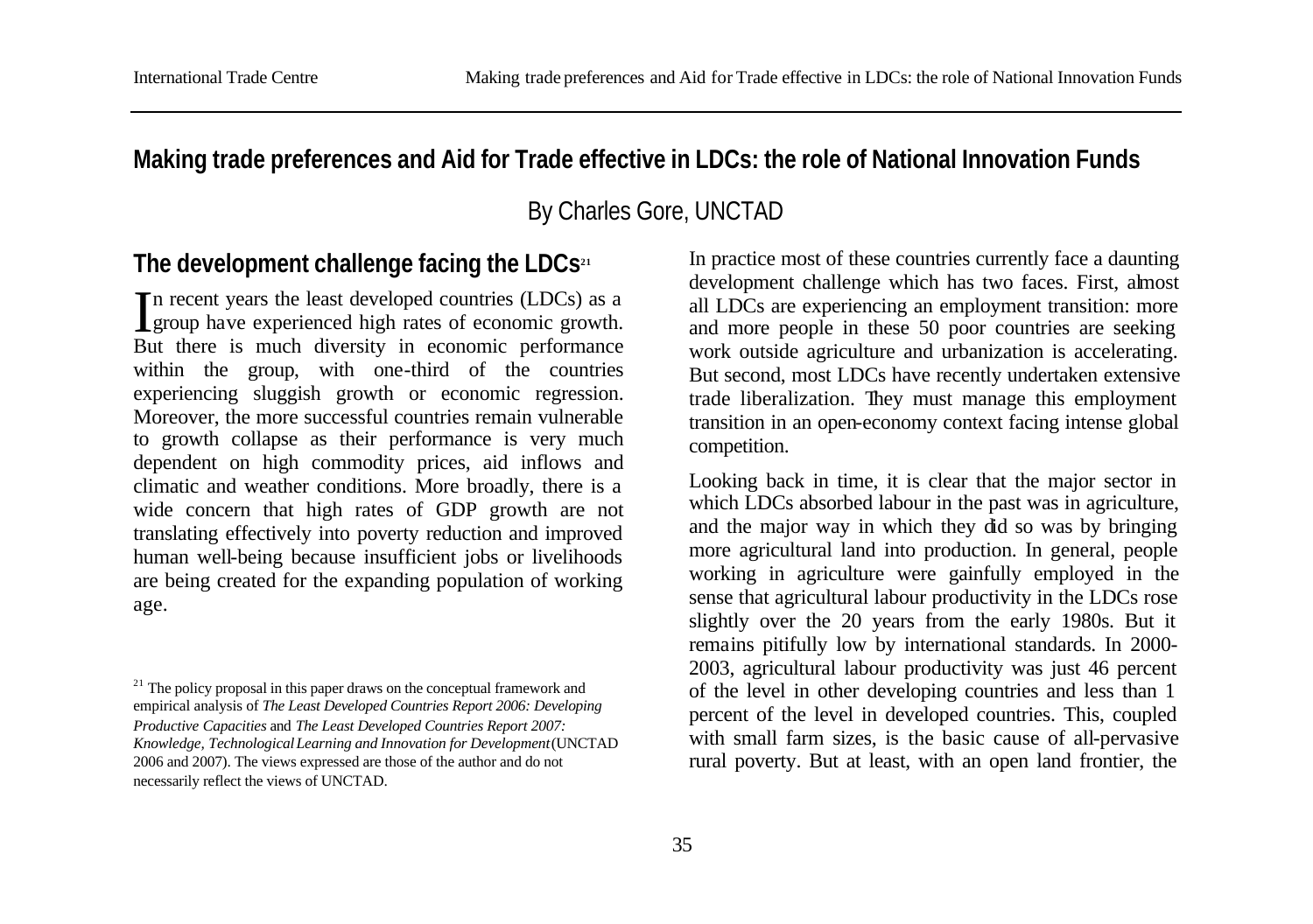expanding labour force could be productively absorbed – even in absolute poverty.

The challenge facing LDCs now is that this mechanism of labour absorption is becoming more and more restricted**.** With population growth, agricultural farm sizes are declining and more and more farms are located on marginal land and subject to environmental degradation. Even in land-abundant LDCs, inequality in land holdings is very marked and the poorest households have effective access to so little land that they can barely scratch a subsistence living through agriculture. Moreover, widespread poverty is making it difficult for many farmers to purchase inputs necessary to increase and maintain land productivity.

One of the most important findings of UNCTAD's LDC Report 2006 is that for the group, the decade 2000-2010 will be the first in which the growth of the economically active population outside agriculture is predicted to be greater than that within agriculture. Bangladesh, the most populous LDC, is contributing strongly to this trend, but the employment transition will affect more than half of the group this decade, and most of the remainder will follow suit between 2010 and 2020.

This trend is extremely significant from a policy point of view. It would be wrong to think that it means that agricultural does *not* now matter. For the LDCs, agricultural activities are still the main source of livelihood

for 70 percent of the population. Thus sustainable intensification of agriculture must be a critical policy goal. But it is obviously now *also* vitally important to create productive jobs in industry, particularly manufacturing activities, and services.

The problem is that in the past most LDCs have simply been unable to generate sufficient productive *off-farm* jobs. Non-agricultural labour productivity declined by 9% for LDCs as a whole between 1980-83 and 2000-2003. Moreover, it fell in four-fifths of the 50 LDCs. This is indicative of a major off-farm jobs crisis. In short, it is proving impossible for these countries to productively absorb their expanding labour forces who are seeking work outside agriculture.

Employment in informal sector activities is now overwhelmingly the most important destination for people seeking work outside agriculture. A few informal sector enterprises are certainly productive and dynamic. But most are acting as a survival mechanism providing subsistence incomes for long under-employed hours of work in petty service sectors.

The situation in Burkina Faso exemplifies the trend. Unlike most LDCs, Burkina Faso has not suffered a major growth collapse in the last 30 years but rather maintained steady growth. It is also regarded as being well-governed and has faithfully implemented structural adjustment reforms since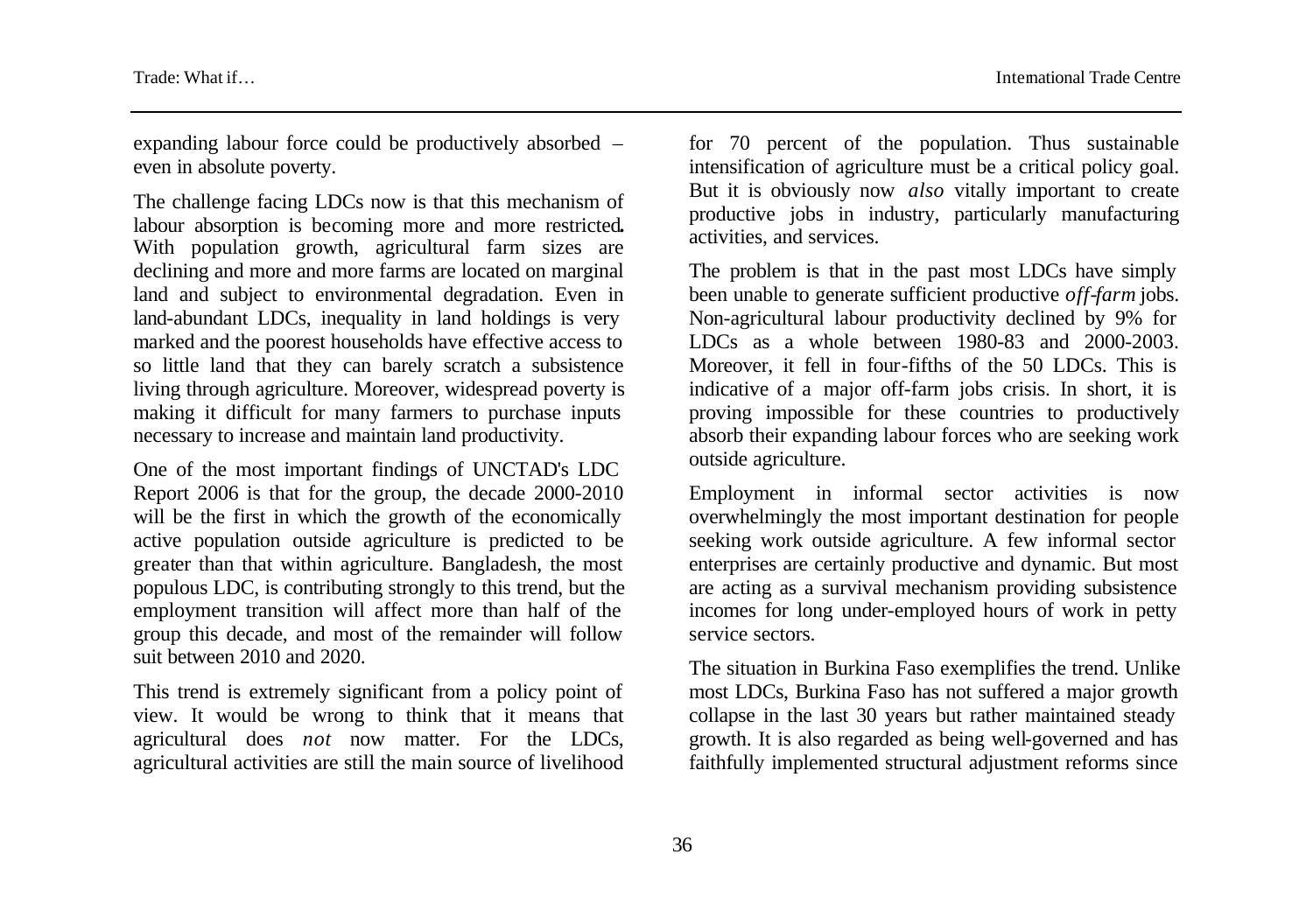the late 1980s. But a survey in the capital city, Ouagadougou, in 2000 and 2001 found that almost three quarters of the economically active population are either unemployed or underemployed. A longitudinal study which examined young peoples' access to labour markets in 1980, 1990 and 2000 in the major cities of the country shows that whilst almost a quarter of male 15-24 year olds found their first paid job in formal employment in 1980, by 2000 this had fallen to 8%. Only 5% of males and 3% of females found their first paid job in the private formal sector in 2000. This was after almost 15 years of an economic reform process intended to unleash private-sector-led growth and poverty reduction.

Past trends are discouraging. But the unavoidable challenge for LDCs now is to generate productive non-agricultural jobs and manage the employment transition in an open economy context, facing stiff global competition. This conjuncture reflects the fact that there has been an extensive process of trade liberalization in the LDCs since the late 1980s which reflects their long and deep involvement with structural adjustment programmes. As a result very few LDCs now have restrictive trade regimes and many have undertaken very deep trade liberalization, in some cases liberalizing faster than Chile did in the 1970s and 1980s.

### **The limits of trade preferences and Aid for Trade**

The development challenge facing LDCs is certainly daunting. But there is wide recognition by the international community of the need to support these poorest of the poor countries. Two particular instruments which have been used are trade preferences and Aid for Trade, which in the LDC context has been provided through the Integrated Framework for Trade-related Technical Cooperation.

Efforts to support the least developed countries through the granting of preferential market access for their exports began to gather momentum after the Ministerial Conference of the WTO in Singapore in 1996. *The* major new policy initiative at the Third United Nations Conference on the Least Developed Countries held in Brussels in 2001 was the Everything but Arms (EBA) Initiative of the EU. This granted duty-free and quota-free market access for all products except arms and ammunition, with a temporary exception for bananas, rice and sugar. But further impetus for trade preferences for LDCs was provided through the Doha Ministerial Declaration in 2001 and the Sixth WTO Ministerial Conference in Hong Kong in 2005, and various developed and developing countries have engaged in this process of support.

How effective market access preferences are in dealing with the development challenge which LDCs now face is debatable. On the one hand, there is clear evidence that the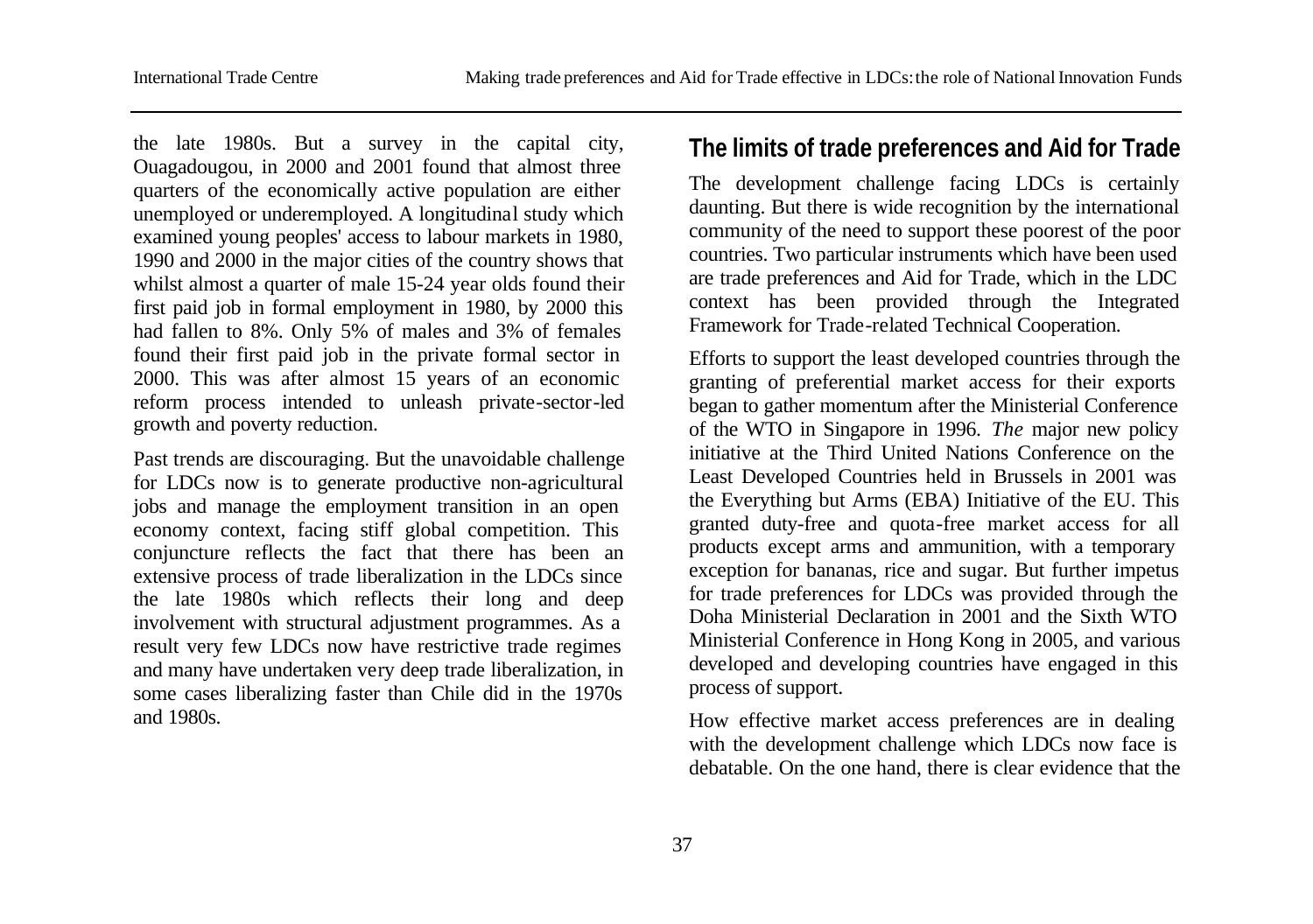quotas within the Agreement on Clothing and Textiles have fostered the development of garments exports from a number of LDCs, and have also acted as the major mechanism through which formal off-farm employment opportunities have been created in the LDCs. On the other hand, however, there is a well-known list of constraints which have served to limit the effective utilization by LDC enterprises of LDC-specific preferential market access. These include: stringent rules of origin; exceptions in terms of product coverage; unpredictability of preferences; and complex bureaucratic procedures. In addition, the multiplication of preference regimes, including those created through regional trade arrangements, has diluted the value of LDC-specific preferences, whilst inability to comply with product standards – be they related to technical barriers to trade (TBT) or sanitary and phytosanitary standards (SPS) – has constituted as formidable a market access problem as tariff barriers.

Careful analysis shows that in specific policy lines, some LDCs indeed are quite preference-dependent, and that the erosion of these preferences with multilateral trade liberalization could have negative sector-specific impacts. But it is now recognized that whilst in theory, preferential market access can enhance the competitive advantage of LDC exporters and thus promote increased exports from these countries, in practice realizing this competitive advantage depends critically on export supply capacities

and more broadly productive capacities. Improved market access is commercially meaningless if the LDCs cannot produce in the sectors in which they have preferential treatment and they lack the marketing skills, information and connections to convert market access to market entry.

In addition, even when trade preferences have stimulated the development of basic export-supply capabilities in certain sectors, it is clear that technological capabilities are very weak and thus both the new enterprises and associated jobs remain vulnerable to the erosion of such preferences. This is clear in the cases of Lesotho and Cambodia (Lall 2005 and Rasiah 2007).

Against this background, much more attention is being paid to enhancing trade development through supply-side measures. In this regard, the Hong Kong Ministerial also called for the expansion of Aid for Trade in order to "help developing countries, particularly LDCs, to build the supply-side capacity and trade-related infrastructure that they need to assist them to implement and benefit from WTO Agreements and more broadly to expand their trade". But both the scope of Aid for Trade and the mechanisms for its implementation remain unclear (see OECD 2006).

For the LDCs, the Integrated Framework for Trade-related Technical Cooperation (IF) has supported trade-capacity development. Created in 1997, it was revamped in 2001 and is now in the process of being further improved. But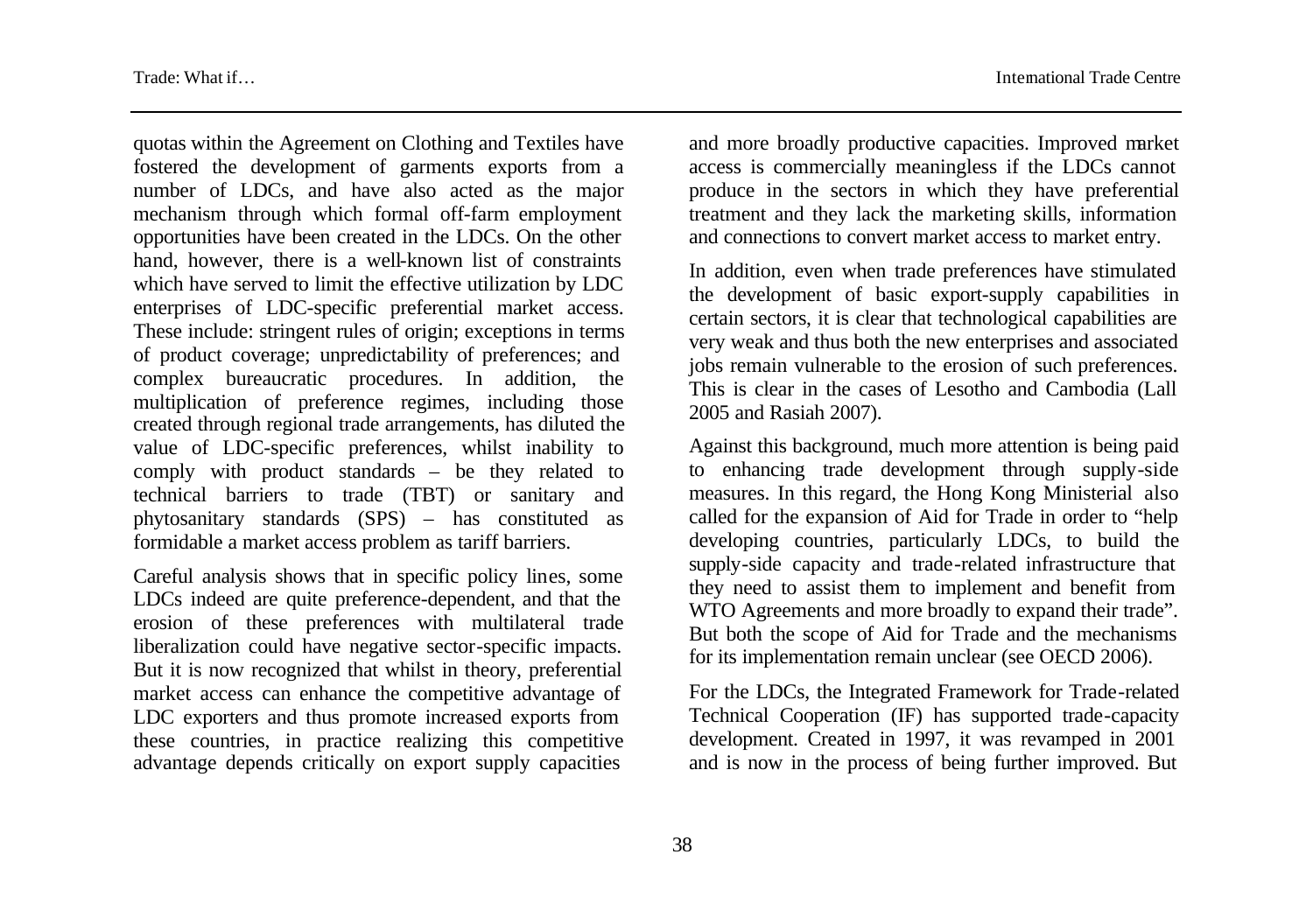evaluations indicate that the IF has thus far failed to meet expectations in terms of concrete projects on the ground.

# **The potential of National Innovation Funds**

The basic argument in this paper is that trade preferences can be enhanced through the establishment of National Innovation Funds as a supply-side policy mechanism to develop productive capacities and that Aid for Trade can provide the financial resources necessary to make National Innovation Funds effective.

#### The nature of National Innovation Funds

National Innovation Funds are increasingly being used in developing countries as a policy mechanism to encourage technological learning and innovation. These Funds are designed in different ways (see Cimoli, Ferraz and Primi 2005 for some Latin American examples). But they all essentially seek to provide financial incentives that stimulate technological effort and innovation by private sector enterprises, particularly small and medium-size domestic firms.

Innovation in this context does not generally mean the commercial introduction of products and processes which are new to the world. Rather innovation occurs when products and processes that are new to the country or firm are introduced. Usually this involves the application of

technologies in use elsewhere, creatively adapting them to local conditions, making incremental improvements and adaptations to improve products and processes, blending foreign technologies with local knowledge and breaking into new markets. This is not based on research and development at the global technological frontier. Nevertheless technological search, learning and firm-level innovations all involve significant risks and costs. The commercial banking sector generally shuns such projects. A National Innovation Fund is a policy instrument which addresses this failure and promotes such risk-taking activity. Along with complementary policies, it can play a catalytic role in creating a mass of innovative SMEs within a country, particularly outside the agricultural sector.

National Innovation Funds have been particularly recommended in the context of newly industrializing economies (see Avnimelech and Teubal 2006). However, they are also relevant for very low-income countries such as LDCs which are in the earliest stages of technological catch-up. The enterprise sector in these countries is often characterized by a "missing middle", in which medium-size domestic firms are very weakly developed and small firms find it difficult to grow. The National Innovation Funds directly seeks to address this problem by supporting the development of domestic entrepreneurial capabilities.

Oyanguren (2007) reports on how such a fund is working in Nicaragua. The country's Innovation Fund provides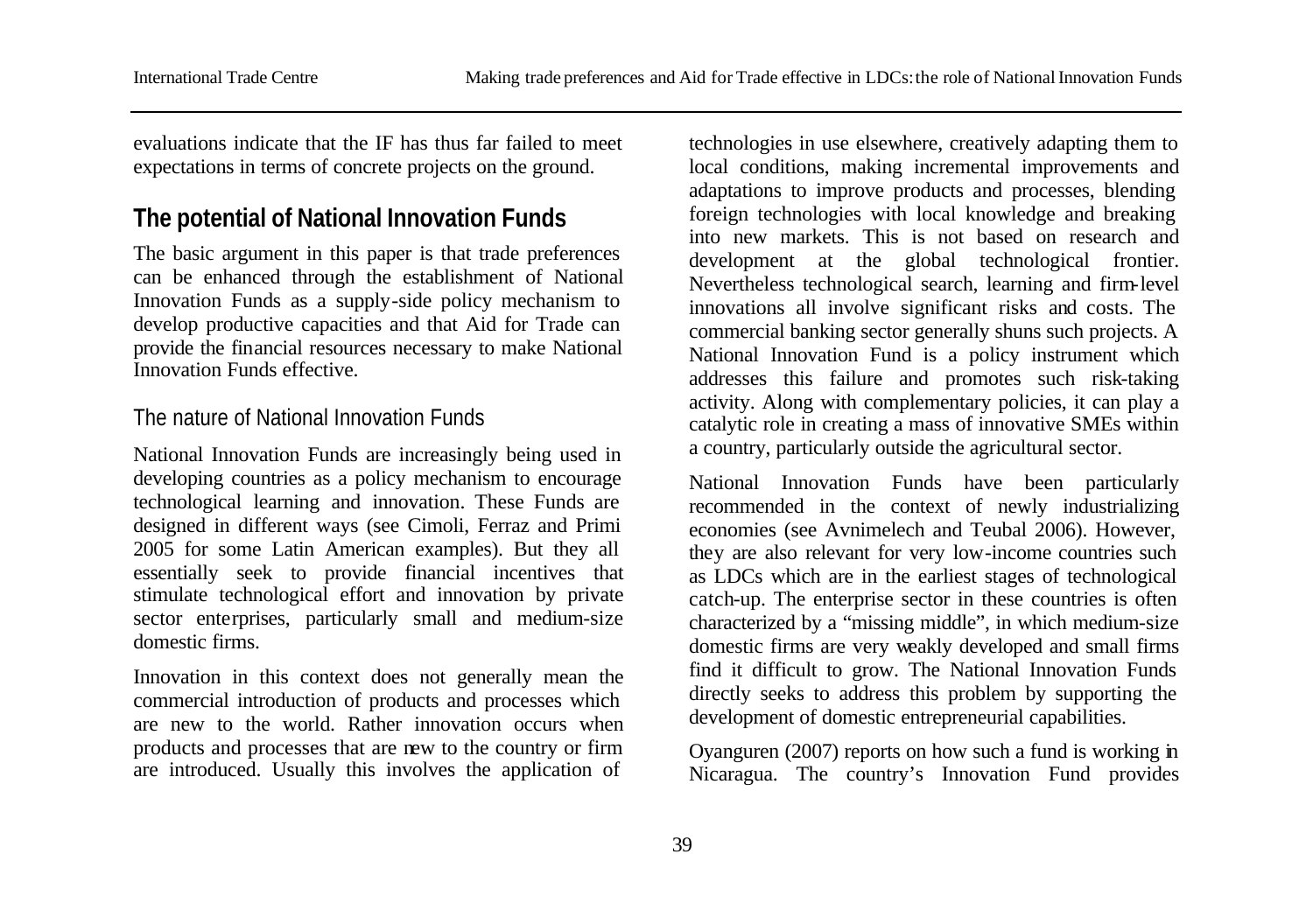matching grants awarded on a competitive basis to: (i) individual SMEs (6-99 employees); (ii) associations of SMEs (2-5 SMEs); and (iii) technological service providers (which may be private-sector laboratories, universities engaged in commercial-oriented work or specialized technology support centres). The grants cover 60% of the costs to individual SMEs for innovation projects up to US \$30,000, and 80% of the costs for SME group and technological service providers for projects up to US \$100,000. These grants fund technological innovation in the pure sense – technological upgrading, R&D design and development of new products, laboratory testing, prototypes, re-engineering processes, technology acquisition and investment in new capital equipment. But they also cover organizational innovation – the introduction of new management methods, implementation of standards and TQ (technical quality) norms, licensing and intellectual property rights at the national and international level and metrology – as well as innovation in ICTs (Information and Communication Technologies) – such as incorporating ICTs into production processes or use of management information systems. Finally, the grants can also commercial and market development activities including market research and intelligence, technological monitoring and participation in international fairs.

The Nicaraguan Innovation Fund is concerned not only to build up innovative capabilities of SMEs but also to promote the emergence of a market for technology service providers. Given the very weak technological capabilities of domestic enterprises at the outset, stimulating the supply of technological services and specialized technical assistance to SMEs is a critical element of the approach. A network of technological facilitators helps the SMEs diagnose their technological needs and formulate their proposals. These facilitators interact with the Ministry of Development, Industry and Trade, which evaluates proposals on a competitive basis, with the technology service suppliers who supply for a fee the services contracted by the SMEs, and the SMEs themselves.

### Linking National Innovation Funds and trade preferences

It is possible to envisage various ways in which National Innovation Funds could be used as a policy instrument for the supply-side enhancement of trade preferences.

The simplest approach would be to increase the local learning impact of new economic activities stimulated by trade preferences. Analysts of technological catch-up have identified three broad phases of learning and innovation which occur as a new sector (such as production of garments for exports) develops within a country. In the first phase, pioneer firms initiate production by importing foreign technology and implementing production. In the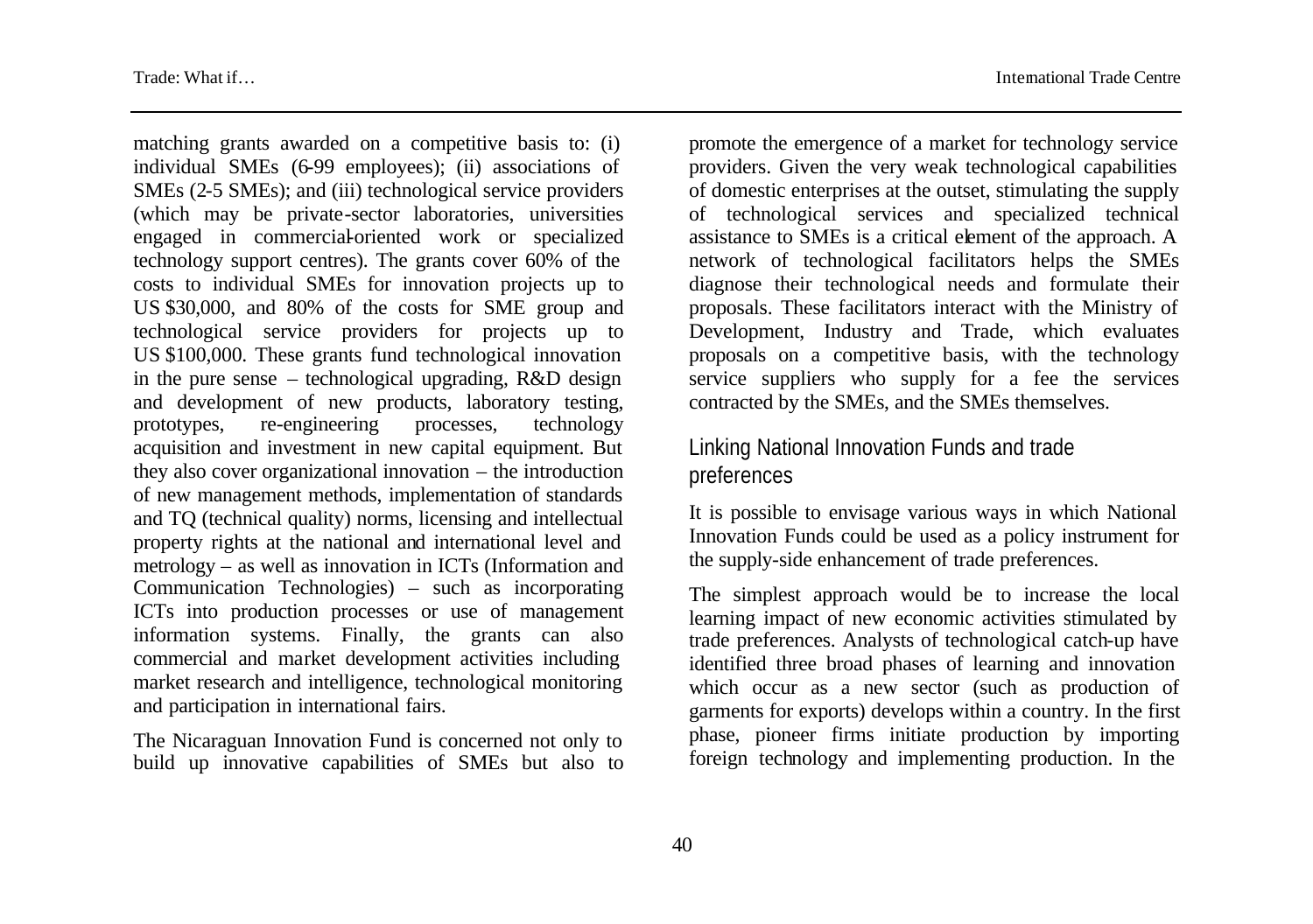second phase, there is local diffusion of new products and processes as more firms imitate the business success of the pioneer firms. This leads to quantitative expansion of the economic activity. In the third phase, there is industrial upgrading through incremental technological improvements to processes and product design as well as marketing improvements. This leads to qualitative improvements. Within such a process, the National Innovation Fund could support local diffusion of best practices, particularly from foreign to domestic investors, as well as the technological upgrading. The latter is particularly important to ensure competitiveness in the face of preference erosion, for example, for LDC garment exporters with the ending of the Agreement on Textiles and Clothing.

The essence of this first approach would be to seek to use the National Innovation Fund to leverage more learning from the international transactions stimulated by trade preferences. However, it is also possible to envisage a broader approach in which the aim is to increase the innovation capabilities of domestic SMEs more generally. In that case, the target firms would not simply be those engaged in exporting on a preferential basis but more broadly those which are engaged in the production of tradables, both exports and import substitutes. This would recognize that the learning trajectories of SMEs often initially involve production for domestic and regional markets, and that the shift toward international export

markets is actually a major step in their technological upgrading process. In promoting the technological search and learning routines and innovation capabilities of SMEs, one is increasing the real flexibility of the economy, including the potential to break into export markets. Focusing on tradables, and not simply exports, also avoids the fallacy, all too prevalent today, that the national home market is somehow not part of the global market.

Finally, the broadest approach to linking National Innovation Funds to trade preferences would see National Innovation Funds open to firms engaged in non-tradable activities as well as tradables. This approach would be particularly appropriate where the aim is to ensure that international trade leads to poverty reduction. In very poor countries balanced development of tradables and nontradables is the key to ensuring the broad-based employment creation which is necessary for poverty reduction (see UNCTAD 2006, chapter 7). Otherwise export-led growth tends to be enclave-led growth.

### Using Aid for Trade to finance National Innovation Funds

As I have noted, what constitutes Aid for Trade, as well as the mechanisms through which it may be provided, are not yet clear. It is generally agreed that the scope of Aid for Trade should include (i) trade policy and regulation, (ii)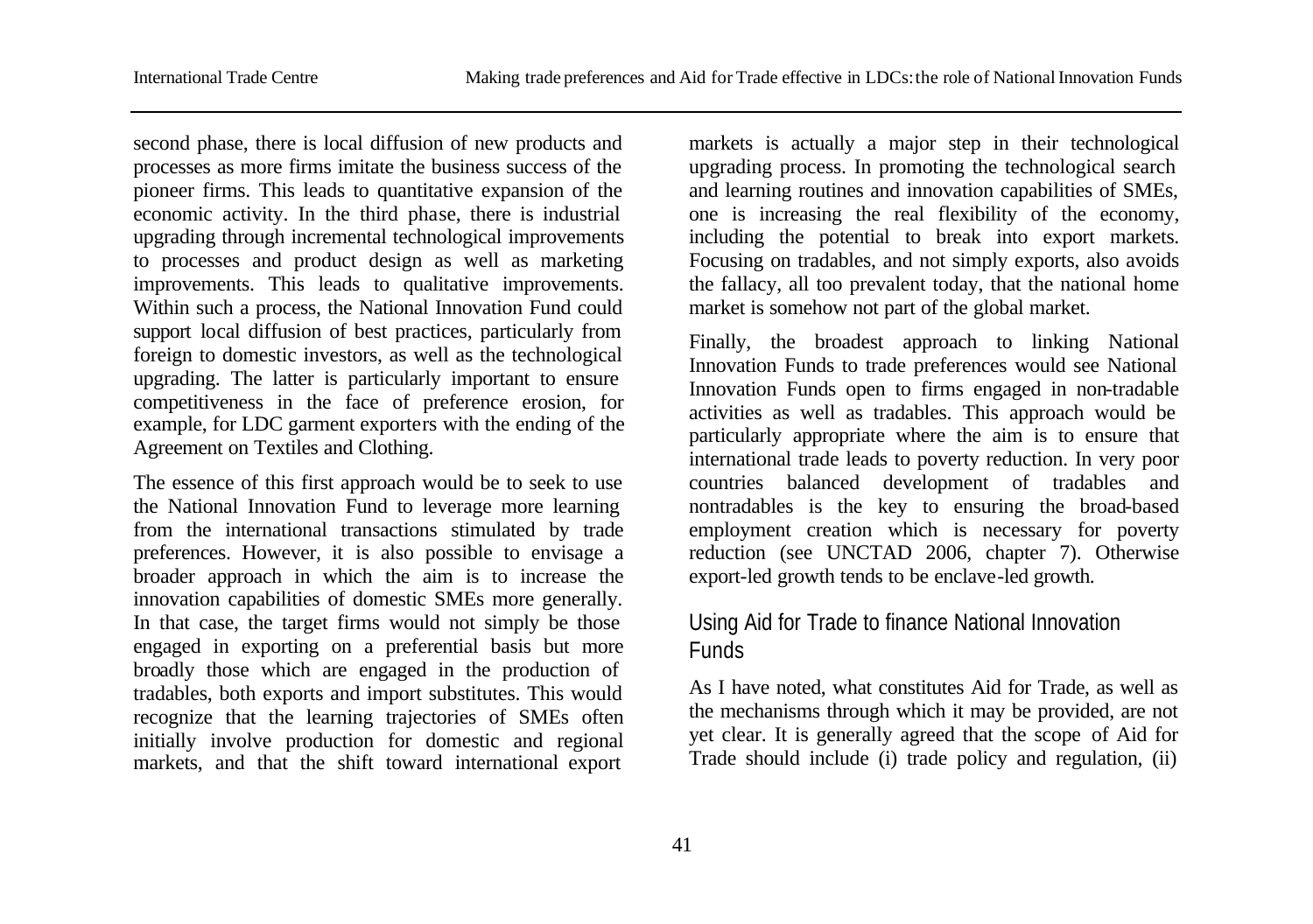economic infrastructure, (iii) developing productive capacities, and (iv) adjustment assistance. But how the third of these categories should be supported is somewhat opaque. In these circumstances there is a danger that the balance of Aid for Trade gets skewed away from this goal and towards complying with WTO obligations and adjustment assistance, plus improving the capacities of official to formulate and implement trade policy, plus increased investment in trade-related economic infrastructure. The establishment of National Innovation Funds would provide a mechanism through which Aid for Trade can be used to develop productive capacities.

A further advantage of delivering Aid for Trade through such Funds is that it is proving difficult to define Aid for Trade in such a way that it is additional finance rather than a re-shuffling and re-labelling of existing aid. However, at the present moment it is clear that very little aid is being used to support science, technology and innovation in LDCs, and the aid which is provided is particularly focused on universities and research institutes rather than building technological capabilities at the level of the firm and the farm. If part of Aid for Trade were earmarked and used to finance National Innovation Funds, it would certainly therefore be additional.

This approach would also put the private sector at the centre of Aid for Trade, with government playing a key role in stimulating the development of the technological capabilities which are at the heart of trade development processes and national development strategies. It would also extend the role of Aid for Trade in financing real things on the ground beyond its current concern with economic infrastructure, which though certainly necessary is not sufficient for trade and development.

Finally such a policy mechanism would provide a way to ensure that key principles of Aid for Trade, as recommended by the WTO Taskforce on Aid for Trade, could be achieved (WTO 2006). In particular, using Aid for Trade to finance National Innovation Funds could enable country ownership and country-driven approaches. Problems of aligning aid to national development strategies could be minimized, and effective donor coordination and harmonization of donor procedures could also be achieved.

For this to occur, national Governments must take the initiative and establish appropriate institutional arrangements for the operationalization of a National Innovation Fund, with rules and criteria for the allocation of funds which are line with the achievement of national development goals. The rules and criteria should be transparent to ensure that the dangers of cronyism are avoided. In effect, the National Innovation Fund could work as a counterpart to aid given in the form of budget support. But whereas the latter is oriented to finance government operations, the former would be oriented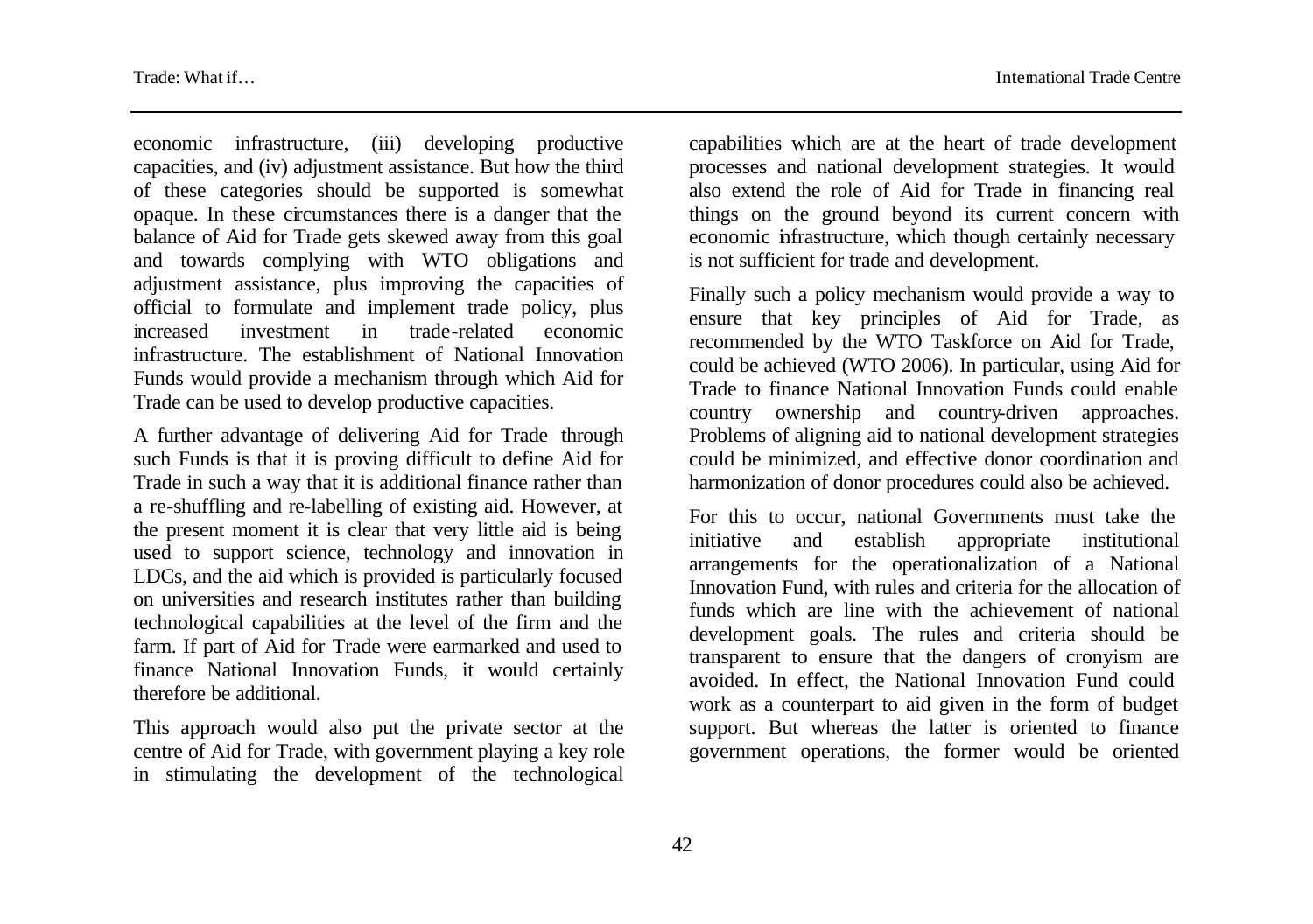toward promoting private sector development and in particular entrepreneurship and technological capabilities.

# **Conclusion**

The basic contention of this paper is that key current international support mechanisms for LDCs – trade preferences and Aid for Trade – are insufficient to deal with the development challenge which LDCs face. However, it is possible to achieve the supply-side enhancement of trade preferences by linking them – more or less broadly – to a National Innovation Fund. Moreover, Aid for Trade could become more effective if at least part of it were earmarked to finance such National Innovation Funds.

This paper has sketched this policy idea. Further analytical work, some of which is now on-going, is necessary to elaborate it. Experimental policy design can then refine the approach for specific countries.

**Charles Gore** is Chief of Research and Policy Analysis in UNCTAD's Division for Africa, Least Developed Countries and Special Programmes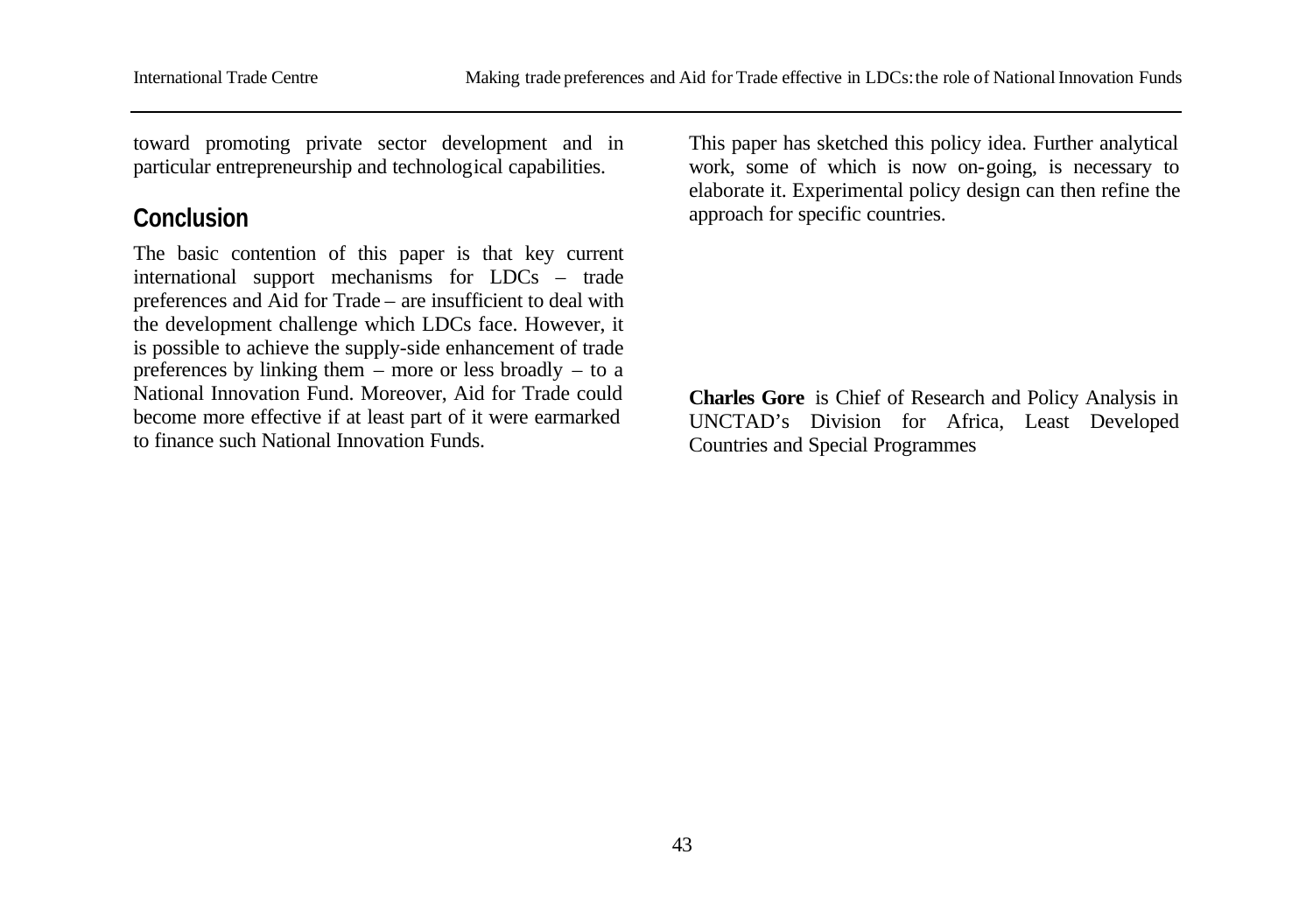# **Bibliography**

.

- Avnimelech, G. and Teubal, M. (2006). Innovation and Technology Policy for Catching-up: A Three Phase Life Cycle Framwork for Industrializing Economies. Studies and Perspective Series No. 69, UN-CEPAL, Santiago, Chile.
- Cimoli, M., Ferraz, J.C. and Primi, A.S. (2006). Science and Technology Policies in Open Economies: The Case of Latin American and the Caribbean. Productive Development Series No. 165, UN-CEPAL, Santiago, Chile.
- Lall, S. (2005). FDI, AGOA and Manufactured Exports by a Landlocked, Least Developed African Economy: Lesotho. *Journal of Development Studies*, 41 (6): 998-1022.,
- OECD (2006) *The Development Dimension: Aid for Trade Making It Effective*. OECD, Paris.
- Oyanguren, R.L. (2007). Nicaraguan Innovation Fund for SMEs: government Instrument to Promote Exports and national Competitiveness by Helping Businesses to Find, Adopt and Adapt Useful Technologies . Presentation to Global Forum on Building STI Capacity for Sustainable Growth and Poverty Reduction, 13-15 February 2007, World Bank, Washington DC (downloadable).
- Rasiah, R. Sustaining Development through Garment Exports in Cambodia. Study prepared for UNCTAD as a background paper for the Least Developed Countries Report 2007, UNCTAD ,Geneva.
- UNCTAD (2006) *The Least Developed Countries Report 2006: Developing Productive Capacities*. UN Publication, Geneva and New York.
- UNCTAD (2007) *The Least Developed Countries Report 2007: Knowledge, Technological Learning and Innovation for Development*. UN Publication, Geneva and New York.

WTO (2006). *Recommendations of the Task Force on Aid for Trade*, WT/AFT/1, WTO, Geneva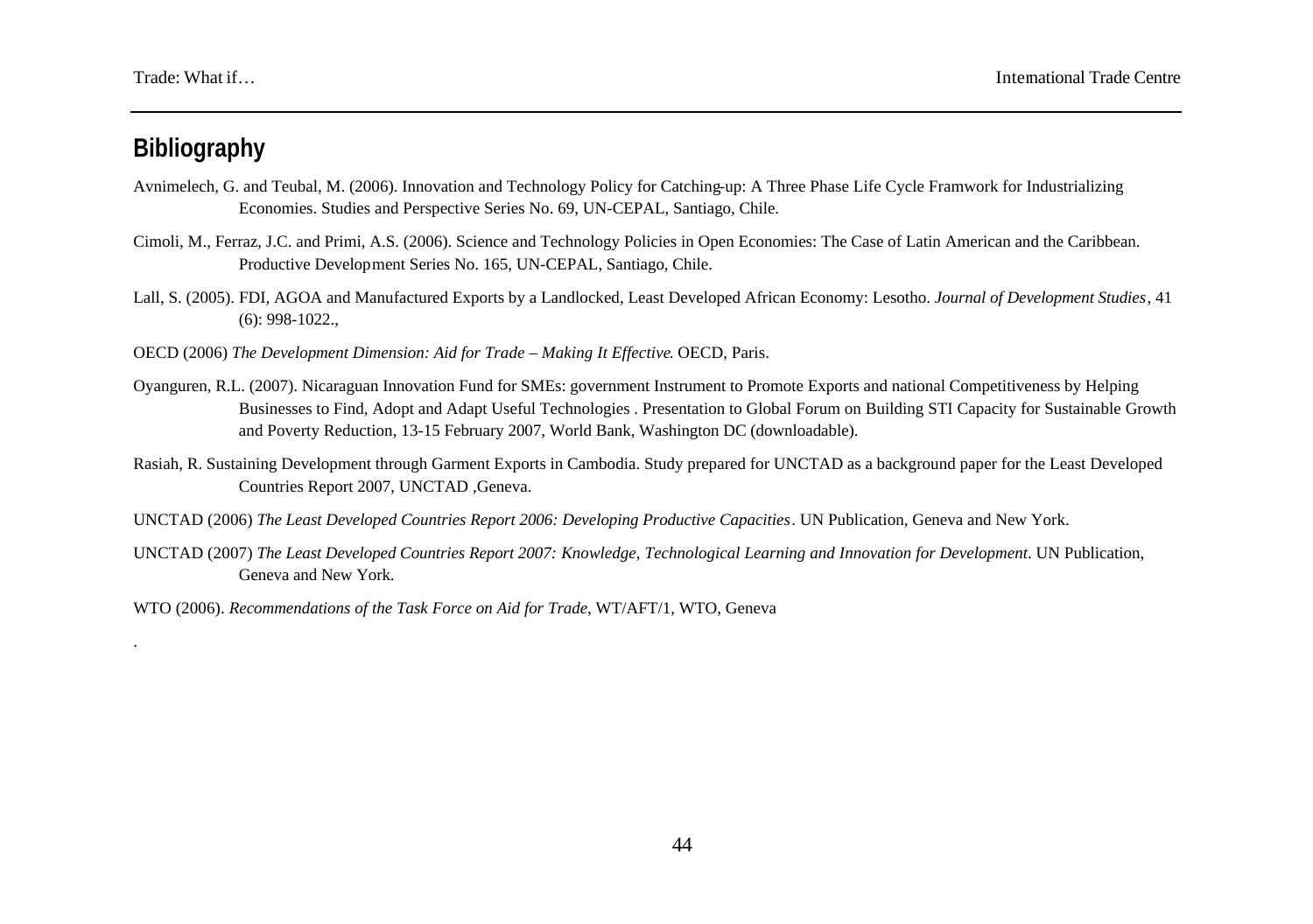# **Trade Support Networks don't wear skirts**

By Astrid Ruiz Thierry, Women in World Markets Ltd.

omen entrepreneurs are one of the fastest growing Women entrepreneurs are one of the fastest growing<br>segments of the world economy and represent a growing economic force that, if ignored, can deeply impact world economic growth and trade dynamics – and make more than one decision maker suffer politically. Some 25%-30% of business worldwide is women-owned, and recent surveys<sup>22</sup> indicate that those involved in the global marketplace have greater revenues, are more optimistic about their business prospects and are more focused on business expansion. The economic effect of this trend has yet to be seen, since there are no statistics on women entrepreneurs' direct impact on international commerce. But what the data *does* show is that their rate of success and growth in international trade is so dynamic that information a month old is out of date.

**Trade Support Networks (TSN) are a key element for market development and for supporting business development and internationalization in sectors that have a high potential impact on sustained economic development.** They facilitate access to information and

knowledge, new markets, business partners and sources of financing and provide technical assistance and business services related to internationalization processes. They also help build professional and business contacts, provide encouragement, expand on best practices and play an important role in supporting individual entrepreneurs or groups of businesses, by representing their interests in trade organizations, creating more public awareness about the positive role exports can play in economic development, and establishing international linkages among business associations.

But if TSNs are to be truly successful, they must undertake a task that has, until now, been forgotten in the "To Do" tray: integrate a gender perspective into their strategies and processes. This becomes clear when we consider information that is generally considered separately when talking about trade dynamics:

• Micro-, small and medium-sized enterprises (MSMEs) are today one of the principal driving forces in economic development, constituting approximately 85%-95% of businesses worldwide.

 $22$  For example, that conducted by the National Foundation of Women and Business Owners (NFWBO)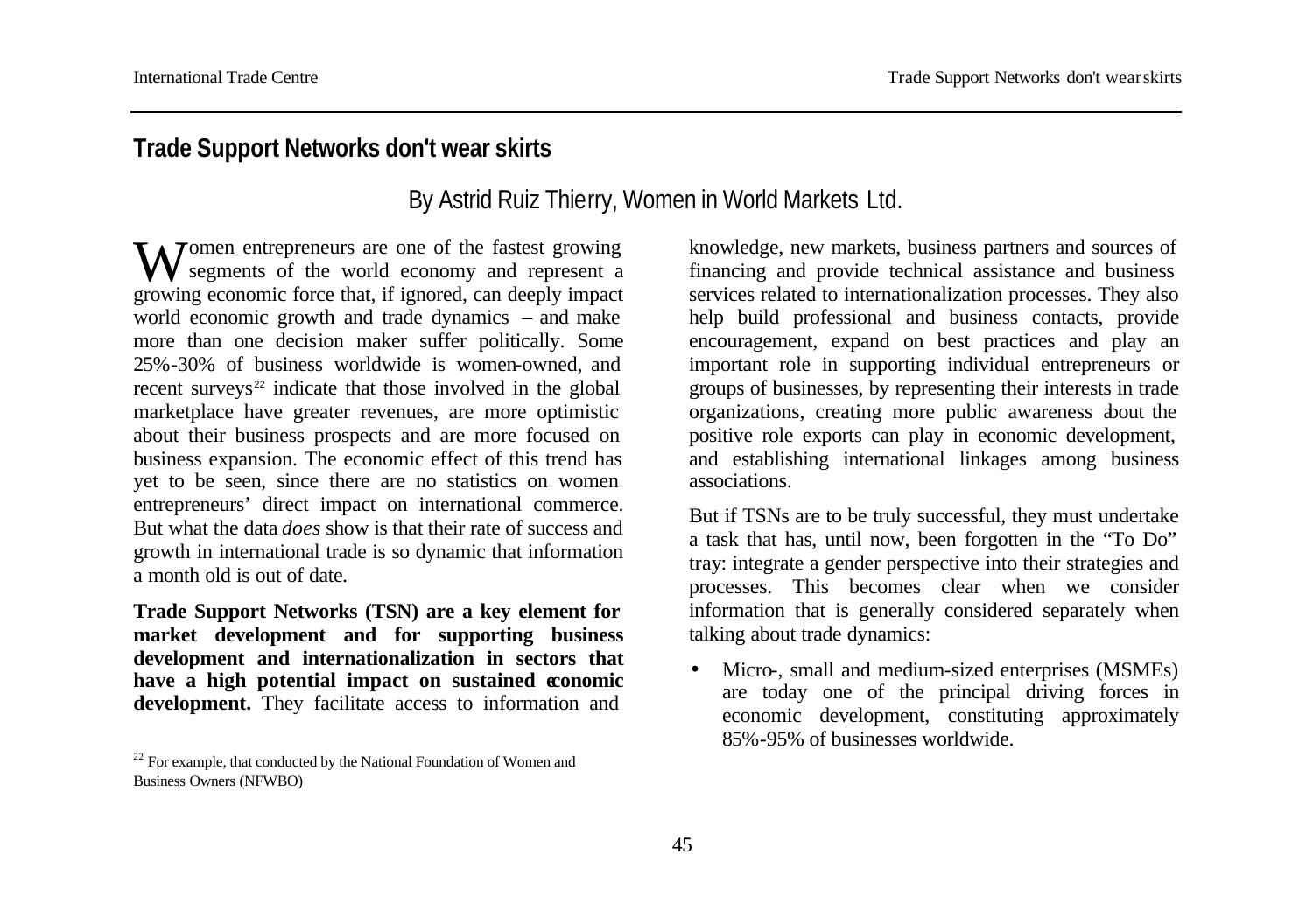- The businesses that women are mostly SMEs, and their numbers are growing quickly.
- If we accounted for all the women throughout the world who ensure their family's sustenance and development on the basis of their "informal" productive market activities (selling cookies, fruit juice or fish on the local market, sewing at home, or hairdressing in an open stall), statistics would show that women entrepreneurs account for more than 50% of economic activity. This offers an enormous potential for growth that, if given the chance to improve quality and productivity and build network power, would reconfigure trade dynamics – and is already having a major impact.
- It is common knowledge (although generally ignored by dominant economic thought) that businesses started by women are more likely than average to survive past the first three years, due in part to women making more careful financial decisions. The same is true in exporting services: women succeed more frequently than their male counterparts (NFWBO).

The conclusion is crystal clear: **TSNs need to begin changing the way they work if they are to be truly representative of the wider export community.** The question no longer is simply how to help women overcome trade barriers, but how to boost the enormous potential that women have to foster trade. TSNs need to count women in

and serve as a resource for enabling, and at times even forcing, TPOs and TSIs <sup>23</sup> to work differently and better together so that women can also realize their full potential as players in international trade.

The socio-political and economic consequences of *not* moving in this direction will eventually catch up to all those who have a vested interested in promoting and supporting export-led trade – the lack of gender perspective doesn't get better with age. As more and more women enter the economy through business, it is a certainty that more will participate in exports. So it is almost a certainty that eventually they will have the political clout to force institutions and organizations to do something on their behalf, beyond assisting them to acquire affordable knowledge, equipment and financing. Hoping that won't happen is like hoping the hurricane won't hit when you're in the middle of a storm with 200 kilometre-strong winds.

# **Competing with today's trade map**

Markets, States, individuals, and local communities are the four pillars that Joseph Stiglitz has stated are necessary for successful development strategies (Stiglitz 2006). But networks (meaning a lot of individuals connected together and where everyone feels they are in the centre) are the glue that brings them together, and facilitates the use of

<sup>&</sup>lt;sup>23</sup> TPO: Trade Promotion Organization; TSI: Trade Support Institution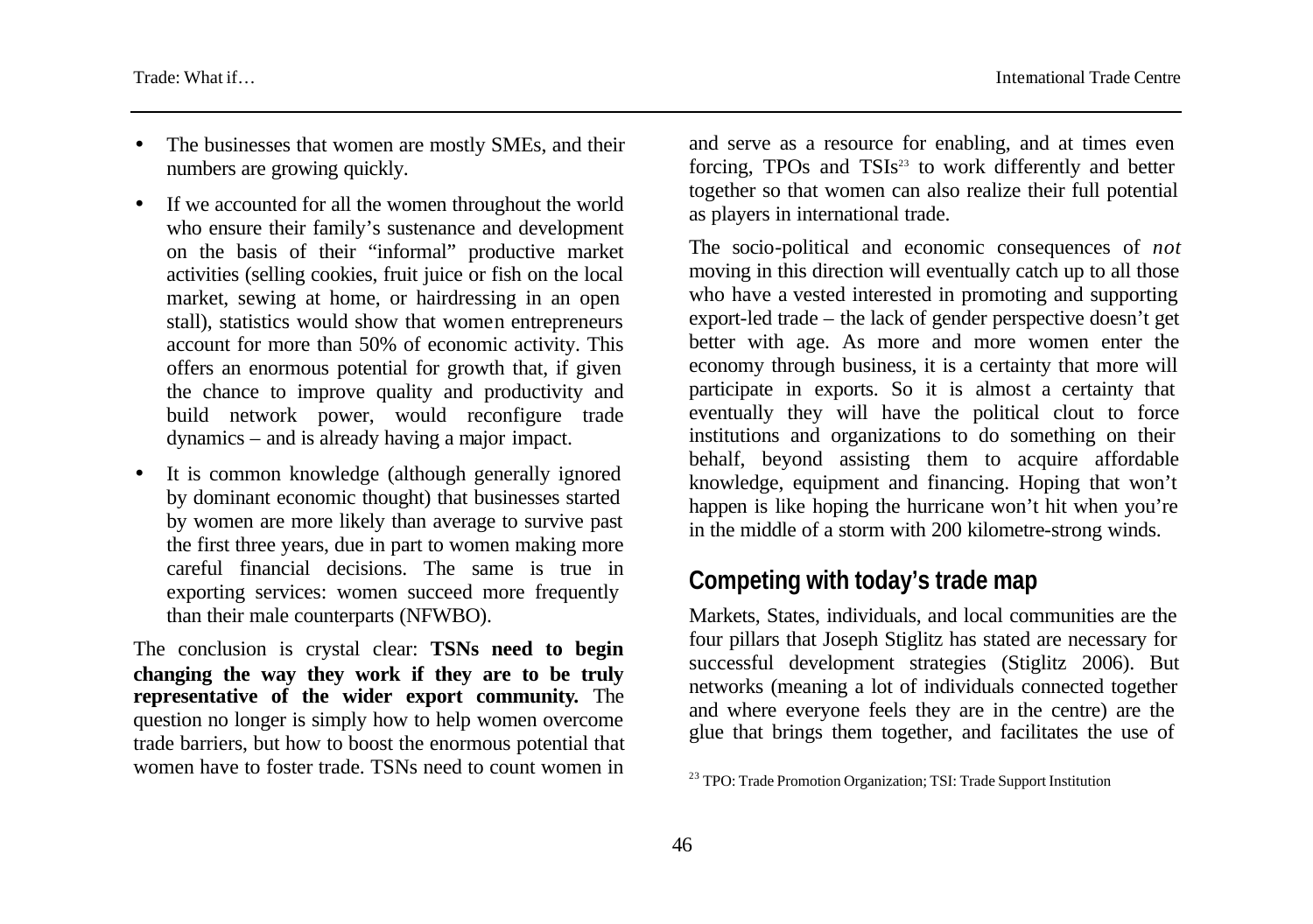available business resources and opens doors for making the most of new market opportunities, such that they are an essential stepping stone for gaining a competitive edge on the market. Although based on technology, which clearly affects the environment of domestic firms in ways that either facilitate or obstruct national competitiveness (Gilpin 2000), in most industries competitive advantage actually depends more on social change and participation than on machines and wires and is created by deliberate business and governmental decisions and policy choices (Porter 1998). One such policy choice is the creation, promotion and funding of TSN organizations.

TSNs form part of the Uruguay Round's request for a substantial increase in the technical assistance granted to less developed nations, in order to develop, reinforce, and diversify their bases of production and exports and promote their participation in trade (Stiglitz 2006). In essence, they respond to strategic trade theory, which states that under appropriate circumstances, government assistance for a firm in particular sectors can have important payoffs or spill-over into the rest of the economy. (Gilpin 2000).

There is more than ample evidence for this, especially with respect to government support for infant industries, but there is also an underlying flaw that, until now, has been largely overlooked and seriously hinders the success of TSNs as tools for ensuring a national business environment is conducive to developing international competitiveness

and providing relevant services (ITC, 2002): **they are based on a highly gendered (i.e. masculine) and unequal trade map that establishes a discriminating dichotomy between dynamic and new trade sectors and products and power trade dynamics.**

UNCTAD identifies dynamic new trade sectors as offering the greatest opportunities for breaking out of the poverty trap. The top 40 include the following sectors:

- 1. Manufacturing: electronic and electrical goods, steel and related specialties (such as automobiles, engines and parts), apparel and chemicals
- 2. Commodities: silk, cereal preparations and nonalcoholic beverages, fish and fisheries, and certain fruit and fruit preparations
- 3. Merchandise: perfumery and cosmetics
- 4. Non-traditional sectors: organic, non-wood forest, traditional knowledge-based products, and renewable energy products and non-timber, non-agricultural and natural products
- 5. Services: outsourcing for data processing and call centres and tourism.

The problem with these sectors is:

1. The labour force for most is feminine, but ownership and decision-making is male dominated.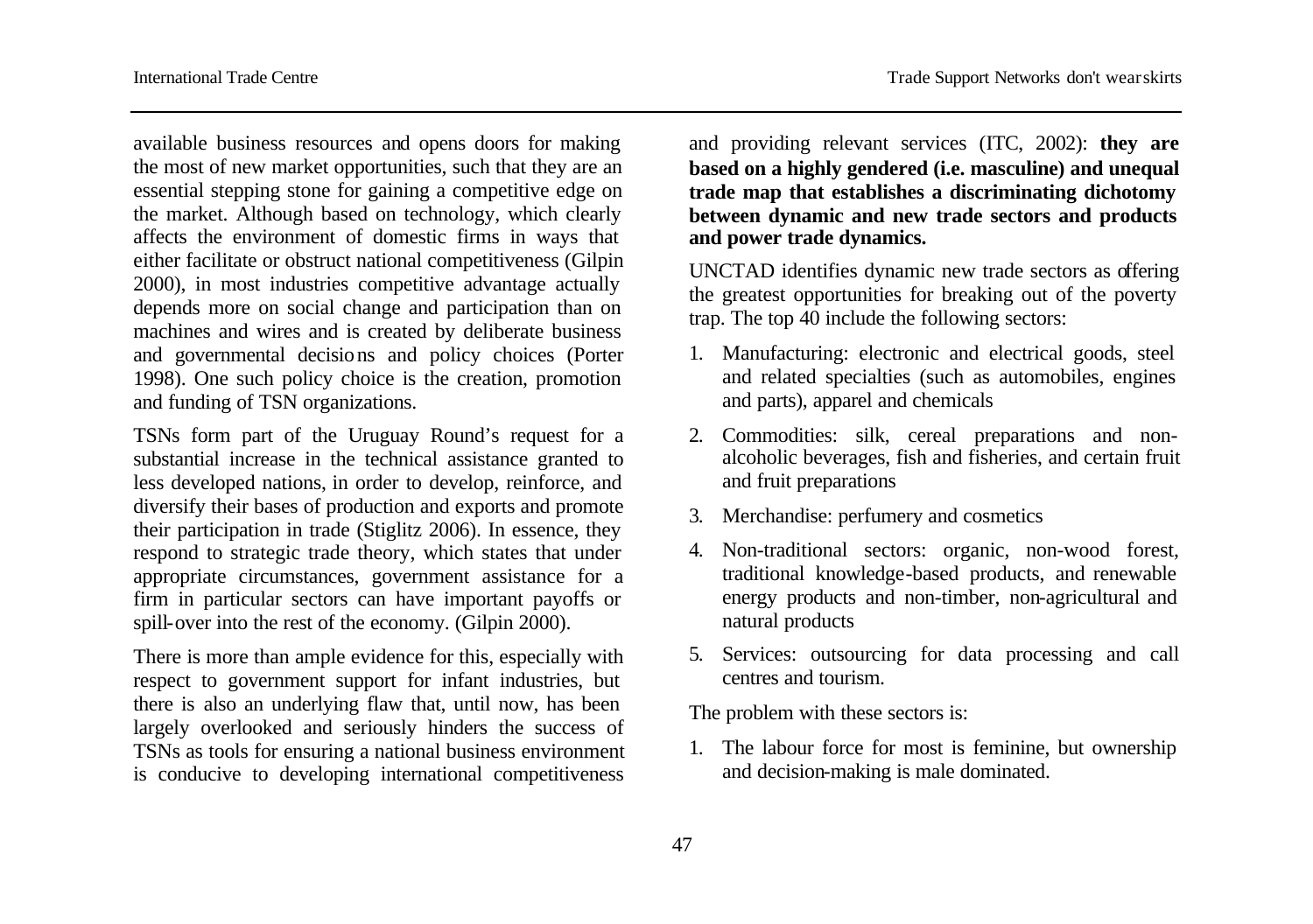- 2. LDCs are characterized by a polarized industrial system of a handful of large enterprises – owned either by the state, foreign investors or a few rich local male entrepreneurs – and a large number of mostly informal micro enterprises, of which an increasing number are run by women, and especially rural women. Very few have the capacity to capture the gains generated.
- 3. Women, and more specifically poor women, are not involved in the policy and decision-making processes regarding the design of specific actions aimed at ensuring development gains from trade negotiations.

In other words, the power trade sectors are those that either very much or totally exclude women – information technology, infrastructures (construction), traditional energy sources – or exploit women as labourers and victims. Although an obvious oversimplification, it shows that the trade map which guides export trade promotion is skewed against women. It seems necessary to develop an alternative map that can include women's great and growing contribution to export trade and the benefits it can provide them.

Even if some economic activities may be intrinsically more valuable than others, favouring one or more sectors while ignoring the gender variables that affect the real measure of their value and contribution to a nation's long-term economic welfare necessarily diverts scarce resources and

harms other sectors that might be even more valuable to the economy over the long term. The problems and opportunities arising from increased integration of national economies into world markets necessitate a clear commitment to supporting women entrepreneurs and business owners who want to actively participate in international trade flows.

#### **From wired to connected**

According to the UNDP 2001 Human Development Report, transition into the 21st century ushered in a network revolution whose combination of globalization and digital and genetic technological breakthroughs have enhanced brainpower, rather than physical power. Networks have always existed in every type of economy. What is different today is that they are structured horizontally, rather than vertically, and penetrate our lives so profoundly in "real time" that communication has become the basis for the entire economic system. As competitive niches know no boundaries and cross continents at the speed of light, business dynamics must increasingly obey the logic of networking $24$ .

 $24$  In this paper, this concept refers to a group of trade institutions and organizations that: 1) support a country's efforts to realize its economy's full potential to participate in trade flows and 2) develops collaborative institutional and organizational infrastructures to facilitate export development and open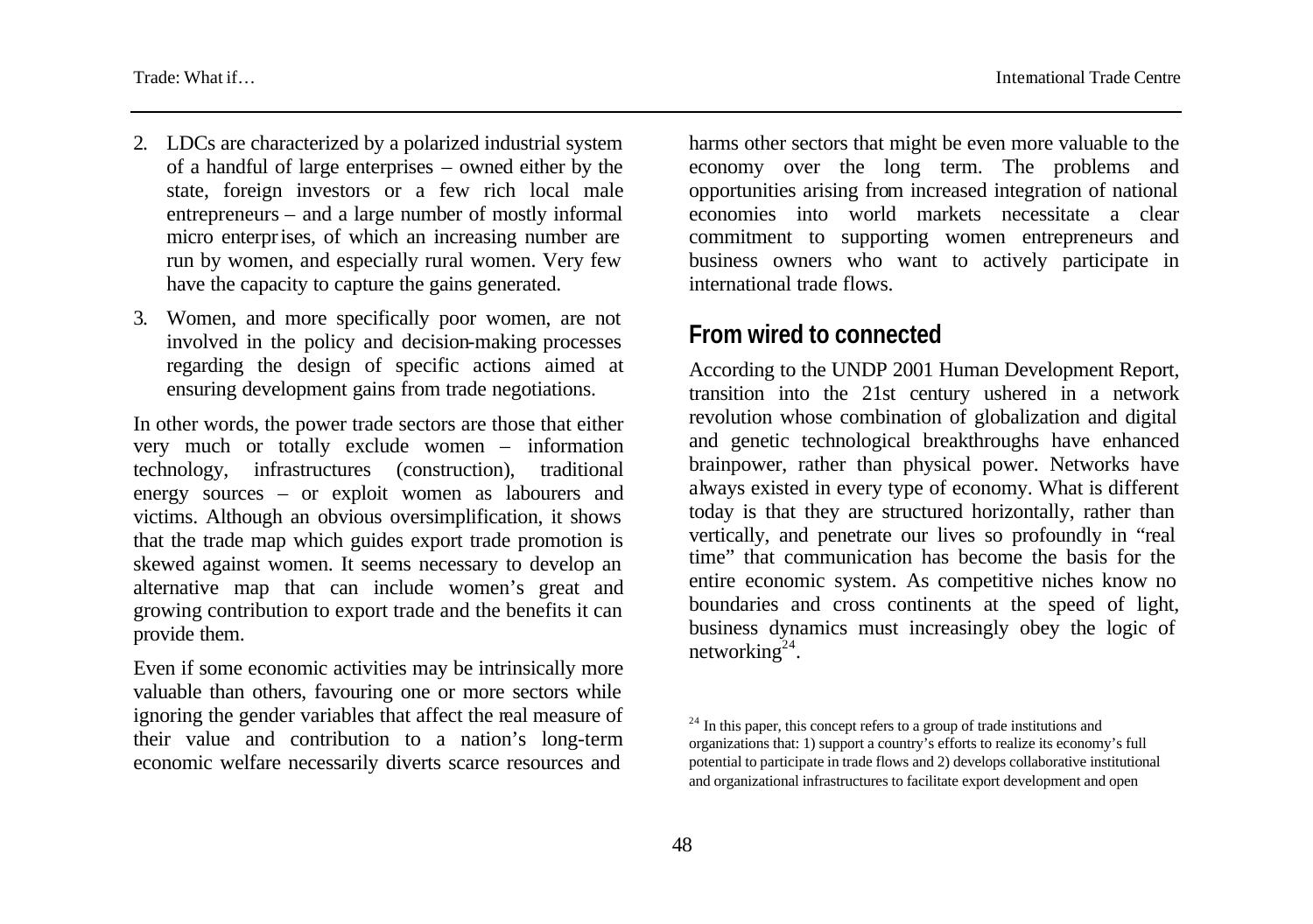l

### MSME internationalization: context and social networks<sup>25</sup>

Existing literature suggests that most international expansion is facilitated through FDI, rather than exports or cooperative inter-firm networks, and is a process of gradually increasing commitment to a foreign market. But it is a mistake to treat the internationalizing firm independently from its institutional and relational context, and considering only internal resources, strategies and competences. Market selection is neither as rational in its decision-making nor geographical market selection as theory would have it.

For most MSMEs, international market entry is relational. Choice of a target market is mainly a reaction to opportunities from external relations and/or demand from abroad or existing domestic clients. It is basically a problem of gaining access to networks of new business relations between producers, suppliers, customers and competitors. Because these relations can serve very different intentions – i.e. to reduce the cost of production or transaction; to

contribute to developing new knowledge and competencies; to serve as a bridge to unrelated third actors; or to help mobilize partners against a third party – access to other firms' resources is at least as important as internal competencies and competitive advantages. An MSME is, therefore, more dependent on its position in the network as a bridge to foreign markets than on the institutional, economic or cultural conditions of the host market. A firm's position in a network therefore has specific strategic value: it becomes a specific, intangible resource. This suggests that conventional trade support services tend to underestimate the relevance of concrete social networks and, consequently, suffer significant limitations when working with MSMEs.

#### Networks, women and dis-connection

Globalization of business has not only increasingly drawn SMEs into global value chains through different types of cross-border activities. It has also spurred women's entrepreneurship. A third of all new businesses created today are set up by women, albeit micro and small enterprises in the majority.

The Connected Age has not only changed the way we live and work, but also how business is done all over the world. Because virtual space has no quality, distance or specific characteristics, and does not distinguish by sex, age or

pathways for business relationships conducive to exchanging ideas and best practices, resolving problems and establishing alliances.

 $25$  This section is based on the article by Johannes Glücker, "A Relational Account of Business Service Internationalization and Market Entry – Theory and Some Evidence", Services, Space, Society Working Paper 15, Institute for Economic & Social Geography, University of Frankfurt, December 2004.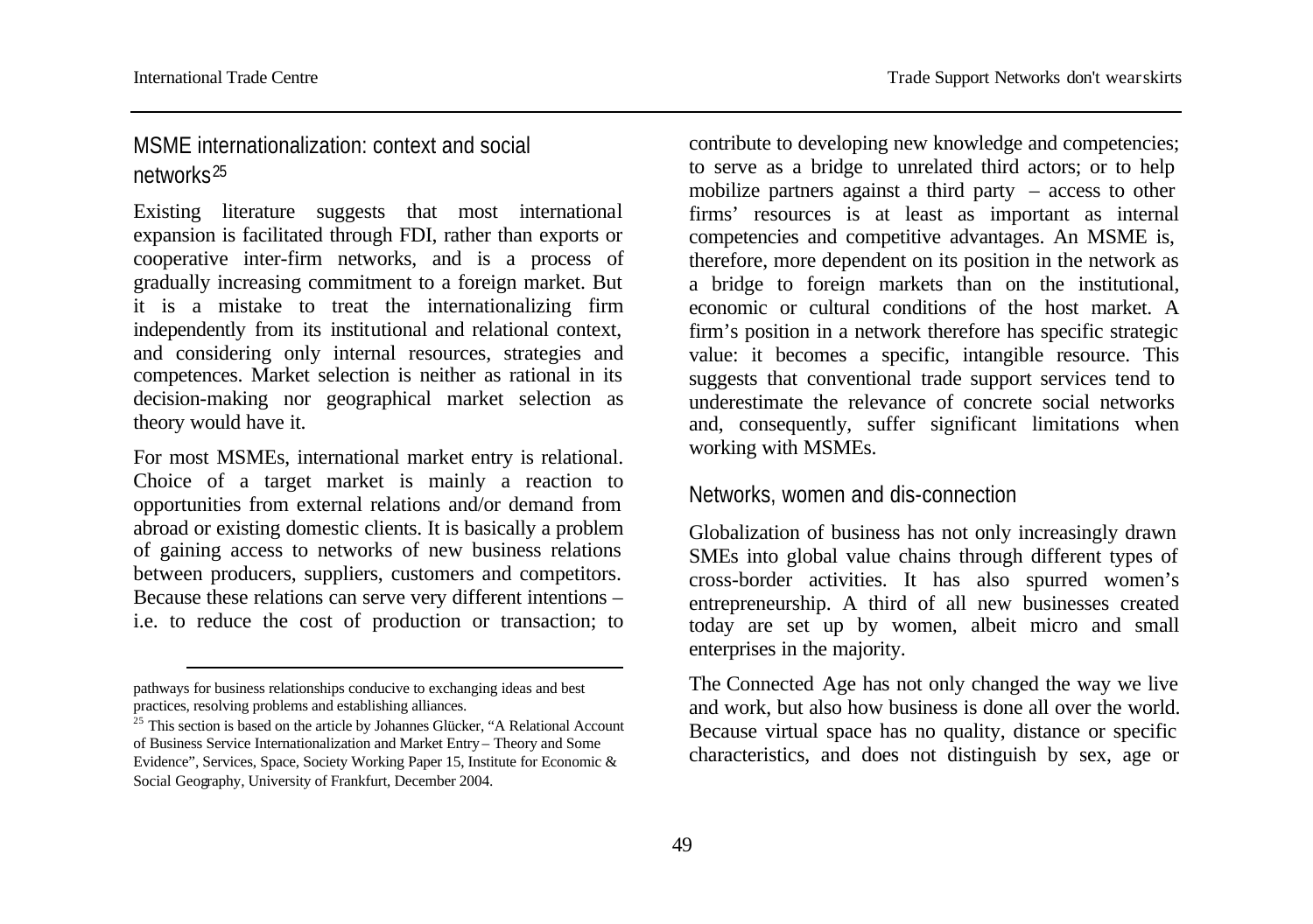education or disability (Fine 2006), it has opened the floodgates of opportunities for the advancement of women in all spheres of society, but especially in business and trade: access to information and services at their time and place of choosing and provides an infinite number of ways to contribute to the value chain.

These new challenges and opportunities for women are present, alas, only in theory. Even as "trade barriers have declined significantly due to successive rounds of trade negotiations… [and] technological advances in communications and transportation have reduced costs and thus significantly encouraged trade expansion" (Gilpin 2001, p. 6), the increasing participation of businesses in international markets has been markedly male -dominant in character. Despite the variety of existing tools to facilitate networking and collaboration, the need still exists to provide solutions specifically adapted to women's MSMEs to facilitate the kind of networking that is useful and meaningful for *them*,. In reality, successful applications are quite scarce and only partially accessible (Fine 2006).

### **Why focus on women?**

The present situation of women's participation in and benefits from trade networks is problematic. They are supposed to facilitate interaction among enterprises, within a country and across countries and regions, and help make

communication technologies more accessible and "human friendly". But, despite their natural ability to network, women entrepreneurs throughout the world suffer the consequences of the existing gender gap in access to business and professional networks, both formal and informal. The former are dominated by men's associations and clubs and the latter are built around male -dominant social, cultural and sports activities (Ruminska-Zimny, p. 89).

Women are generally excluded from these so-called "old boys networks", and this limits their business opportunities and their impact on building gender-sensitive institutional systems that could provide support for their entrepreneurial activities. Women have, therefore, increasingly been creating their own networks. However, **their networking opportunities remain largely untapped and should be better used in order to breach the enormous distance between what they could and should be and what they effectively are.**

Contrary to what is generally believed, networking is not a very developed resource among women themselves as a strategic tool for managing the challenges they face on the global marketplace. What, in fact, has occurred over the last few years is that trade-support initiatives specifically geared at women, but not necessarily *in benefit of* women, have multiplied in such a manner and in such numbers that quantity by far exceeds quality. What we are seeing is a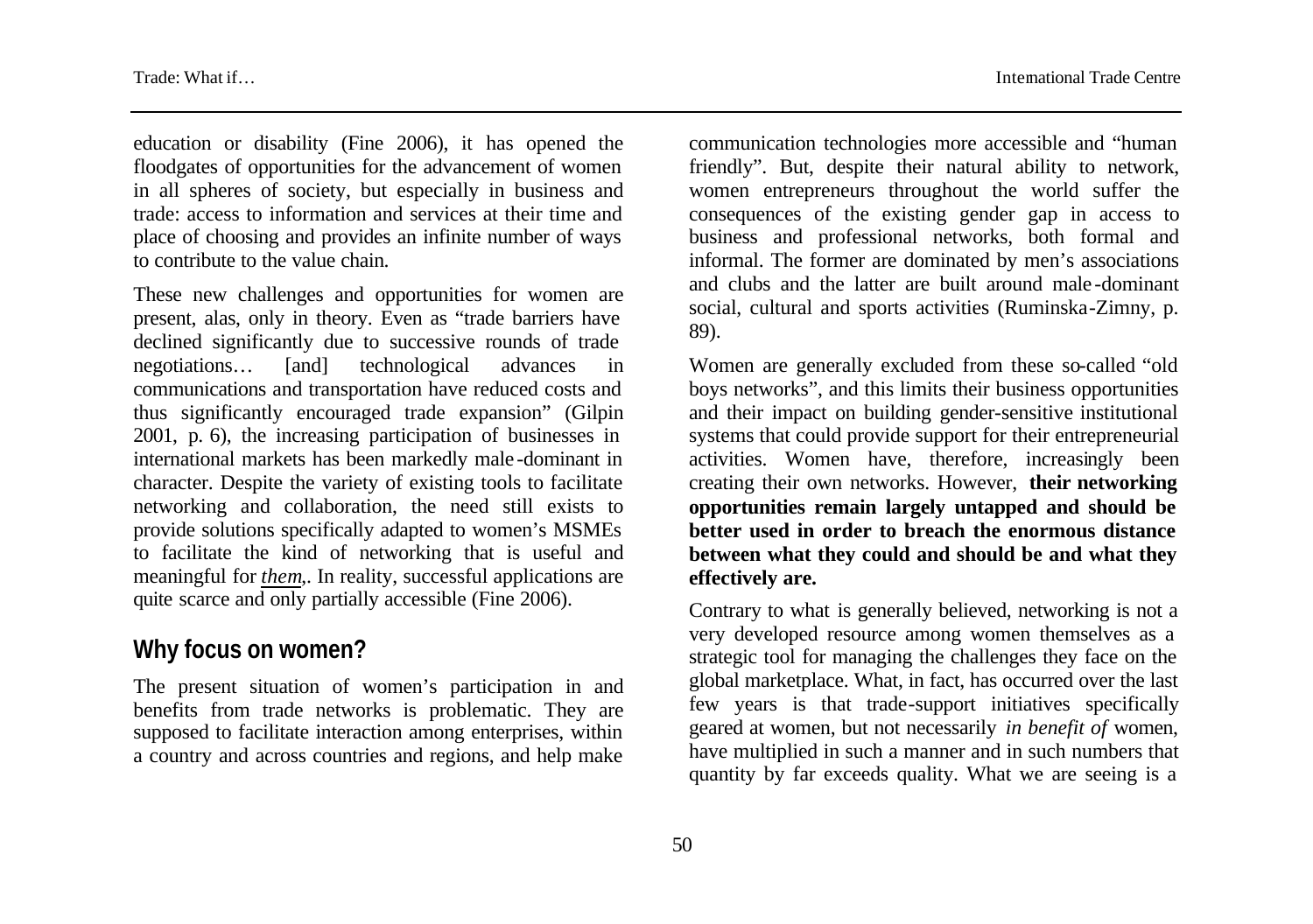worrisome *dis*connection among not only institutions and organizations who offer women trade support services but also among women entrepreneurs; there are innumerable women's business organizations and so-called networks all around the world, but they are isolated in their own particular universes.

Their lack of interaction and communication is creating a new technological barrier for women's business development in the global economy that by its very nature, should promote it. The choices available to businesswomen increasingly translate as follows: "To use all web sites available is too much work for so few useful results, and to search for different web sites means dedicating more valuable time than I have available; so I will limit myself to using two or three familiar websites and visiting one or two institutions. In other words, why participate in a 'network' that means more work for the little time I have to spend?"

This is the day-in, day-out reality for most business women, who, let us not forget, still bear the brunt of domestic tasks and responsibilities, in addition to having to care for the children, aging parents and sick family members, as well as contributing to social organizations. The end result of the disconnection among women's networks is a disaggregation of information. Support services thus threaten to turn into a barrier against development of the necessary critical mass of women in business who have a real, visible and significant presence in export trade or who,

with the right capacity-building, have the potential to do so. **TSNs should, therefore, give greater attention to the specific needs of women and women's business organizations and networks, in order to help them not only close the technology gap but also overcome the disconnection divide that is leading to their growing isolation from international trade flows.**

#### Power shift

TSNs have the responsibility to contribute to garnering women's full economic potential by unleashing their potential as exporters. This requires, above all, acknowledging current gendered resource constraints for market access and addressing the issue of empowering women as legitimate business partners. The goal is to ensure that exports adequately complement the development and growth of the domestic market as an entry point to global trade dynamics for women.

The greatest obstacle to achieving this successfully is the lack of power – both perceived and actual – felt by women themselves when considering adventuring or expanding into the export market. The sense of powerlessness on the part of many women who peek out onto the international theatre of business opportunities is reflected in a socioeconomic environment guided by rules that discriminate against them and in which they have virtually no voice in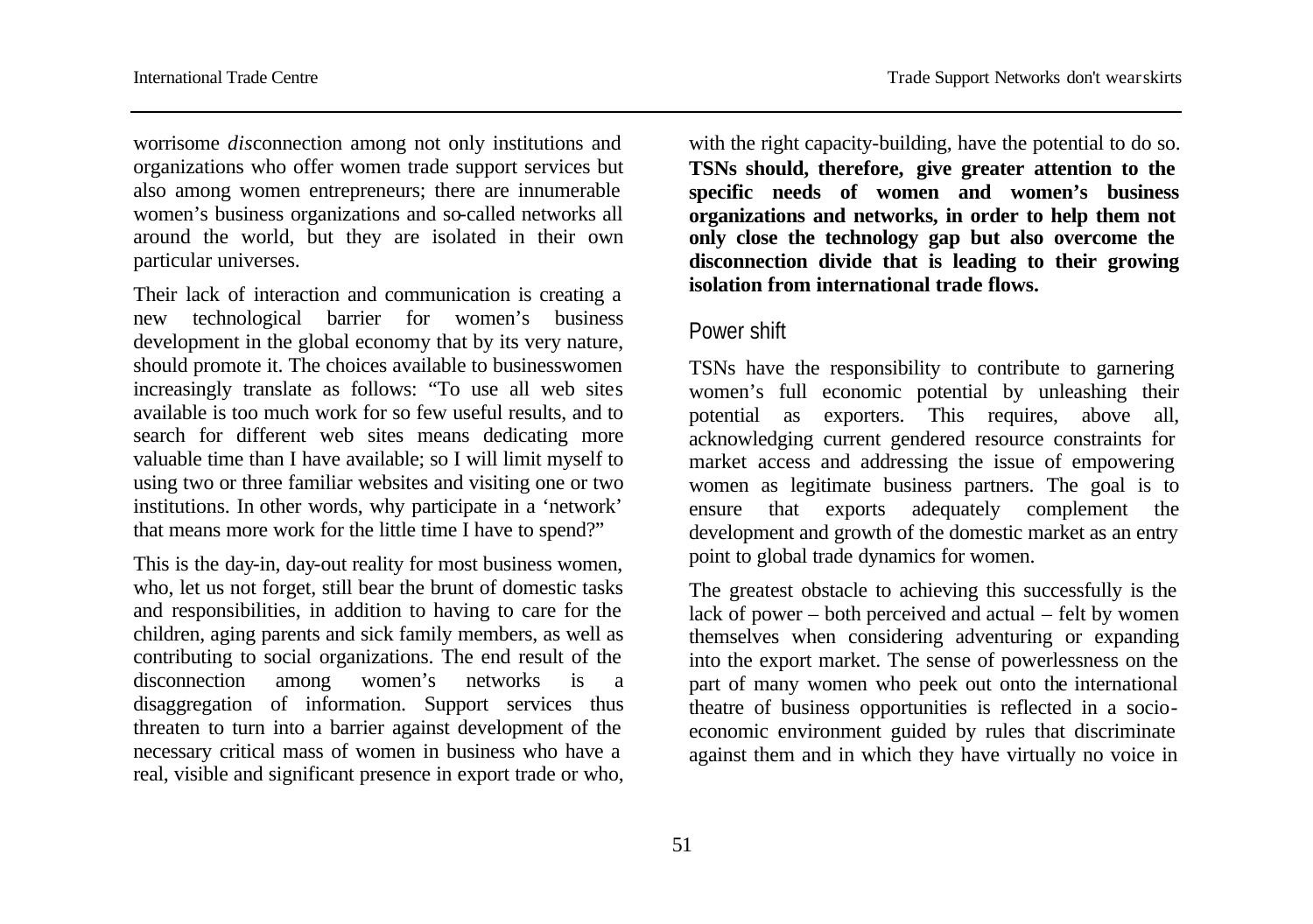trade policy decisions and keep taking it in on the chin when *power trade* priorities change without warning.

TSNs can help overcome this state of being by helping women's business organizations both to be selfdetermining, that is, to set out their own pathway in international trade dynamics, and to involve large numbers of women in new and meaningful ways. Information is the key…if it is widely and freely distributed and if discussions are open to everyone, from the successful and very visible leading CEO to the smallest and invisible niche-focused and often "informal" entrepreneur. The goal is to facilitate simultaneous connections between, among, and by many women in business and facilitate connected business capacity-building. This helps put resources to work creatively while encouraging participation in trade decisions and actions, regardless of one's position inside and outside the market structures. There are no prescriptions, no right or wrong answers, simply enormous opportunities for TSNs to engage in the process of connecting women in business with one another within and across borders.

This, in fact, is the basis for empowering women in business in today's Connected Age. Empowerment refers to the ability and opportunity that a person has to access the resources that will allow him/her to control his/her own choices and decisions. At group level, it refers to the capacity to influence a decision making process in pursuit of a shared objective. Despite the fact that greater access to information and technology has given women more independence by helping them discover more alternatives and manage their time more effectively, it has not necessarily led to the structural changes necessary for transforming economic power relations. The personal efficiency gained has not eliminated the systemic inequality that TSNs unwittingly reproduce.

**TSNs can greatly contribute to women's effective empowerment by helping women entrepreneurs transform capacity to influence economic thinking and structures into collective networking power.** This means promoting generative power relations, as opposed to zerosum power relations. The first are based on the ability to choose and realize personal choices in order to achieve one's aims and avoid being "forced" into a market sector that is "gender appropriate". It involves exercising a facilitating type of leadership that will help network members develop their own leadership and selfmanagement capacities and stimulate their capacity for development and improvement. The second type of relation, zero-sum, refers to the use of power as an instrument for *dis*empowerment by exercising authority to dominate and annul individual and group ability to make choices appropriate to their needs and goals.

Today's market structures, unfortunately, indirectly *dis*empower women by upholding the gender inequalities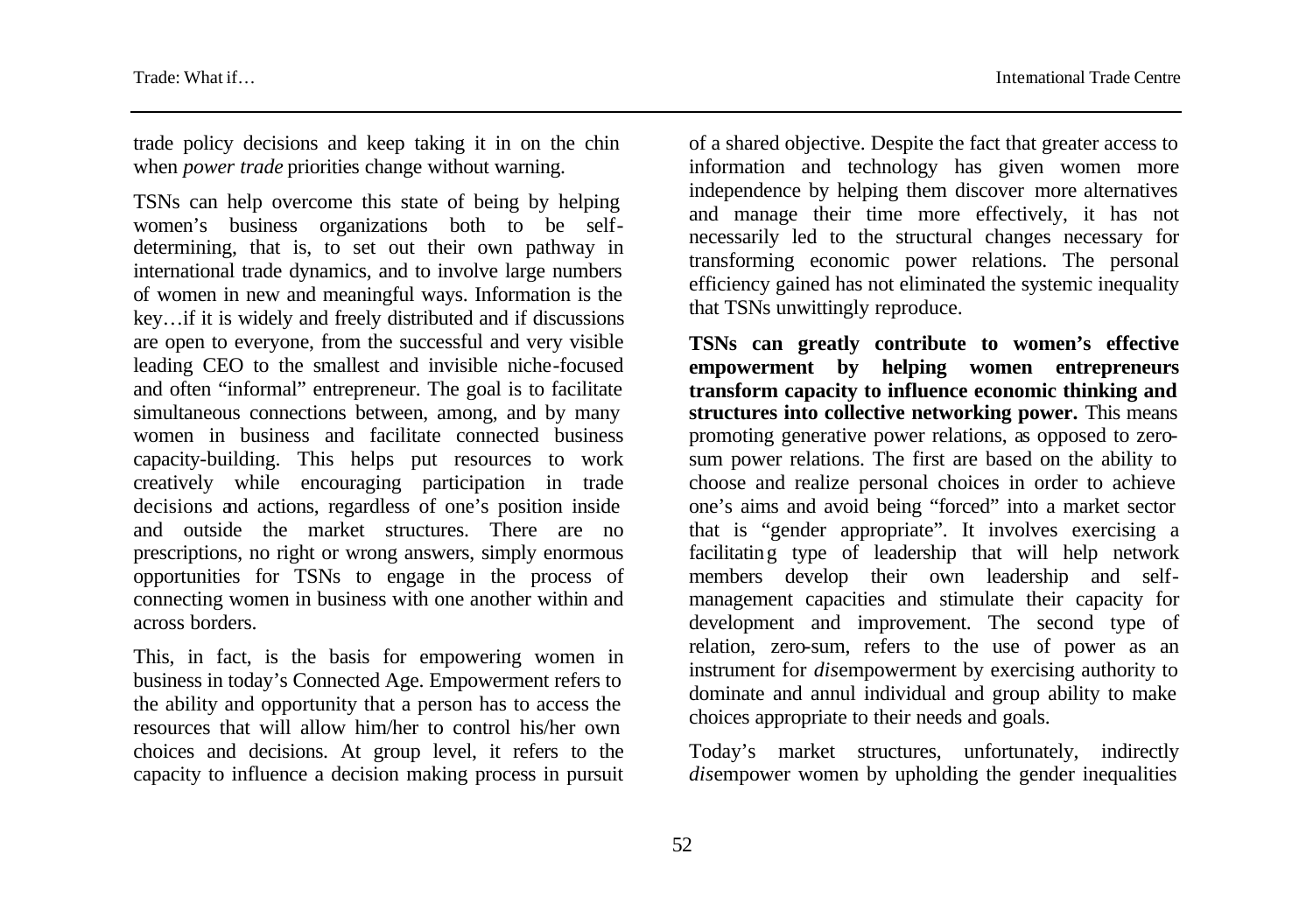that underlie the current skewed trade map. They end up pushing them into "appropriate" trade sectors that, in practice, are the ones most vulnerable in terms of the adjustment costs of market liberalization, the riskiest in terms of market fluctuations, have the fewest incentives for investment, must answer to increasingly strict product norms (and other non-tariff barriers), carry higher tariffs on finished products than on primary products and thus impede sector diversification, and suffer rampant anti-competition activities that minimize their positive residual effects and multiplier effects – and where their governments have the weakest negotiating position vis-à-vis foreign investors: textiles, elaborated food products, and tourism. (Stiglitz and Charlton, 2005).

The purpose of technical assistance is to increase the benefits from trade for disadvantaged groups or nations by reinforcing institutional capacity and building the professional competence of their entrepreneurial sector to successfully manage trade reforms. This necessarily means taking into account gender differences: trade processes affect men and women differently, such that no technical assistance can be a "one-size fits all". TSNs are a tool for lending technical assistance related to commerce and "aid for trade", and more specifically with strengthening the capacity of disadvantaged countries to export, and, as such, have much to gain from being sensitive to these issues: foreseeing the repercussions of gender-blind assistance and

support services on women can considerably cut unnecessary costs generated by their limitations in accessing the factors of production and influencing the pricing of goods they want to sell.

TSNs can also help empower women by facilitating their development vis-à-vis trade along three dimensions:

- 1. **the personal dimension**: by providing training that builds self-confidence in one's choices. Both the content and processes must help women perceive that they have the capacity and the right to be and express themselves as leaders in their own right. They must also be given the opportunity to develop their abilities to influence and exercise that influence.
- 2. **the relationship dimension**: by providing the resources necessary to exercise personal choice, that is, for women to participate in trade negotiations and **decision**-making processes.
- 3. **the collective dimension**: by promoting women in business to decision-making positions in national and international trade institutions and granting them the merited recognition through the network.

**TSNs should take it upon themselves to help business women and their organizations enhance their use of technology not only to wire -connect, but more importantly to tele -meet. That is, creating net-worlds**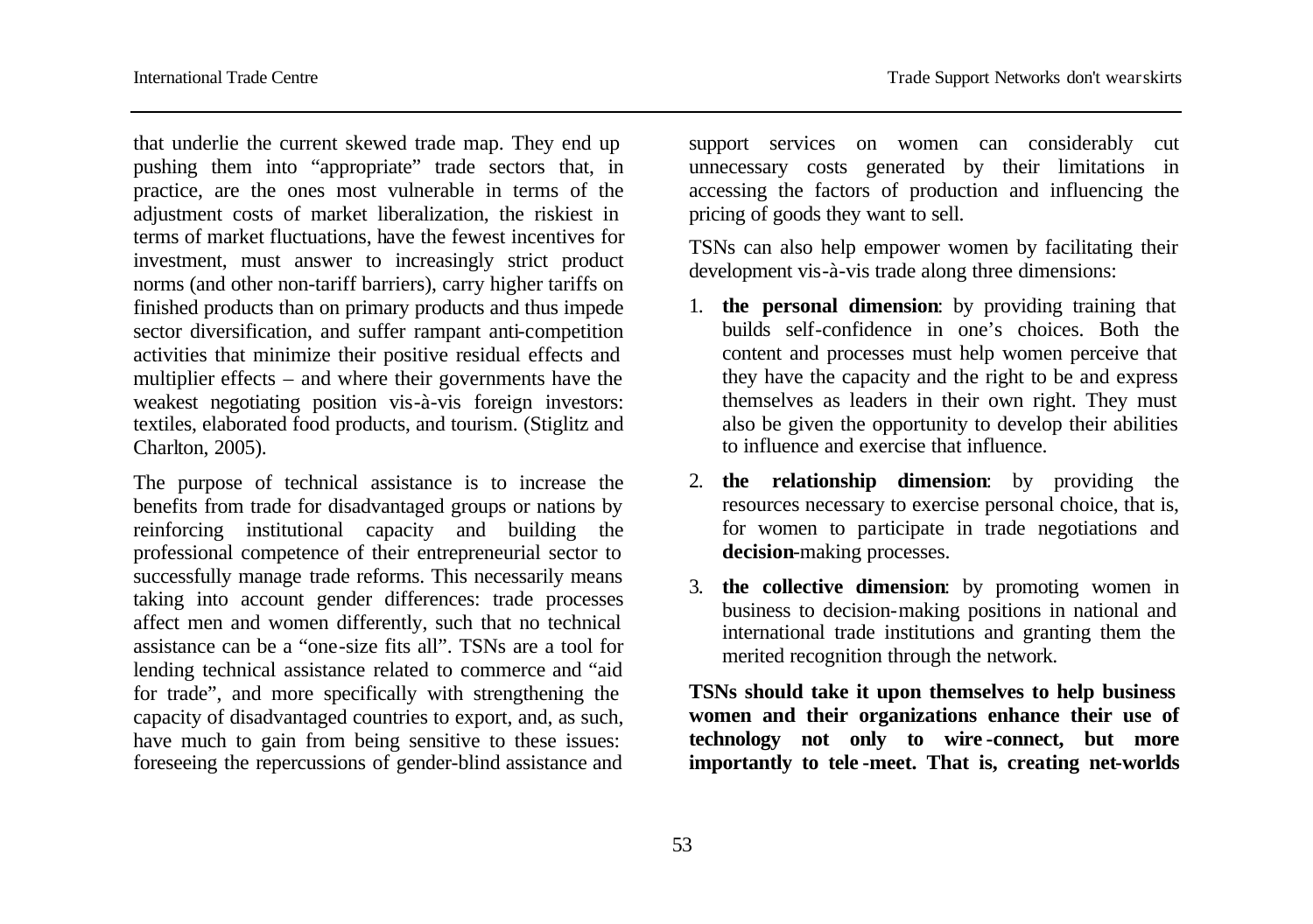**which promote the meeting of business minds for trade promotion and development.** Technology facilitates communication but does not assure effective communication, nor does technological networking create communities of best practice. This requires organizing technology and its use so that it can enhance social interaction. Networking for trade cannot be limited to information technologies and electronic commerce; it needs to promote social networking, for it is the most frequent cause of international market entry.

**TSNs could also give greater attention to consolidating those specific areas of support that can help women compete with equal opportunity in today's global markets.** This requires facilitating the tools for interconnecting women's business networks and organizations and their members. It will not only reduce the business costs related to losing out on market opportunities but will also increase the added value and competitiveness of the women's business community and make visible their contribution to their nation's economic development and positioning on the world market.

We recommend focusing service delivery strategy on facilitating and encouraging cluster formation. In the context of trade support services, this idea can help interconnect organizational networks and create competitive linkages among individuals and groups. It simply means helping to establish the critical mass of women entrepreneurs necessary for gaining a competitive edge on the international market. It also means helping them build competitive advantage by aligning resources, strengthening their innovative capacity, enhancing their networking productivity and stimulating the creation of new business initiatives with other women and across borders<sup>26</sup>.

### **Rebalancing the trade map**

Any attempt to re-balance or reconfigure trade map dynamics from the perspective of gender equality will hardly be successful unless TSOs take into account women's specific needs and requirements in global market integration processes, and unless they make a conscious effort to eliminate the deeply embedded assumption that

<sup>&</sup>lt;sup>26</sup> There are two organizations that are already working in this direction: ITC's Business Women's Team in Geneva and Equilabora in Seville, Spain. The former is actively promoting networking among business women worldwide through its Business Women's Directory and women's market entry by interconnecting associations, chambers of commerce and service clubs to draw out businesswomen and get them connected and talking. The latter is the leading organization with a team of six in Spain for developing a project funded by the Spanish Ministry of Industry, Tourism and Commerce and entitled Enl@ces (Links); its aim is to develop a virtual platform to facilitate effective communication among business women's networks and associations and among women in business and women entrepreneurs, create links between women's local and global business activities, facilitate commercial relations among women's business organizations and their members, and provide services to help women overcome the growing gap in -communication tendencies.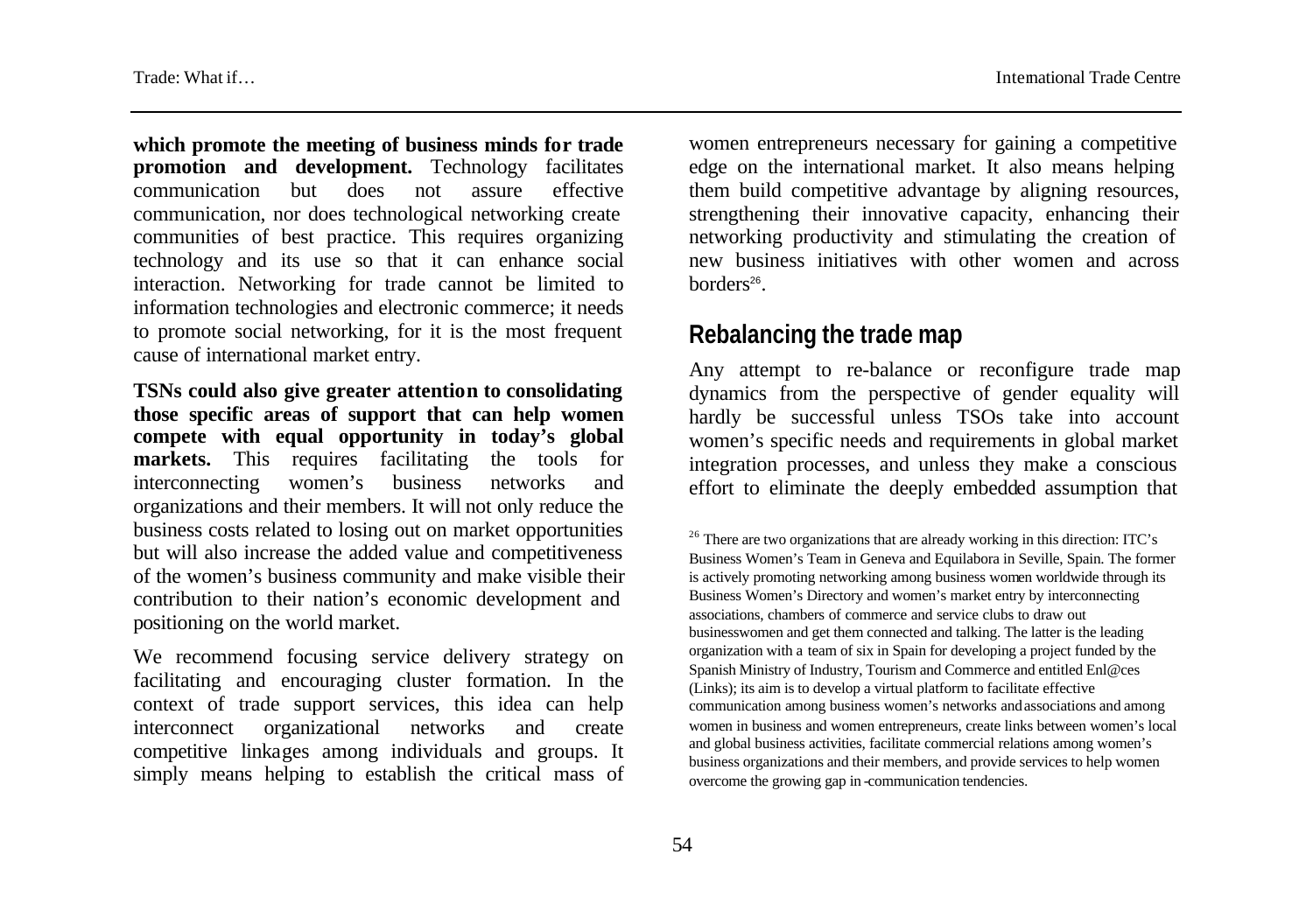trade is gender-neutral and has an undifferentiated impact on women and men. Trade support services need to be sensitive to gender differences. This requires developing and applying a gender analysis approach to service policy and strategy design and a willingness to corral, leverage and expand the possibilities they can provide women.

At the **national level,** the key goal in support services is to make national trade policies responsive to gender differences: for women, developing networks and systems of information exchange may be more important than specific skills training as a way to increase women's mobilization potential, provide advocacy channels, and promote women's entrepreneurial models of success. This requires applying a gender-based analysis to all TSIs, from service conception to delivery, and engaging key stakeholders in thinking about what success means and looks like so that TSOs can promote:

• **Networking and advocacy with a broad crosssection range of civil society institutions***.* Trade support agencies should consult with women's organizations when designing programmes and recommending actions to be taken. This basically involves gender-sensitive partnership building<sup>27</sup> based on collaborative leadership, wherein all involved institutions work together to build cross-institutional and multi-level capacity-building channels that promote service champions.

TSOs have a key role to play in helping women create exporting clusters with enough critical mass to provide access to the same opportunities that big exporters have. Today's champions of real change with regards to women's inclusion in trade flows are networks and clusters. At present, many women entrepreneurs are isolated in microbusinesses and do not belong to larger networks, such as chambers of commerce or business associations. Nor do they have the same access as men to business support services and export training.

• **Focusing on the particular dynamics of individual groups and sub-groups.** Women's market exclusion, lack of control over the fruits of their labour and lack of

l

 $27$  Partnerships have become more important than ever in order to achieve equality in trade. We understand a partnership to mean: "an interdependent relationship between people and/or organizations in which they work together to achieve some

mutual goals, and in which each invests resources and takes risks". A successful partnership depends on establishing a collaborative spirit, building on trust, and operating on shared information. At some point, this requires spelling out commitment and agreements in writing, not so much in order to formalize the partnership, but more in order to minimize misunderstandings and avoid later disagreements about what was done and achieved. But in order for any partnership to work, it is absolutely necessary to include a gender perspective from the beginning (i.e. choosing partners) and include women as equal members of the strategy group's negotiating teams, regional and plurilateral trade delegations, and research groups.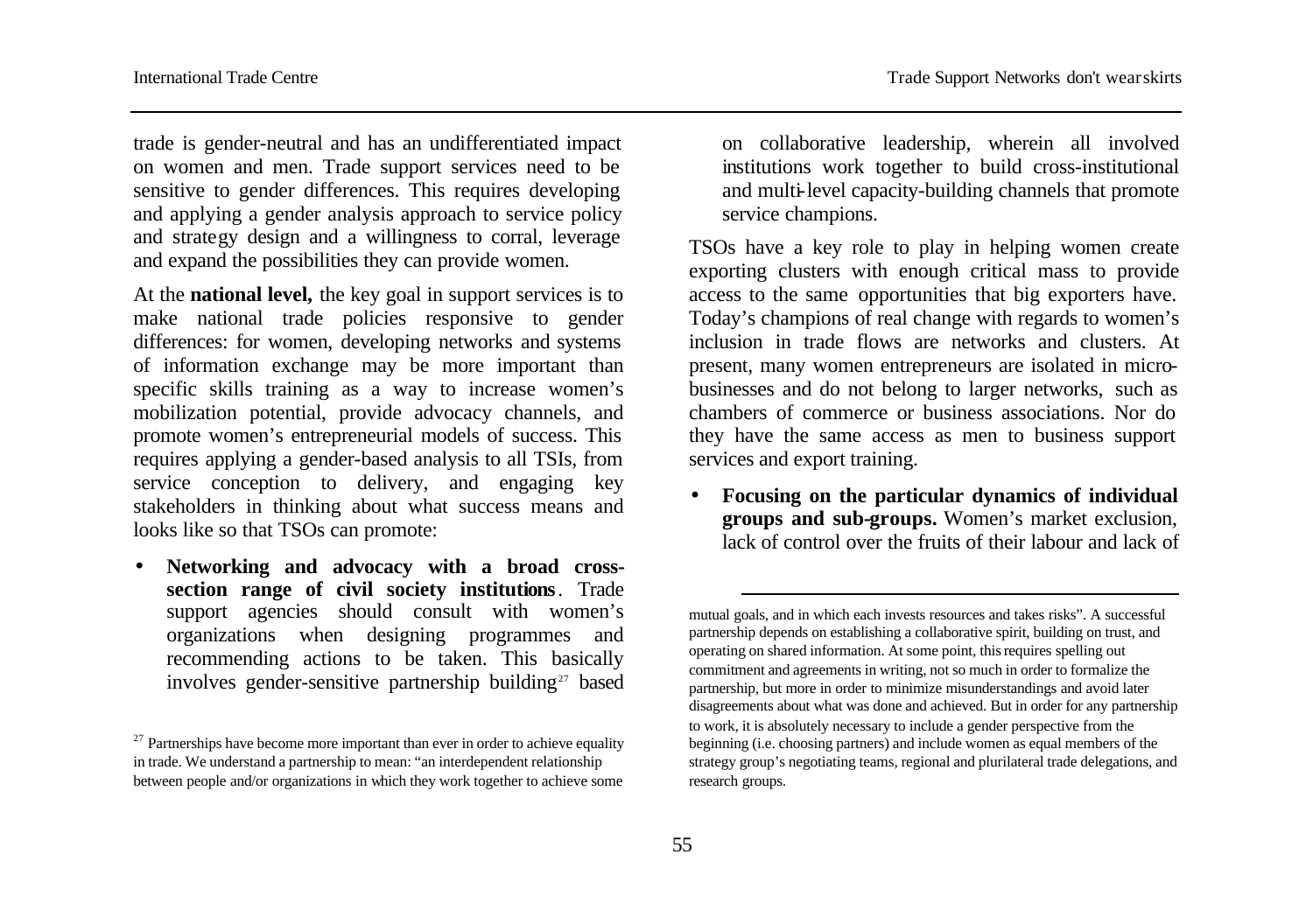access to productive inputs greatly inhibit their response to trade opportunities. But advocacy occurs at all levels (professional organizations, business groups and service organizations, etc.). It is critic ally necessary to integrate women's informal work as a necessary factor in service formulation, by promoting collective self-help efforts of small-scale women entrepreneurs, and provide gateways for improving networking among women's business associations.

- **Greater inter-sectoral collaboration at the macrolevel** (groups of policy makers), keeping in mind that working together means trying to ground efforts in the sub-national and micro-level realities. This requires articulating inter-sectorial collaboration at all levels, including the informal sector and creating an enabling assistance and support environment, in which women and particularly rural women entrepreneurs can fulfil their initiatives for advancement. It is especially important to help young entrepreneurs take advantage of market opportunities and economic activity to create their own employment, such as local technologies, knowledge spillovers, economies of scale, proximity to suppliers and customers, and linkages among firms dealing with intermediate goods.
	- **Strengthening the decision-making processes required for managing the impact of trade**

**policy and regulation on business.** This involves ensuring that the structure of negotiating teams and the composition of the regional, state or local organizations are gender-balanced and actively include women at the international/multilateral trade policy and decision-making level and by areas of sectoral concern.

At the international level, the goal is to unleash women's full potential as entrepreneurs by not only improving the micro-economic capacity of disadvantaged countries, but also delivering targeted support for women in *all* countries, rich and poor. This requires:

- **Applying diversity management techniques** to support service design and implementation. Men and women must be taken into account on equal terms during the planning process, focusing *not only* on market access but also on the social and infrastructure needs of different stakeholders. This implies including men in gendering TSN formula design to help improve women's access to markets; gender sensitivity does not mean targeting women only.
- Using systems thinking to establish more crosssectoral linkages of issues and advocacy for women as economic agents. TSN services need to design new ways forward that combine values and ingredients from a multi-faceted perspective – structure, processes,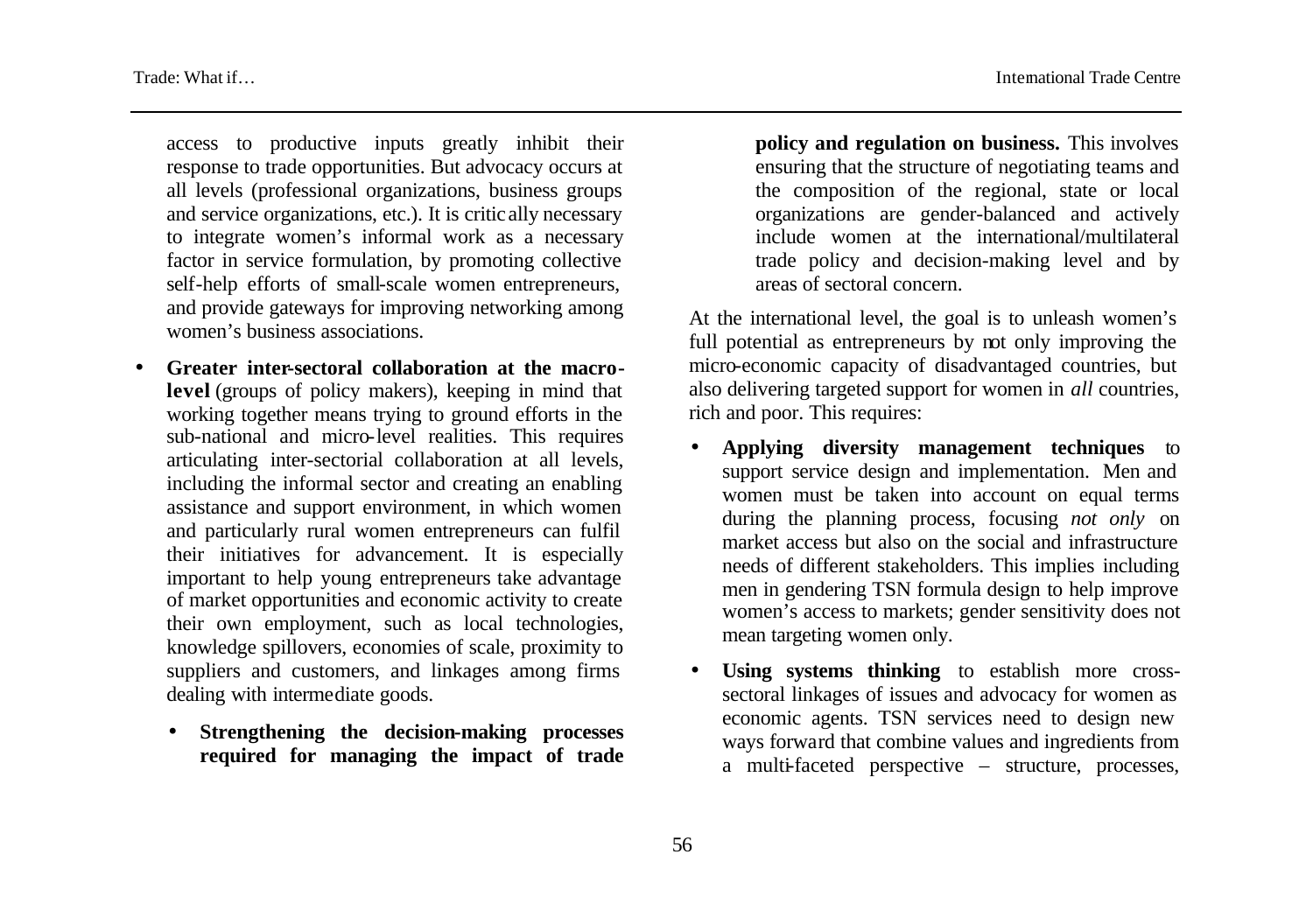culture, people – and help identify real, instead of assumed, causes.

**Shifting the focus from allocation to innovation.** "In the modern economy, innovation is fundamental for economic performance at the level of both firms and regions". (Bengt-Ake and Johnson, et al, p. 214.). It helps firms to be more timely with and responsive to market trends. Because innovation is a cumulative process, it can be used as an alternative "focusing device" for promoting equal opportunities in accessing high-potential export-market sectors and helping women see what trends remain hidden and can be "activated" for gaining competitive advantage. TSNs play a key role in using innovation as a pragmatic tool for enhancing cumulative processes of interaction and non-price relationships where individuals and organizations combine efforts to create, diffuse, and use knowledge.

### **What does success mean?**

We are heading into an exciting future, while at the same grappling with the important and broad social and economic implications of women's full participation in the world economy and active integration into world trade flows. TSNs need to find ways to grow with the unprecedented and overwhelming change this entails. The

question is: What are the key ingredients in a recipe for success?

There is one single key ingredient: connection based on integrated reflection. **Success for TSNs means turning into a connector.** The barriers to fully taking on this role have traditionally been turf and money, not easy to overcome. But part of the challenge to becoming more effective in today's global economy is preventing cliques, or closed networks, from developing, and leveraging participation by bringing in exc luded partners and their expertise, resources, and collaborators. TSNs must, therefore, be broad, porous and reflective of, and connected to, the communities of business women in which TSOs function. This entails developing two component parts:

- 1) an open and inclusive view of the world market and international trade that invites meaningful participation by a wide network of men *and* women, and
- 2) the provision and active promotion of available collaboration tools.

Both require overcoming an enormous deficit that many networks suffer today: listening. The lack of inclusive listening is endemic to organizations across all sectors, sizes, and stripes. TSNs need to start changing by listening to what women in business think and feel… and then keep a history of what has been learned and make it available (Fine 2006).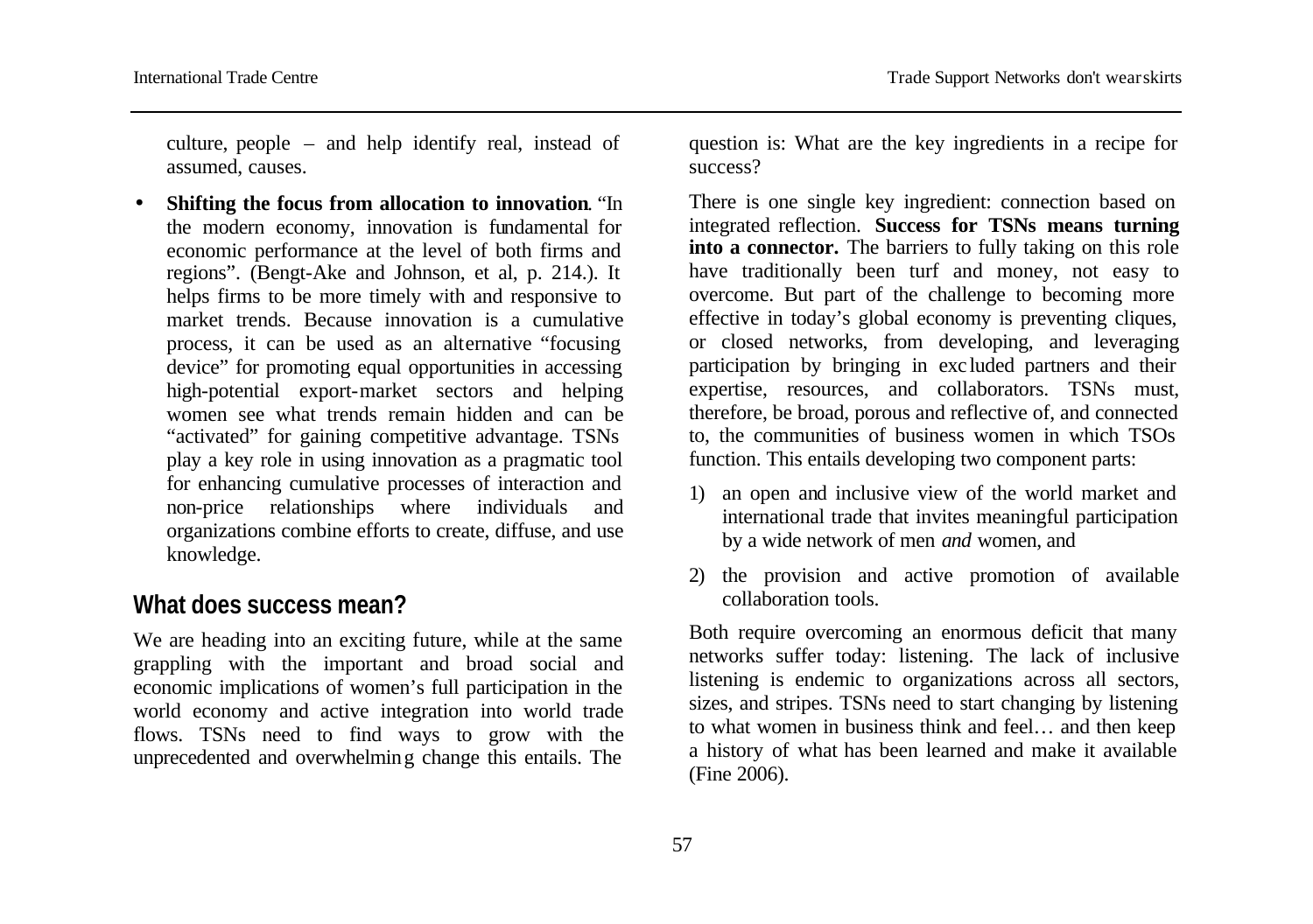### **Conclusion: counting women in**

As the world has moved from the sharply divided international economy of the Cold War to an increasingly integrated global capitalist economy, there is simply no reason or excuse to ignore the fact that women's economic activities have become fundamental to the new global economy…and that women are key stakeholders in international trade. Unfortunately, as women entrepreneurs are systematically excluded from strategy and policymaking process, they are one of the most undervalued comparative advantage factors and export trade capacitybuilder. **If those responsible for developing TSNs truly want to build a business environment that is conducive to healthy and sustainable competitiveness and ensure that trade support services are relevant for improving national and global trade performance, they need to count women in!**

Why focus on women specifically? Because they suffer the greatest gap in access not only to technology and finance, but also to networking structures, systems and services. Because an increasing number of families depend on their income (globally, 20%-24%). But more importantly, because an increasing and yet unrecognized number of women entrepreneurs are developing their countries' comparative advantage by creating new market spaces borne out of the synergies obtained from the interaction between the formal and informal economies.

Yet they are systematically excluded from the creation, design and development of technological tools and their "peripherals", such as network services. Imagine what they could do with equal access to productive resources, new technologies, and trade support services!

As TSNs seek to adapt their offer to all the communication and relational changes that make our markets borderless, making women visible as agents and partners for economic development through trade will become a basic requirement for providing services that can effectively contribute to liberating them from entrapment in survival economics and make a positive difference for entrepreneurs and business organizations through network building. This is crucial to help women overcome market adversity.

**TSNs have a key role to play in facilitating areas and spaces for collaboration and exchange among women in business that can help create connected groups and networks of groups for doing business within and across borders.** Like a good stew, TSNs have a set of core ingredients that include but also go beyond ICT:: the willingness and ability of TSN promoters, supporters and donors to chart a course that is gender sensitive and acknowledges gender differences in trade; broadened strategies for access to information, and the leveraging of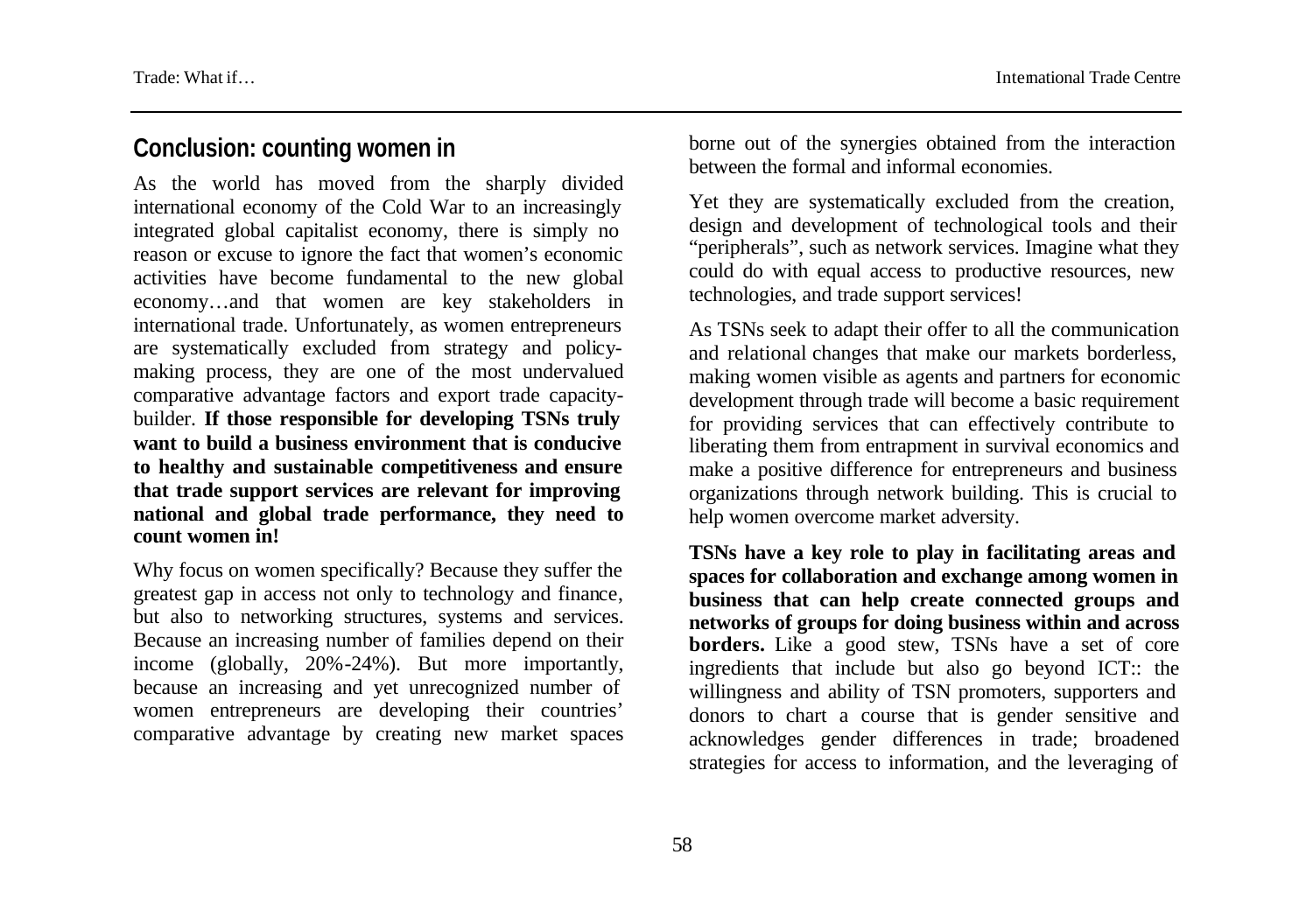existing networks; and, perhaps more than anything, a shift in control from a few leaders at the centre out toward the many women at the edges who want to participate meaningfully in trade flows but are, for the most part, locked out of the process.

These ingredients can, perhaps, feel counterintuitive to established TSOs. But there can be no doubt that one size does not fit all trade support service efforts; they must take into account the inherent gender differences in potential (education and health), access to resources and opportunities, and the means to make personal choices and decisions that can influence the final result of one's life choices<sup>28</sup>. Real progress towards a fair trade agenda will be made when efforts to lend technical assistance and trade support services facilitate women's full integration into trade flows, instead of limiting their choices and opportunities. TSNs must learn to leverage more and prescribe less, listen better and act smarter, share and participate, create and build power where there is none now by showing the pathway for rebalancing the trade map.

**Astrid Ruiz Thierry** is Executive Partner, Women in World Markets, Ltd., President, Asociación Empresarial de Economía en Femenino (AEF), and Member of the Board and Head of International Relations, Spanish Federation of Women CEOs and entrepreneurs (FEDEPE), Spain.

<sup>28</sup> See United Nations Millenium Project.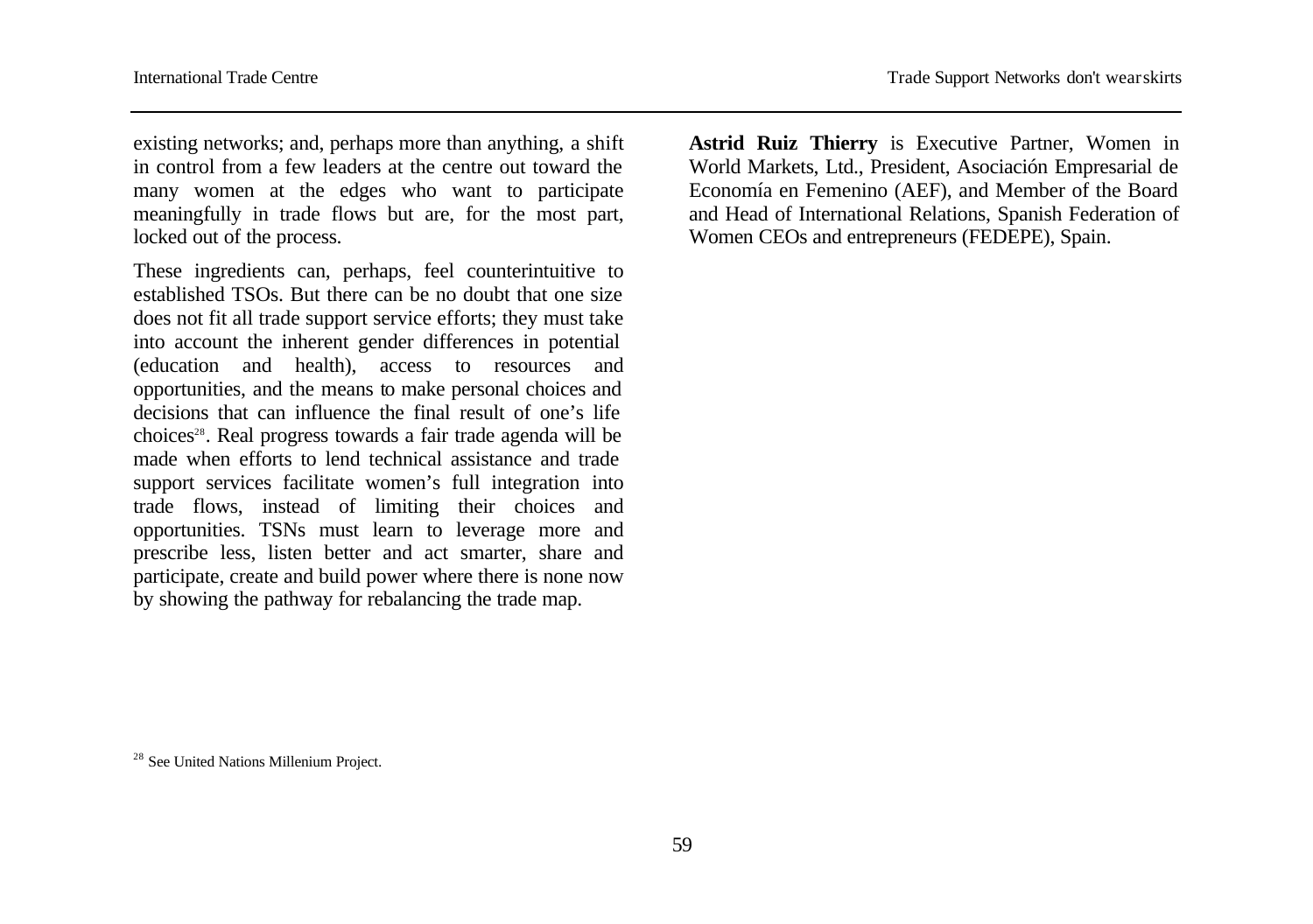# **Bibliography**

- Bengt-Ake, Lundvall, Björn Johnson, Esebn S. Andersen, and Bent Dalum, "National Systems of Production, Innovation, and Competence-Building", in *The Economic Geography of Innovation*. Cambridge University Press, 2007.
- DMI Associates, "Role of Trade Support Networks" (Final Draft), Evaluation of International Trade Center (UNCTAD/WTO), Volume 6 Global Context. April 2006.
- Evers, Barbara. "Gender, International Trade and the Trade Policy Review Mechanism: Conceptual Reference Points for UNCTAD". Women Working Worldwide WWWW).

Fine, Allison H., *Momentum. Igniting Social Change in the Connected Age*. John Wiley & Sons, Inc., 2006.

- Foundation of Canadian Women Entrepreneurs. "Services to Global Markets", April 2000.
- Gilpin, Robert. *The Challenge of Global Capitalism in the 21st Century*, Princeton University Press, 2000.
- Gilpin, Robert. *Global Political Economy. Understanding the International Economic Order.* Princeton University Press, 2001.
- Glücker, Johannes, "A Relational Account of Business Service Internationalization and Market Entry Theory and Some Evidence", Services, Space, Society Working Paper 15, Institute for Economic & Social Geography, University of Frankfurt, December 2004.
- ITC, "Is Your Trade Support Network Working?", International Trade Forum, Issue 1/2002
- Jalbert, Susanne E. "Women Entrepreneurs in the Global Economy", March 17, 2000. www.cipe.org.
- Porter, Michael. *On Competition*. Harvard Business Review Books, 1998.
- Ruminska-Zimny, Eva "Building Regional Networks" in *Women's Entrepreneurship in Eastern Europe and CIS Countries*. Series: Entrepreneurship and SMEs, UNECE 2002.
- Stiglitz, Joseph and Charlton, Andrew. *Fair Trade for All. How Trade Can Promote Development*. Oxford University Press, 2005
- Stiglitz, Joseph. *Cómo hacer wue funcione la globalización* (*Making Globalization Work).*Santillana Ediciones Generales, Spain 2006.
- **—** United Nations Development Programme. *Making New Technologies Work for Human Development*, , Oxford University Press, Inc., New York, 2001.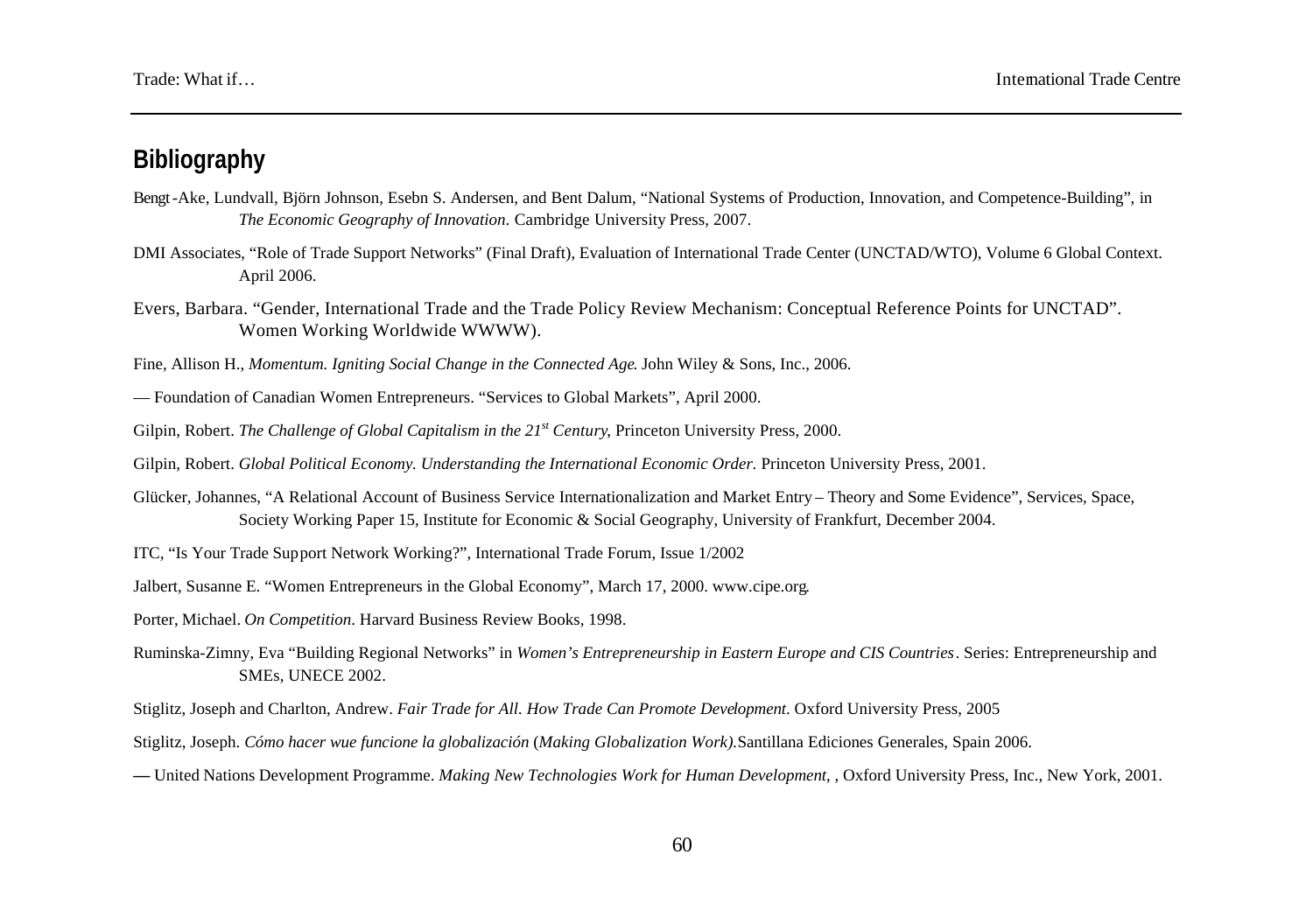### **Trade facilitation: a consensus development tool**

# By Osvaldo R. Agatiello, Geneva School of Diplomacy and International Relations

Since the early 1990s many developing countries have<br>
Section the murdles faced by traders and their agents. reduced the hurdles faced by traders and their agents. For instance, the number of documents required to export to and import in central and east Asia, the Pacific, the Middle East, north Africa, Latin America and the Caribbean average around 7 and 9.5 respectively, with the OECD industrial countries way ahead (less than 5 / less than 6) while sub-Saharan Africa and south Asia still lag behind (more than  $8 /$  more than  $12)^{29}$ . This development can be plausibly regarded as a consequence of Uruguay Round commitments and regional trade and investment agreements.

Trade facilitation measures can be found in 19th-century agreements and the League of Nations agenda. Article X of GATT (Publication and administration of trade regulations) was taken from the International Convention relating to the Simplification of Customs Formalities of 1923 and Section E, Articles 33 to 39, of the Havana Charter for an International Trade Organization of 1948. But it is only

since the early 1990s that trade facilitation has arrived in much of the South. In an environment where bilateral, subregional and regional customs unions, common markets, single markets and free trade, investment and technology transfer promotion and protection agreements and projects are superimposed on each other, trade facilitation issues have become a daily concern for trade operators and officials, whether resolving conflicts of rules of origin and preferential arrangements or streamlining port and airport procedures to South-South technical assistance to the introduction and sharing of customs management and reporting software.

# **On trade facilitation**

Many of the trade facilitation measures adopted in the South resulted from the first wave of 'opening up' economic policies of the 1990s, under the auspices and financing of international financial institutions, such as the International Monetary Fund, the World Bank and the regional development banks. At the WTO Singapore Ministerial Conference of 1996 three new working groups

<sup>29</sup> See table *Trading across borders* at the end of this paper and http://www.doingbusiness.org/ExploreTopics/TradingAcrossBorders/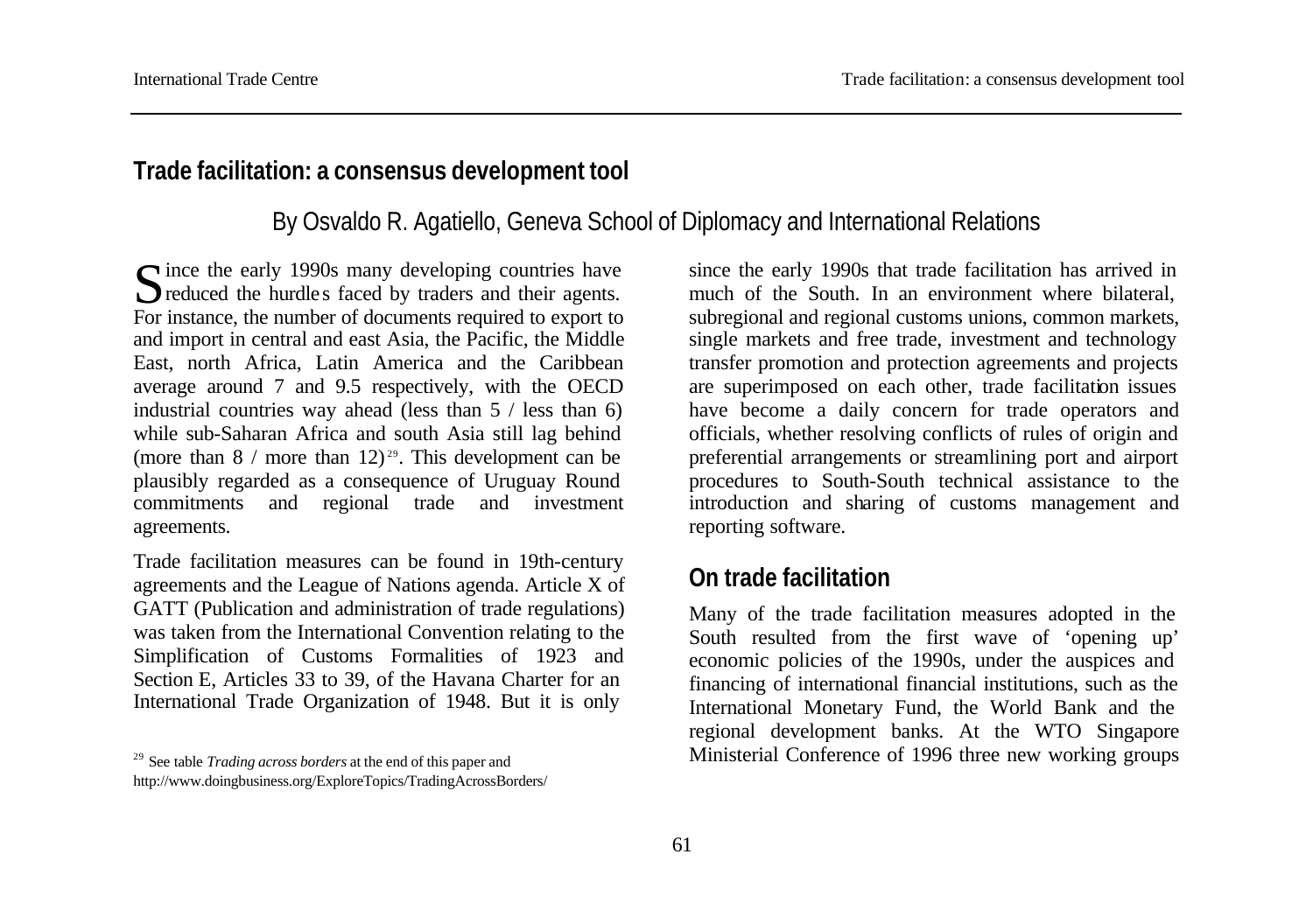were established – on trade and investment, on competition policy, and on transparency in government procurement. In addition, the WTO Goods Council was instructed to look at possible ways of simplifying trade procedures. On 1August 2004 all but one of these 'Singapore issues' were dropped from the DDA.<sup>30</sup>

Trade facilitation is defined in the WTO's trade facilitation webpage as "the simplification and harmonization of international trade procedures, including activities, practices, and formalities involved in collecting, presenting, communicating, and processing data required for the movement of goods in international trade"31. UNECE, UNCTAD and OECD have adopted a similar approach in their own documents.

The WTO/OECD Trade Capacity Building Database (TCBDB) interprets support for trade facilitation procedures in an ampler sense, in line with the scope of

typical development assistance programmes. Other organizations and economic groupings, such as the World Bank, UNIDO and APEC, opt for a still broader definition, as a "comprehensive and integrated approach to reducing the complexity and cost of the trade transaction process, and ensuring that all these activities can take place in an efficient, transparent and predictable manner, based on internationally accepted norms, standards and best practices".<sup>32</sup>

Regional integration initiatives have adopted various approaches towards the main categories of trade facilitation, namely *customs modernization, regulatory streamlining, e-business usage and infrastructure upgrading*, including making air and water ports more efficient. These distinctions are rather important because broader definitions, as endorsed by public -private partnerships such as the Global Facilitation Partnership for Transportation and Trade, entail much more exacting commitments, particularly the very expensive ones resulting from infrastructure modernization.

Interestingly, the developing countries that record higher levels of trade openness (ratio of imports and exports to GDP) and integration with the world economy, are more

<sup>30</sup> http://www.wto.org/english/thewto\_e/whatis\_e/tif\_e/bey3\_e.htm

 $31$  This narrow definition is related to GATT 1994 Articles V (freedom of transit), VIII (fees and formalities connected with importation and exportation) and X (publication and administration of trade regulations) and directly responds to the negotiation mandate contained in Annex D of the WTO General Council's decision on the Doha Development Agenda's work programme of 1 August 2004 (the "July package"). Apart from Articles V, VIII and X, the WTO Agreements on Customs Valuation, Import Licensing, Preshipment Inspection, Rules of Origin, Technical Barriers to Trade, and the Agreement on the Application of Sanity and Phytosanitary Measures are encompassed in this definition, but otherwise excluded from the Doha Ministerial Declaration of 2001.

<sup>&</sup>lt;sup>32</sup> UNECE's UN/CEFACT webpage, World Bank Trade Costs and Facilitation webpage, WCO framework of standards, APEC Principles 2002, Dee, Geisler and Watts 1996.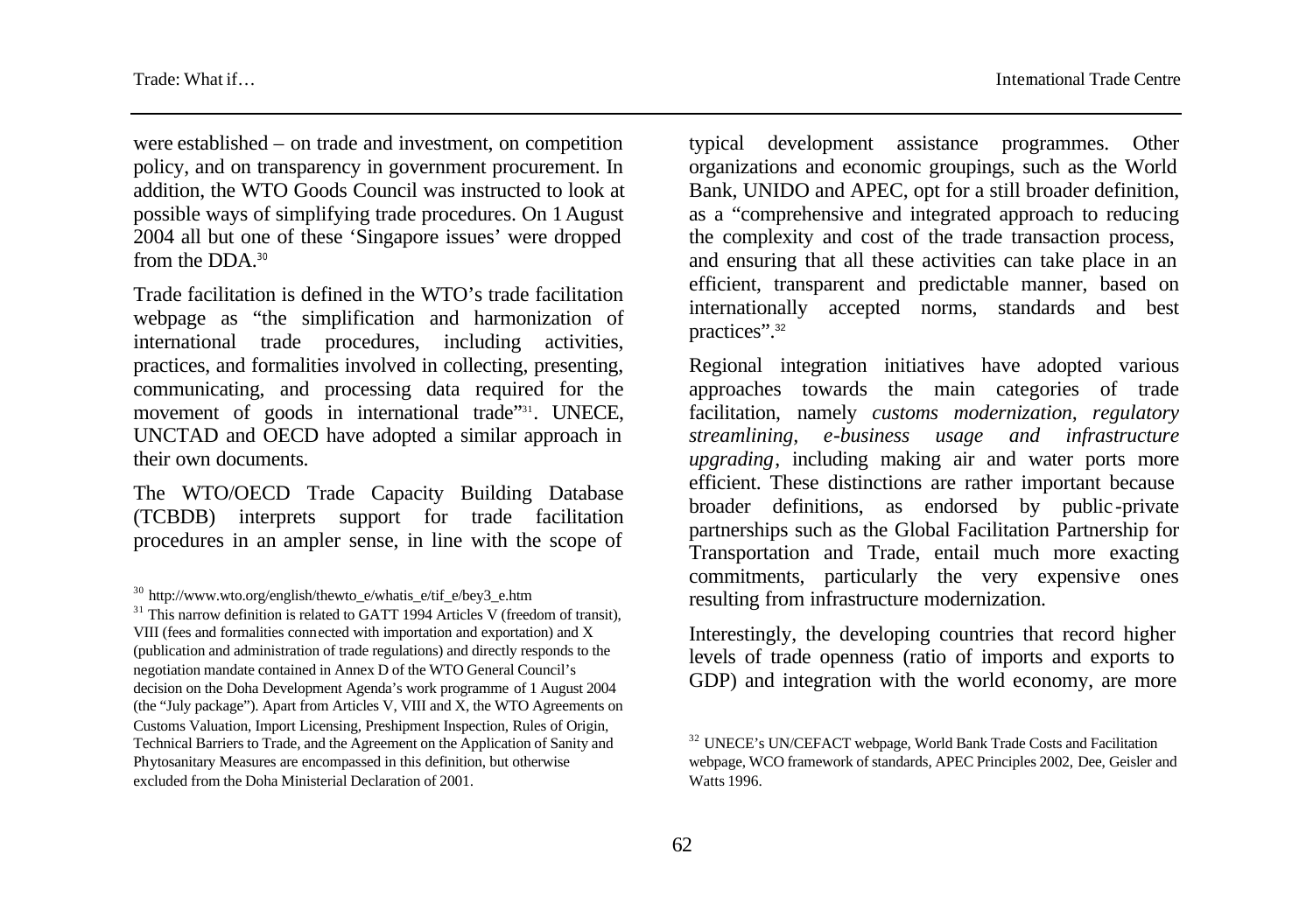likely to adopt narrower definitions of trade facilitation, and limit measures to steps proposed to improve and clarify GATT 1994 Articles V, VIII and X<sup>33</sup> Most probably this results from a higher level of awareness of trade facilitation matters (resulting from their recent amendment of national legislation and administrative procedures to guarantee alignment with, and enhanced accountability and enforcement resulting from, commitments contained in the FTAs to which they are party). $34$ 

#### **Benefits and challenges**

The economic benefits of trade facilitation become manifest when looking at the process in *microeconomic, macroeconomic* and *international economic* terms.

 $33$  Report by the Negotiating Group on Trade Facilitation to the TNC, Annex E, WT/MIN(05)/DEC, Doha Work Programme Sixth Ministerial Conference Declaration, Hong Kong, 18 December 2005.

http://www.wto.org/english/thewto\_e/minist\_e/min05\_e/final\_annex\_e.htm#anne xe.

<sup>34</sup> For example, chapter 5 of the US-CAFTA-DR is dedicated to customs administration and trade facilitation, including commitments on publication (to be implemented within two years), release of goods (within one year), automation (within three years), risk management (within two years), cooperation, confidentiality, express shipments (within one year), review and appeal, penalties, advance rulings (within two years), implementation and capacity building. These provisions are nearly identical to those contained in NAFTA and the FTAs in force between the United States and Bahrain, Chile and Morocco as well as those pending congressional approval with Peru, Colombia, Panama and the Republic of Korea.

Developing an effective legal and regulatory framework, efficient trade procedures and transport formalities, modernizing the customs administration and adopting an appropriate information technology strategy can very rapidly yield results in international competitiveness, foreign direct investment inflows, human resource development, and tax and duty collection.

However, while the private sector is dominated by real world, operational concerns, overwhelmingly microeconomic in nature – and more broadly encompassed under the label of *business facilitation* – international organizations, such as the World Bank and the regional development banks, mostly worry about *total factor productivity* in the world economy. Their concerns are related to the overall efficiency of factor allocation in international trade and investment.<sup>35</sup>

National governments look upon trade facilitation from a predominantly *macroeconomic* perspective of their own, not only as a source of improved tariff and tax collection

<sup>&</sup>lt;sup>35</sup> For instance, Djankov et al. (2007) have calculated the impact of time delays on international trade by using World Bank data on the days it takes to move standard cargo from the factory gate to the ship in 98 countries. On average, each additional day that a product is delayed prior to being shipped reduces trade by at least one percent, that is, each day is equivalent to a country distancing itself from its trade partners by 70km on average. Delays have an even greater impact on developing country exports and exports of time-sensitive goods, such as perishable agricultural products.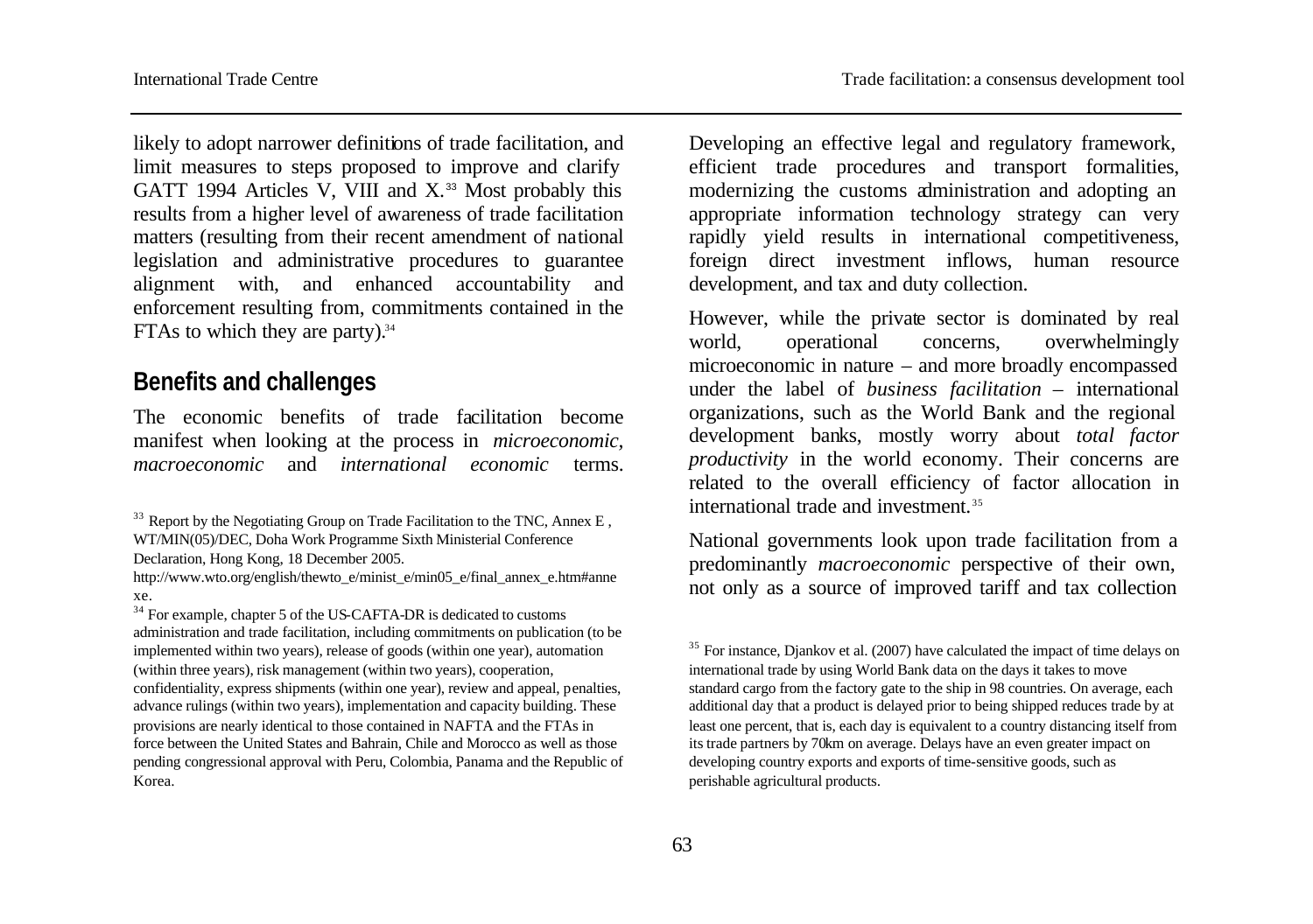but also as a multi-pronged policymaking tool. That is, they see it as a way to address wide-ranging policy issues. These include developing physical infrastructure and human capital, combating corruption and market imperfections, allocating scarce resources in a more efficient manner, redefining the roles of control and collection agencies, and extending the reach and intensity of intergovernmental cooperation, especially with proximate neighbours.

In other words, the *non-economic* or *indirect benefits* of trade facilitation are manifold. These extend to fostering the rule of law, providing responsive governance, demonstrating integrity and fair play through the predictable application and explanation of the rules governing trade, to investment and technology transfer, improved trader compliance and to enhanced security standards. This means that trade facilitation measures themselves are also the source of new, unforeseen challenges – economic, political and administrative. They raise concerns previously not taken heed of, which range from rather simple, not-very-costly decisions, such as putting together, updating and enriching a customs authority webpage, to very expensive ones. Among these are: modernizing land, air, sea and waterway transportation facilities or engaging in the major power and specialinterest struggles that result from strict adherence to standards for e-government transparency and accountability that are generally accepted in more advanced economies.

There are basically three ways, or some combination of them, that are used to measure the benefits resulting from introducing trade facilitation measures. One is to record a times series of available data affecting some or all activities in core trade categories (customs procedures, regulatory framework, e-business penetration, air and water port efficiency) using shadow pricing when hard data is not available. This approach is based on the notions of *economic good* and *intertemporal planning*, given their long-run importance for socio-economic development. The application of the *regional public goods* notion to trade facilitation to a large extent draws on this approach (Arrow and Kurz 1970; Devlin and Estevadeordal 2004). Another approach is to make an ad hoc measurement for each topic, such as the number of steps involved in a procedure, the period of time required to obtain a specific authorization or the cost of discrete activities, recording their progress over time, compiling and weighting them under an index (such as the World Bank's *Doing business* methodology). And a third approach, based on empirical sources and criteria that allow for comparing the benefits of one measure over another within its specific context.

The first two approaches have been attempted with various degrees of success, especially by the World Bank (Wilson et al. 2005). However, most national policy-makers rarely limit their selection of policy options to those based on cost-benefit analyses only. They consistently prefer to take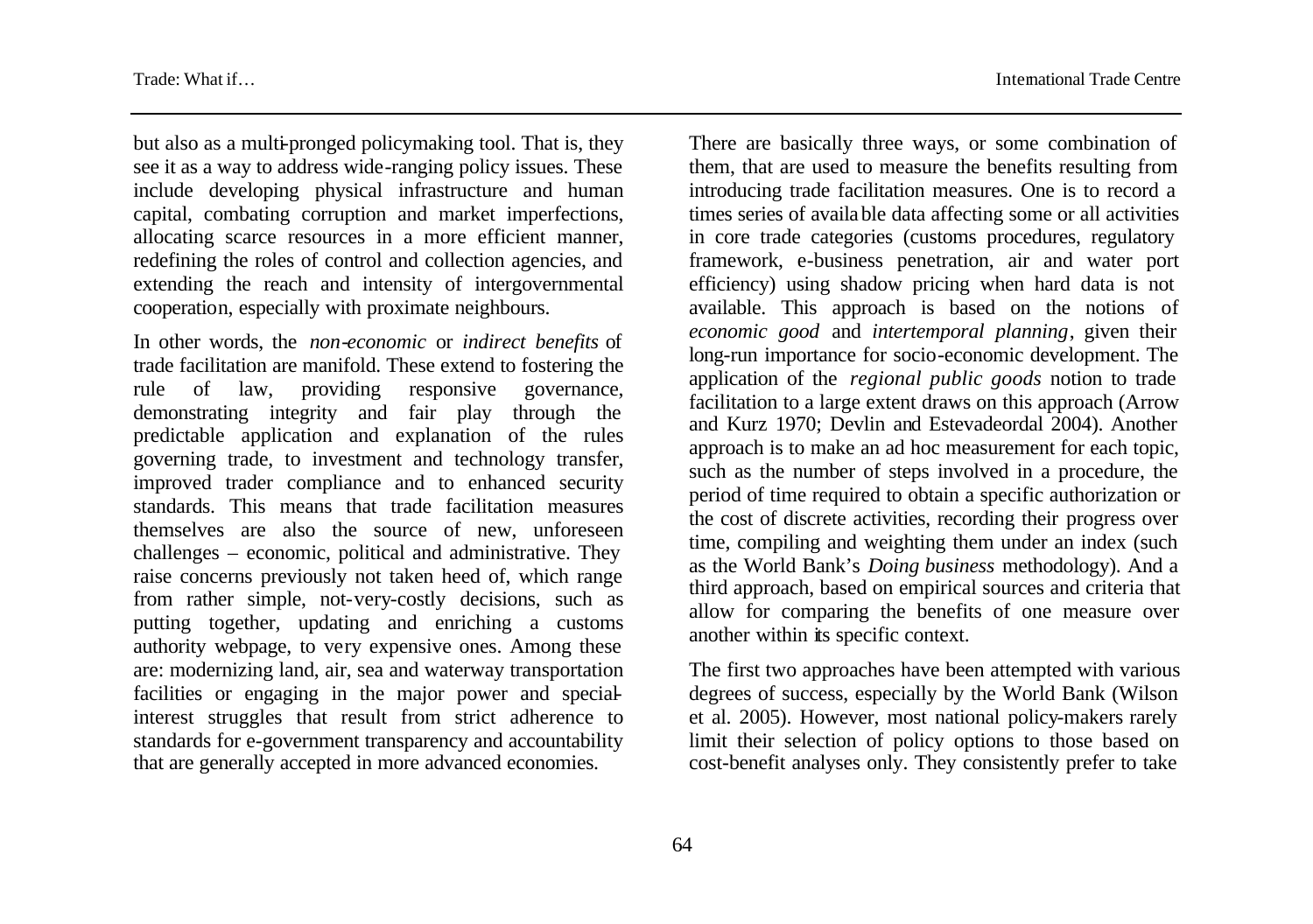into account other economic and extra-economic factors, such as the sectors affected, the unwanted effects of alternative measures as well as the impact on society and public opinion and the fungibility (degree of substitutability) of each available option. For example, banking secrecy laws and regulations in many countries are rather stringent and the business community is accustomed to their operation and benefits. This means that customs and tax authorities can go only so far in their investigations without a formal court order. This situation, in fact, constitutes an impediment to increasing the reach of the Financial Action Task Force, created in 1989 to accelerate the fight against money laundering around the world.

### **Institutional setting**

A wave of sustained change was introduced in the 1990s with the integration of duty collection administrations – tax, customs and, in some cases, social security – under a single authority, a movement inspired by the International Monetary Fund and implemented with the auspices, technical assistance and financial support of the World Bank and regional development banks. This introduced new challenges, given the more advanced automation, technical preparation and sheer size of most tax administrations visà-vis their customs counterparts and the need for resource convergence, including telecommunications and computing equipment and connectivity, physical installations, personnel training, systems, methods, procedures and practices overhauling, and the like.

Many customs administrations have a proud tradition of autonomy and financial autarky, including those in developing countries that were once colonies of global empires. In the perception of the public though, as in many other control agencies, a number of customs administrations are viewed as reservoirs of political cronyism and administrative corruption.

The main rationale for the single revenue authority initiative is to improve collection, rather than focus on control, but cross-fertilization seems to help improve the overall professional profile of the new, merged authorities. In the process, discrete efforts need to be implemented to improve the technical capacity and productivity of customs personnel, by applying domestic resources and receiving the support of customs administrations of industrial countries, international organizations and donors.

### **Information technology**

A series of converging efforts aiming for the automation of government procedures in developing countries can be traced back to the early 1980s. They started in many countries with the informatization of legislation, executive decrees, ministerial resolutions and court precedents, and was followed by the progressive incorporation of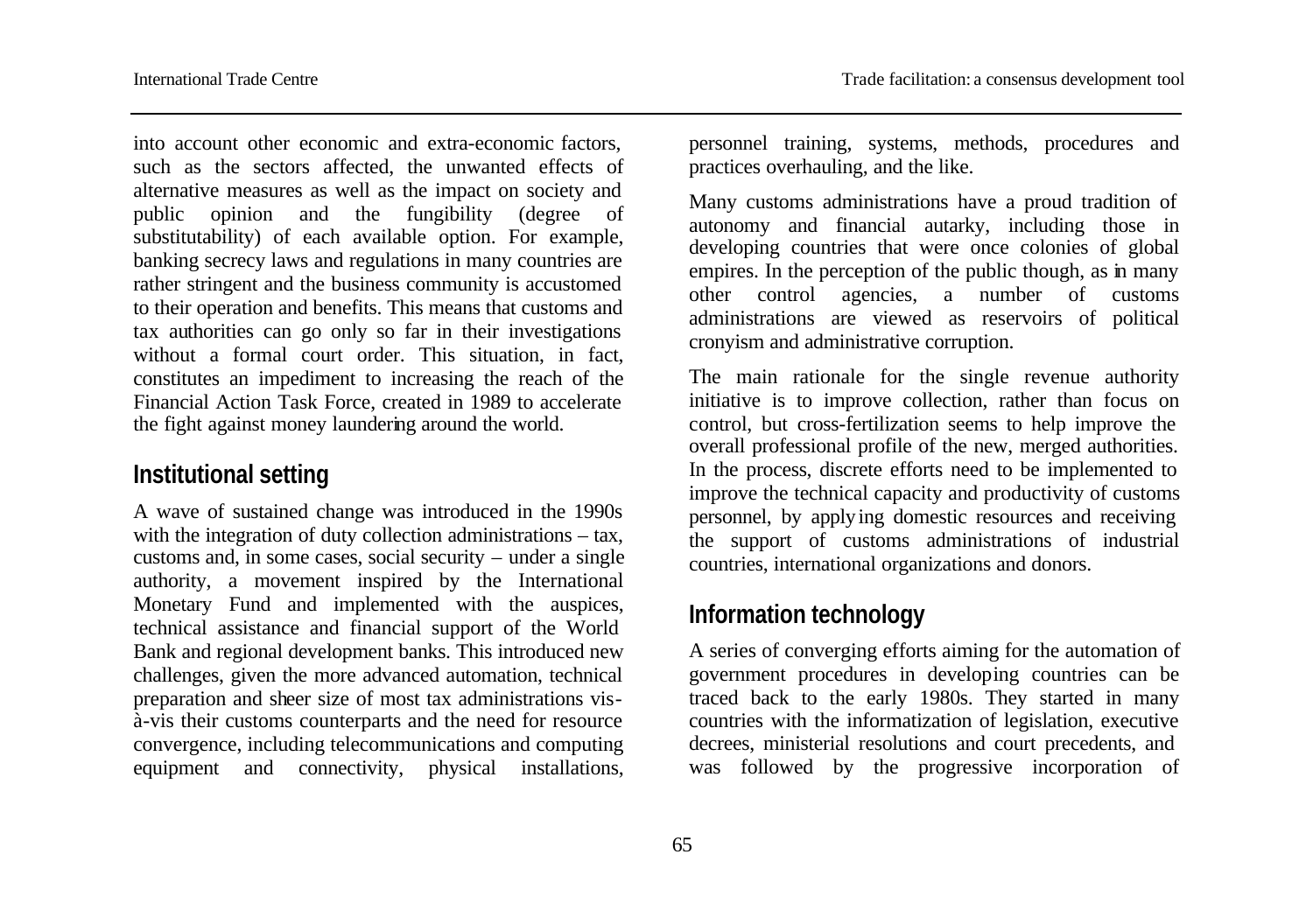regulations and rules emanating from executive agencies, among them central bank circulars, trade, tax and customs regimes, guidelines, interpretations and rulings.

The introduction of customs automation, in a framework of government legitimacy, public sector modernization and increasing Internet penetration, helps avoid many transparency problems and allay fears in public opinion toward them. Above all, it greatly helps in simplifying and accelerating external trade procedures in spite of severe shortcomings in key inputs affecting implementation and inter-agency and government-to-end-user interoperability, such as reliable power supply and lack of ICT compatibility in developing countries.

The benefits of automation are overwhelmingly positive in the opinion of private-sector operators, that is, exporters, importers, customs brokers, freightforwarders, insurers, trade finance providers, consultants and auditors but especially export-oriented small- and medium-sized enterprises (SMEX). Indeed, in some cases exporters' associations e responsible for running their countries' single window facilities, efforts that in some developing countries date back to the mid-1980s.

The costs of introducing and maintaining automated customs data processing varies from country to country. The most widely-used one is UNCTAD'S Automated System for Customs Data (Asycuda), which is operational

in close to 100 jurisdictions.36 Some countries opted from the start for the adoption of customized software of their own, suited to their singular needs, in some cases exporting their home-grown customs software and related technical assistance to other countries. Off-the-shelf systems are considered to be less expensive to introduce, update, service and interoperate across government agencies than customized automated systems but also not flexible enough when specific features need to be added (De Wulf and Sokol 2005). The problem is that it is very hard to find a ready-made system that can cater for the circumstances and needs of a particular economy or country grouping, even in the case of economies of similar scale, location and export profiles, such as the central America or ASEAN countries. And interoperability across countries, in a milieu of

<sup>36</sup> Asycuda is found in Afghanistan, Albania, Anguilla, Antigua and Barbuda, Armenia, Aruba, Bangladesh, Barbados, Belize, Benin, Bolivia, Bosnia and Herzegovina, Botswana, Burkina Faso, Burundi. Cambodia, Cameroon, Cape Verde, Central African Republic, Chad, Colombia, Comoros, Congo, Cote d´Ivoire, Cuba, Democratic Republic of the Congo, Dominica, East Timor, El Salvador, Estonia, Ethiopia, Fiji, Gabon, Gambia, Georgia, Ghana, Gibraltar, Grenada, Guatemala, Guinea, Guinea-Bissau, Guyana, Haiti, Honduras, Iran, Jordan, Latvia, Lebanon, Lithuania, Macedonia, Madagascar, Malawi, Maldives, Mali, Malta, Mauritania, Moldova, Mongolia, Montserrat, Namibia, Nepal, Netherlands Antilles, New Caledonia, Nicaragua, Niger, Nigeria, Palestine, Panama, Papua New Guinea, Philippines, Romania, Rwanda, Saint Kitts and Nevis, Saint Lucia, Saint Vincent and the Grenadines, Samoa, Sao Tome and Principe, Slovakia, Sri Lanka, Sudan, Suriname, Syria, Tanzania, Togo, Trinidad and Tobago, Turks and Caicos Islands, Uganda, Vanuatu, Venezuela, Vietnam, Yemen, Zambia, and Zimbabwe. http://www.asycuda.org/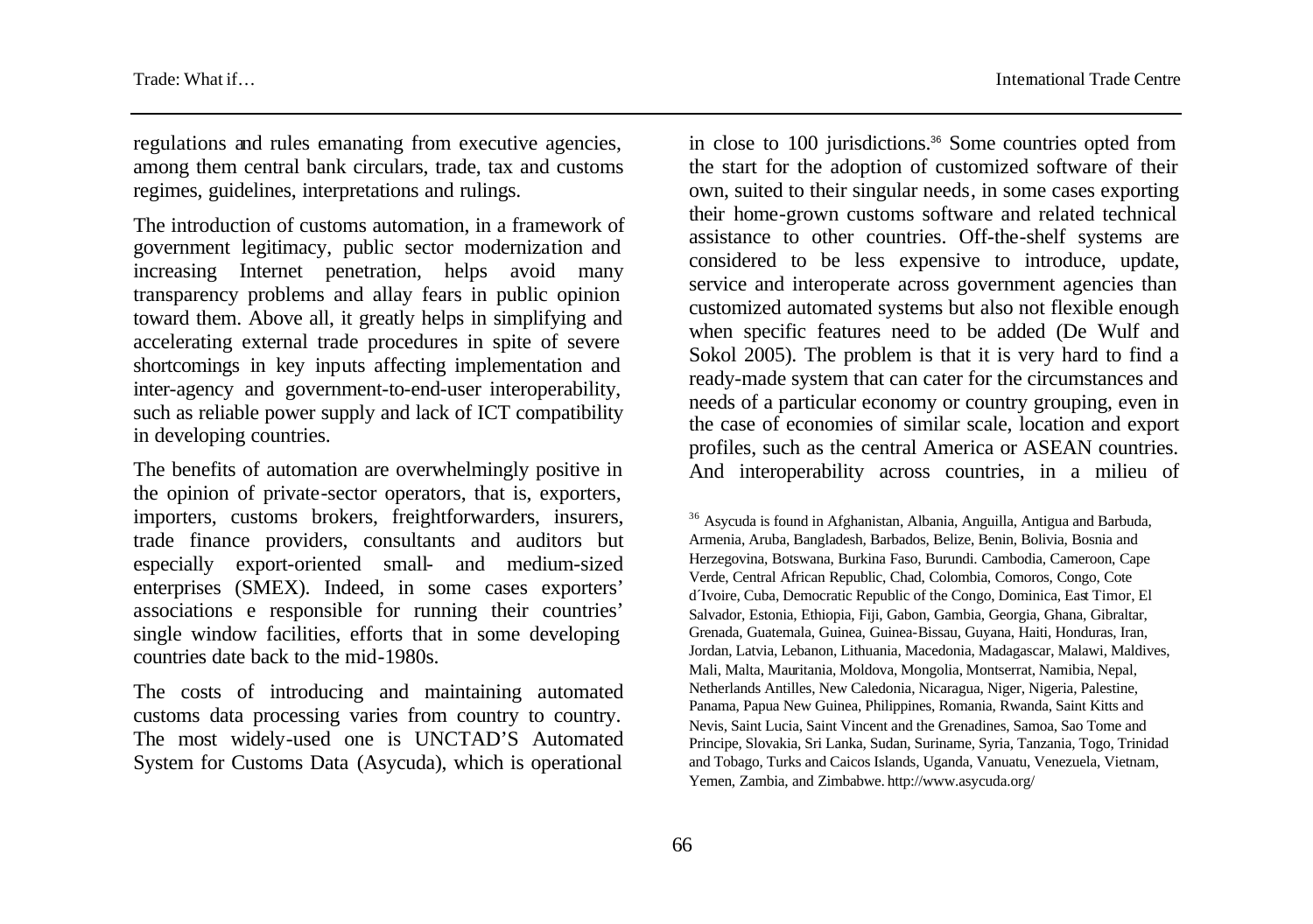advanced economic integration, is the next apparent challenge.

Progress in customs automation has reached many developing countries, particularly those that have experienced a trade boom in recent years. In those cases, customs declarations are submitted through electronic means, albeit with varying degrees of sophistication. However, in most cases a number of documents are required in hard copy as well, together with their archival records, thus defeating the very purpose of automation. Although there are exceptions, digital signatures by and large remain in a precarious legal standing in many developing countries – the probative validity of digital signatures depending on judicial discretion <sup>37</sup>. The webpages of most customs authorities and single window operators in developing countries provide information in the national language only, sometimes also in one of the WTO official languages (English, French, Spanish)<sup>38</sup>.

 $38$  Of the 171 Customs administrations that are members to the World Customs Organization, 168 are hyperlinked on the WCO webpage:

### **Single window environment**

A single window (SW) is broadly defined as a facility that allows parties involved in trade and transport to lodge standardized information and documentation at a single entry point in order to fulfil all trade and transit-related regulatory requirements (UN/CEFACT Recommendation 33). This definition implies that elementary single windows need not necessarily operate on an electronic, paperless platform. Also, they can encompass the whole spectrum of trade transactions or be restricted to exports only; and their level of complexity can vary according to their regulatory framework, the government agencies and departments involved in close cooperation, their incorporation of adequate technologies, the involvement of private stakeholders (the trading community), and their modes of organization.

There are two modes for organizing single windows. One is based on *regulatory convergence*, usually through customs, other government authorities or public -private partnerships, while the other is based on *trade logistics*, through air, sea and waterway port authorities, whether public, private or mixed. Integration of both approaches over time should be the 'natural' policy target. They can take the form of a *single authority* that receives the information, disseminates it and coordinates and controls the whole process, ordinarily the customs service. When the information is

 $37$  The legal validity of e-mail messages is uncertain or non existent in many jurisdictions.

http://www.wcoomd.org/customwebsites/?lid=1. The web pages differ in scope and sophistication in terms of format, medium and frequency of updating, availability and userfriendliness of search engines and hyperlinks, operating forums and bulletin boards, processing feedback, recruitment promotion, and the like.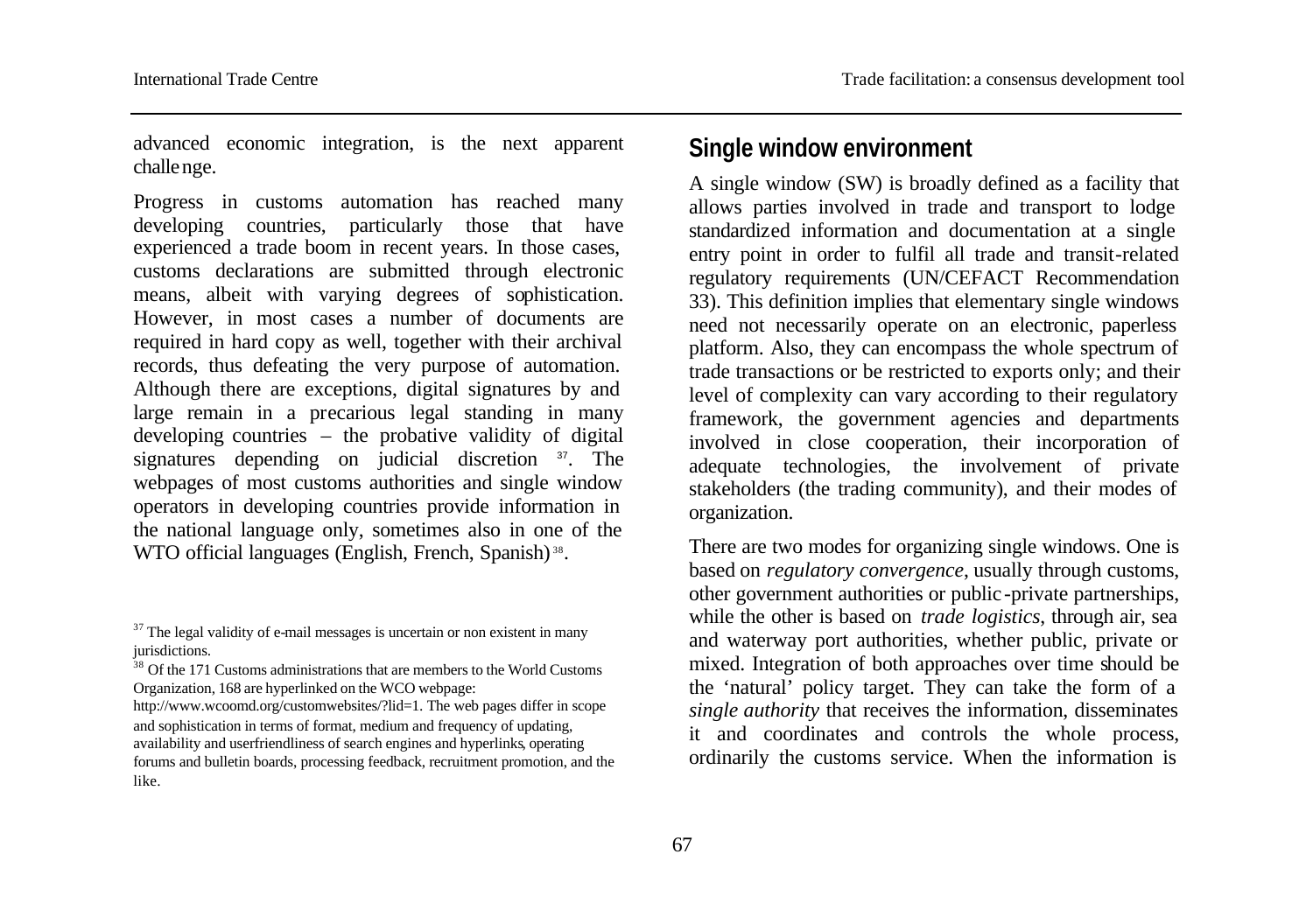processed electronically, individual data is submitted only once, with the consequent economies of time and resources as well as reducing errors<sup>39</sup>. Alternatively the SW can take the form of a *single automated system* for the collection, use, dissemination and storage of cross-border, traderelated, public or private information<sup>40</sup>. Finally, SW can take the form of an *automated information transaction system*, through which a trader can submit electronic trade declarations to the various authorities for processing and approval in a single application<sup>41</sup>.

Single windows usually show the most advanced form of automation, interconnecting various control agencies and aiming for paperless processing. Comparative experience worldwide confirms that customs authorities should lead, or at least be closely involved in, the development of a single window project for it to succeed in the long run.<sup>42</sup> Having

<sup>42</sup> For SW case studies in developing countries, see http://www.unece.org/cefact/single\_window/welcome.htm. said that, there is a clear divide across regions between the promoters of single windows, usually supported by trade ministries and the private trading community on one side, and customs authorities, often operating under the supervision of powerful finance ministries, on the other.

# **Customs clearance, integrated border management, infrastructure modernization**

Statistical evidence worldwide suggests that *hard infrastructure* – ports and inland transport – accounts for only a quarter of the time demanded by procedural requirements for exporting and importing goods. The preparation of pre-arrival documents as well as customs and inspection procedures make up for the rest.**43** Some developing countries have introduced lower time limits for customs clearance and implemented automated tariff and tax payments. The adoption of risk assessment policies has helped reduce delays in many countries. But this requires a change in the mentality of customs officials, traditionally trained to perform physical inspections.

The integration of customs border management in neighbouring countries is a new trend in trade facilitation gathering momentum across developing regions. Largely resulting from trade integration agreements, the benefits to

<sup>&</sup>lt;sup>39</sup> The model for this type of single window is the Virtual Customs Office of the Swedish Customs Service (VCO), which supports eleven languages, with exhaustive information provided in the main three – Swedish, English and German.

<sup>40</sup> A typical single automated system is the US Customs and Border Protection's Automated Commercial Environment (CBP/ACE), based on its proprietary International Trade Data System (ITDS).

<sup>&</sup>lt;sup>41</sup> This is the evolving Singaporean model. TradeNet is an electronic messaging service administered by CrimsonLogic Pte Ltd for the Singapore Customs. CrimsonLogic is launching a new national IT platform for trade and logistics, known as TradeXchange, in October 2007.

<sup>43</sup> See the *Trading across borders* table at the end of this paper.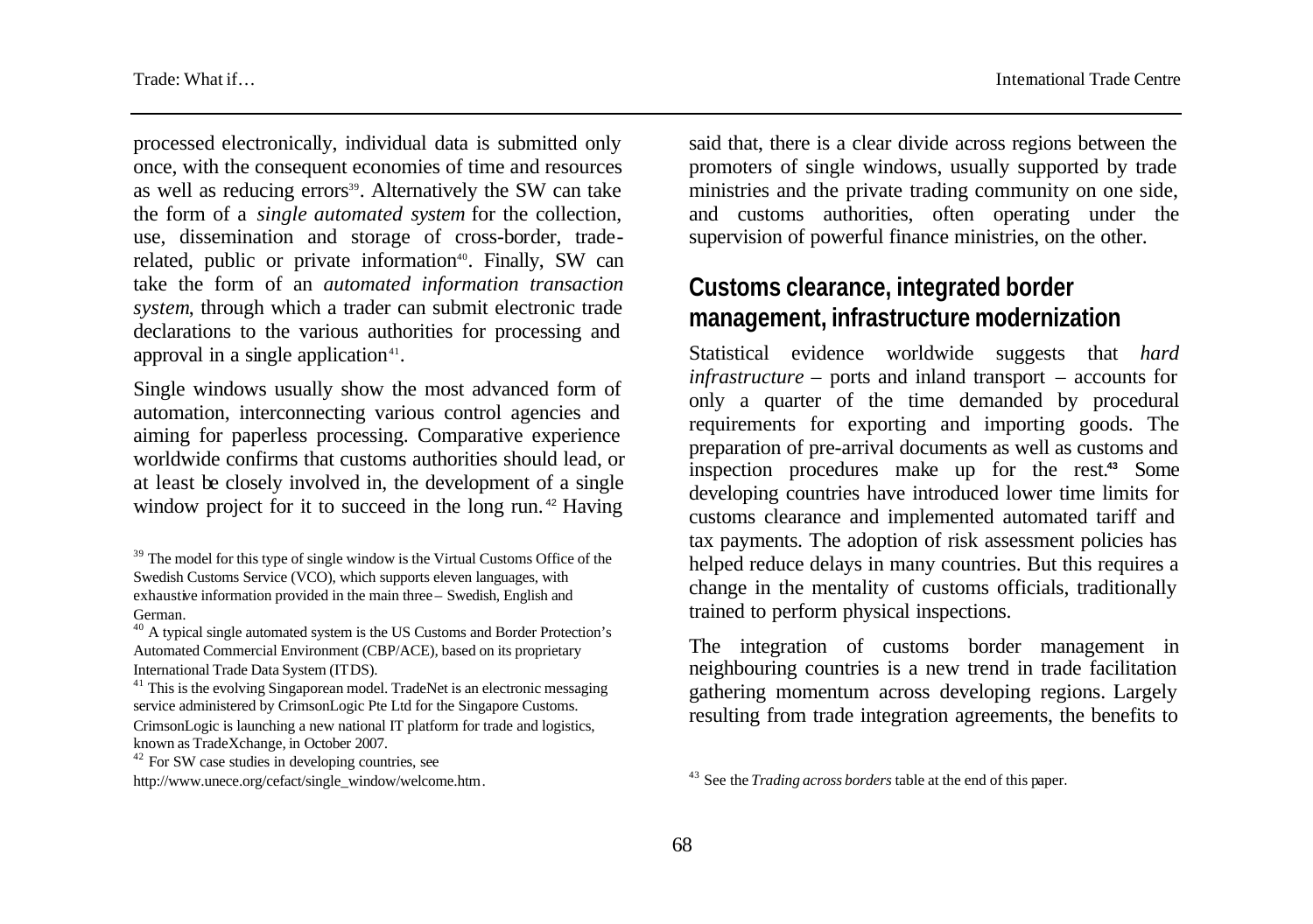traders in particular are substantial. In those areas where North-South or South-South trade and investment integration agreements have been implemented, as among the ASEAN countries, this has become a crucial part of improved trade facilitation.

Infrastructure modernization, including the strengthening of regional road and railway networks and the harmonization of transport regulations also ranks high on the TF agenda. This has been identified as a *sine qua non* in some regions where road access and quality, and maritime and air port services and productivity are short of the international benchmark. For example, Panama, an economy dominated by trade in services, is nonetheless intent on becoming the regional hub for safe transport and trade, and is dependent on progress in its neighbours' infrastructure for it. This because Panama has the main ports in central America and plays a pivotal role in inter-oceanic goods traffic: substantial multimodal cargo moving to the North originates in the Colón Free Zone, the second largest in the world after Hong Kong.<sup>44</sup>

# **Policy recommendations**

Trade facilitation is an intuitively appealing concept that no longer requires much awareness-raising in most deve loping countries. Indeed, many governments in the South perceive trade facilitation not only as a precondition for growth in times of globalization or as a set of effective tools to introduce useful change but also as a powerful marketing strategy when combined with the promotion of foreign investment and country branding. This requires sustained political determination, best manifested in *directive principles of state policy* resulting from widespread national consensus and not subject to partisanship-inspired reversals.

Adopting a *public goods approach* for advancing trade facilitation may be one of the most effective ways to enhance competitiveness in the developing world. The effectiveness of international cooperation will largely depend on fostering a *cooperative action approach* rather than a *traditional donor-recipient model* (Devlin and Estevadeordal 2004). This approach will acquire increasing importance for donors and developing countries alike as multilateral trade negotiations on trade facilitation enter

l

<sup>44</sup> International security concerns and the trafficking of narcotic drugs hamper the consideration of trade facilitation measures in the Caribbean. Central America and the Caribbean archipelago are located on the route between the main South American drug producers, principally of cocaine and marijuana, and the main consumers in North America. Only a small fraction of the flow is intercepted. Over the last decade, the Caribbean Financial Action Task Force, established in 1990, has exerted some influence by setting legal provisions and establishing

dedicated government services to deal with drug trafficking and money laundering. Banking legislation has been tightened yet there is evidence that launderers continue to escape the noose.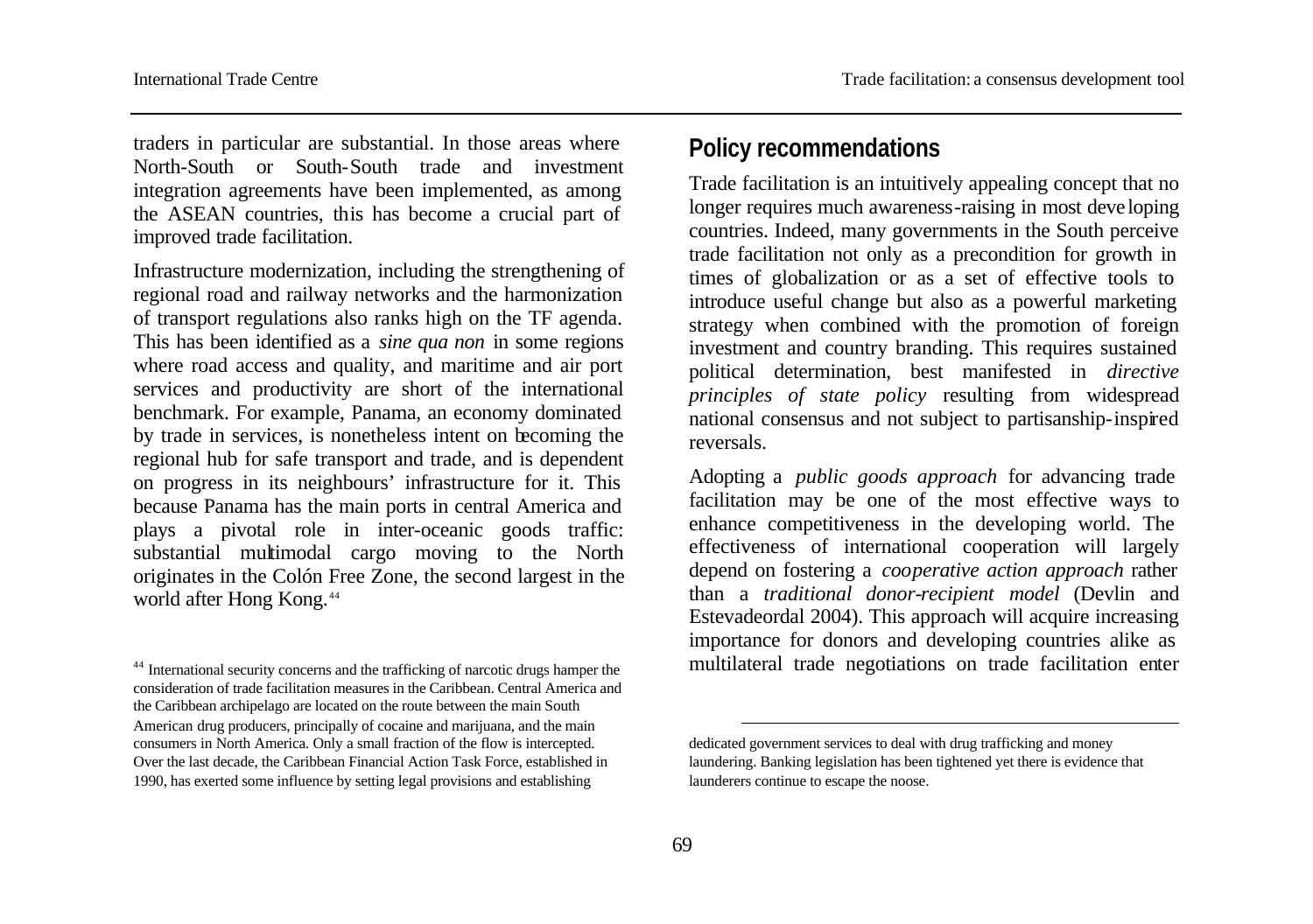into the process of defining technical assistance targets and modalities, determining the implementation capacities, needs and priorities of developing countries, and acknowledging the special and differential treatment (S&D) that many developing countries require.

Although the bulk of the effort will continue to rest within each individual country, the support of multilateral and bilateral technical and infrastructure assistance to confront these long-term commitments is viewed by donors and beneficiaries alike to be crucial for progress in this area. Refocusing technical assistance and capacity building (TA/CB) can help fill a perceived gap –the lack of an overarching approach towards trade facilitation. Indeed, much of the work undertaken in the South until now has been piecemeal, project-, sector- and country-oriented (trade negotiations, customs, port and airport modernization, transportation, international security) even when resulting from bilateral, subregional and regional trade integration initiatives. As a consequence, ultimate success in the MTN process will depend on the aptitude of WTO members to adequately gauge and advance the longterm needs of clusters of developing countries. Rather than restricting the analysis to the welfare effects and efficiency gains of trade facilitation initiatives without their context, an approach enriched by taking stock of the development concerns of beneficiaries would be in order, such as considering unhindered trade as a national, regional and

global public good, principally in the context of aid and development (Hellqvist 2003).

Adopting and enforcing global, rules-based trade facilitation commitments, planning for their effective implementation and fostering the maximization of their development impact are serious propositions that will require multi-tiered efforts and response-convergence (national-international, donor-beneficiary, public -private, government-to-government, government-to-business and business-to-business) for years to come. They will need to be based on deep trust and fluent communication among all interested parties.

Trade facilitation cannot be accomplished as a one-shot government measure. Rather it implies sustained, incremental commitments not only by government agencies but also by the whole trading community of individual countries and their neighbours. Again, it is the private sector, interested in expanding its presence and position across expanded marketplaces, which should give focus and impetus to the process.

While the welfare benefits potential for developing countries of full liberalization of trade in agricultural products is estimated at about US \$43 billion, overall benefits resulting from trade facilitation are estimated at between US \$40 billion and US \$110 billion worldwide, mostly in favour of developing countries. When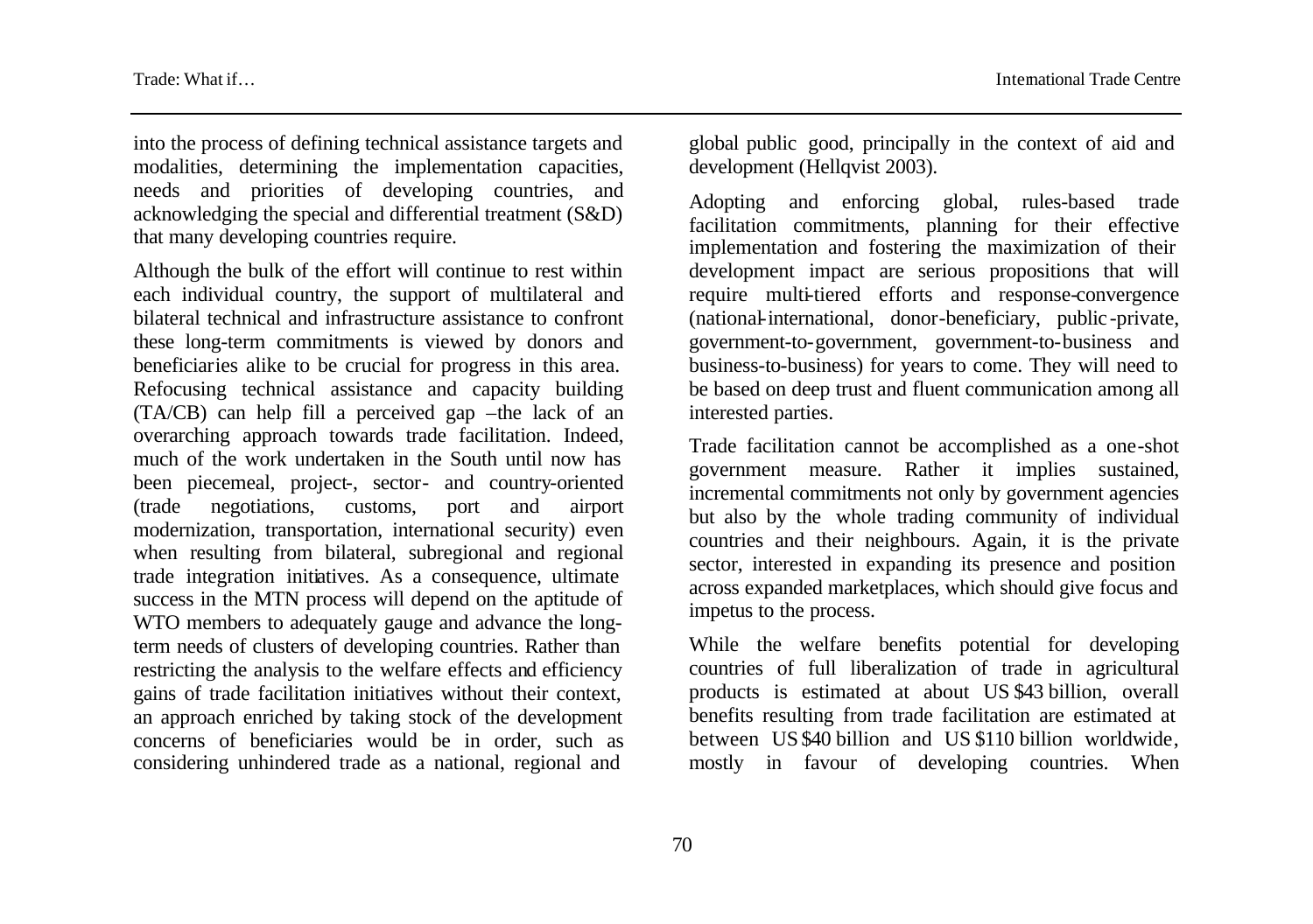productivity effects are aggregated, even when coupled with significant upfront costs and investments in infrastructure and capacity-building, such orders of magnitude should give policy-makers in the South food for thought.<sup>45</sup>

National governments all around the world are concerned with the size and vigour of their underground economies. Average informal economic activity in developing countries is 2½ times larger than the average among OECD-developed members, or China's, which is even lower.46 Many cross-border activities traditionally hide from the statistical dragnet, through trade misinvoicing, distortions in non-factor service accounts (freight, insurance, tourism), factor services (interest and profit income), and straight tax evasion and smuggling. Then there are the heavily criminal operations that escape accounting, such as the clandestine traffic of narcotic drugs, weapons, prostitution and gambling and the laundering of their proceeds as well as terrorism, guerrilla warfare and kidnapping. The motives for trade misinvoicing may be capital flight, tax evasion or money laundering, but in all cases appropriate customs automation coupled with other control measures can act as a powerful detector and deterrent with regard to illicit cross-border activities.

Trade facilitation can go a long way towards reducing the pernicious effects of non-registered trade activities. However, confronted with such an overwhelming institutional environment it would be self-defeating to address trade facilitation issues without also making national and international policies to combat underground economic activities a top priority.

**Osvaldo R. Agatiello** is Professor of International Economics at the Geneva School of Diplomacy and International Relations, a consultant to international organizations and an advisor to governments. He specializes in international trade, investment, governance and corporate responsibility, issues on which he has published extensively. His related work includes *Trade facilitation: progress and challenges in latin America and the Caribbean,* OECD Trade and Agriculture Directorate document TD/TC/WP(2006)16, and the *UNCTAD Technical Notes on Trade Facilitation Measures*, a collaborative effort.

<sup>45</sup> Walkenhorst and Yasui 2003, Hertel and Keeney 2005, Charlton and Stiglitz *2005*.

<sup>46</sup> See table *Size of the shadow economy* below.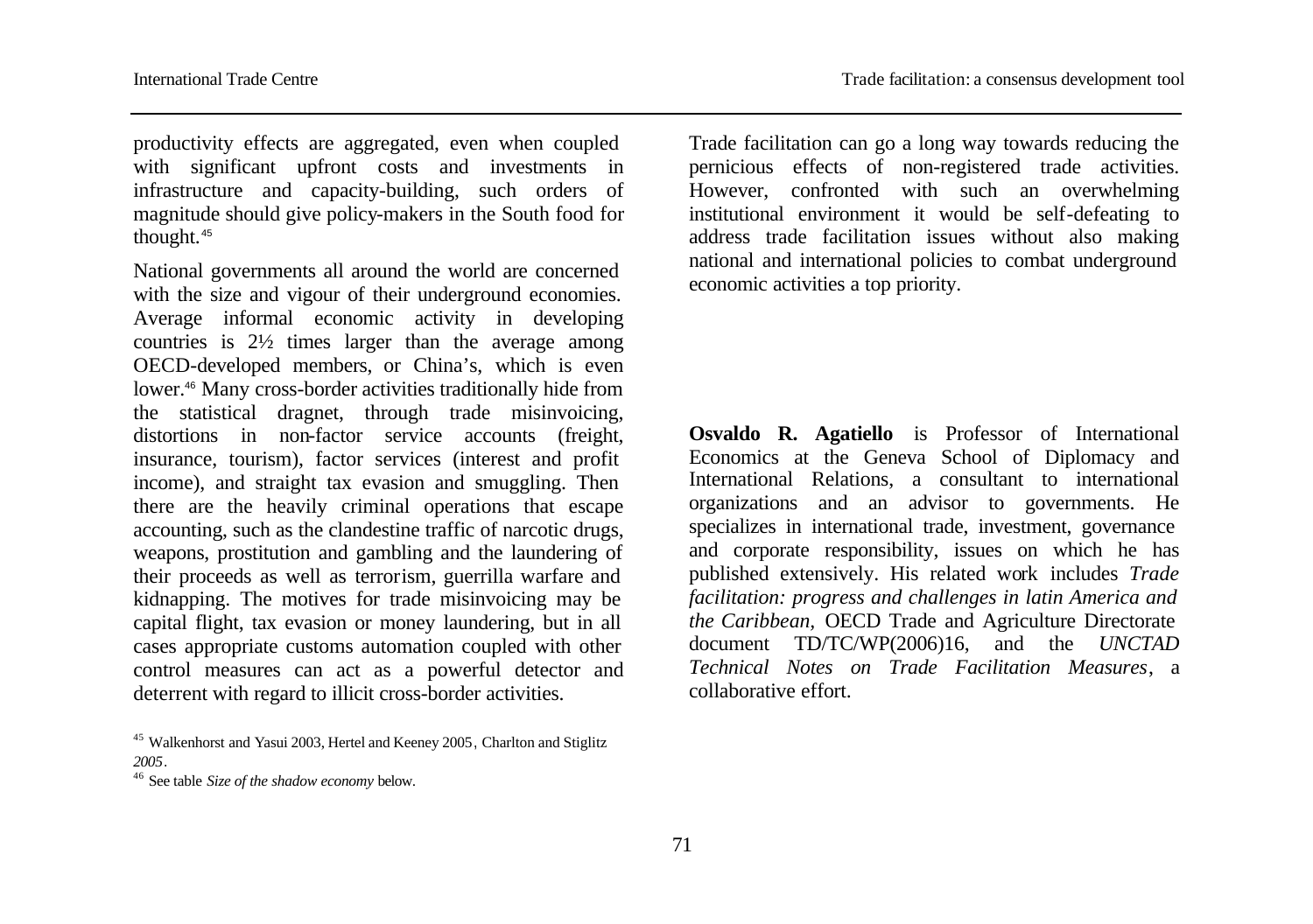# **Bibliography**

APEC Trade Facilitation. APEC#205-SE-05.3, 2005. http://www.apec.org/content/apec/publications.html#Highlights

- Arrow, K. J. and M. Kurz. *Public investment, the rate of return and optimal fiscal policy*. Baltimore, Md.: Johns Hopkins University Press, 1970.
- Bagai, S., R. Newfarmer, and J. S. Wilson. Trade facilitation: using WTO disciplines to promote development. *Trade note* No. 15, the World Bank, 10 May 2004. http://siteresources.worldbank.org/INTRANETTRADE/Resources/Pubs/TradeNote15.pdf

*Business and the WTO negotiations on trade facilitation.* Technical paper No. BAS-05-34.E. Geneva: International Trade Centre UNCTAD/WTO, 2005.

- Butterly, T. Trade facilitation in a global trade environment. Ch. 1.3, *Trade facilitation: the challenges for growth and development*. Ed. by C. Crosgrove-Sacks and M. Apostolov. ECE/TRADE/299. New York and Geneva: United Nations Economic Commission for Europe, 2003.
- Charlton, A. H. and J. E. Stiglitz. A development-friendly prioritisation of Doha Round proposals. *The World Economy*, Vol. 28 (3), March 2005. http://www.blackwell-synergy.com/doi/abs/10.1111/j.1467-9701.2005.00683.x
- *Compendium of trade facilitation recommendations*. ECE/TRADE/279. New York and Geneva: United Nations Economic Commission for Europe and United Nations Conference on Trade and Development, 2002. http://www.unece.org/cefact/publica/01comp.pdf
- Cosgrove-Sacks, C. and M. Apostolov. How to achieve efficient and open collaboration for trade facilitation. Ch. 1.2, *Trade facilitation: the challenges for growth and development*. Ed. by C. Crosgrove-Sacks and M. Apostolov. ECE/TRADE/299. New York and Geneva: United Nations Economic Commission for Europe, 2003.

The costs and benefits of trade facilitation. *OECD policy brief*, October 2005. http://www.oecd.org/dataoecd/58/25/35459690.pdf

- Dee, P., C. Geisler and G. Watts. The impact of APEC's free trade commitment. Staff information paper, Industry Commission of Australia, February 1996. http://www.pc.gov.au/ic/research/information/apec/apec.pdf
- Devlin, R. and A. Estevadeordal. Trade and cooperation: a regional public goods approach. In *Regional public goods: from theory to practice*, edited by A. Estevadeordal, B. Frantz, and T. R. Nguyen. Washington, D.C.: Inter-American Development Bank and Asian Development Bank, 2004. http://www.pecc.org/publications/papers/trade-papers/1\_SII/8-devlin.pdf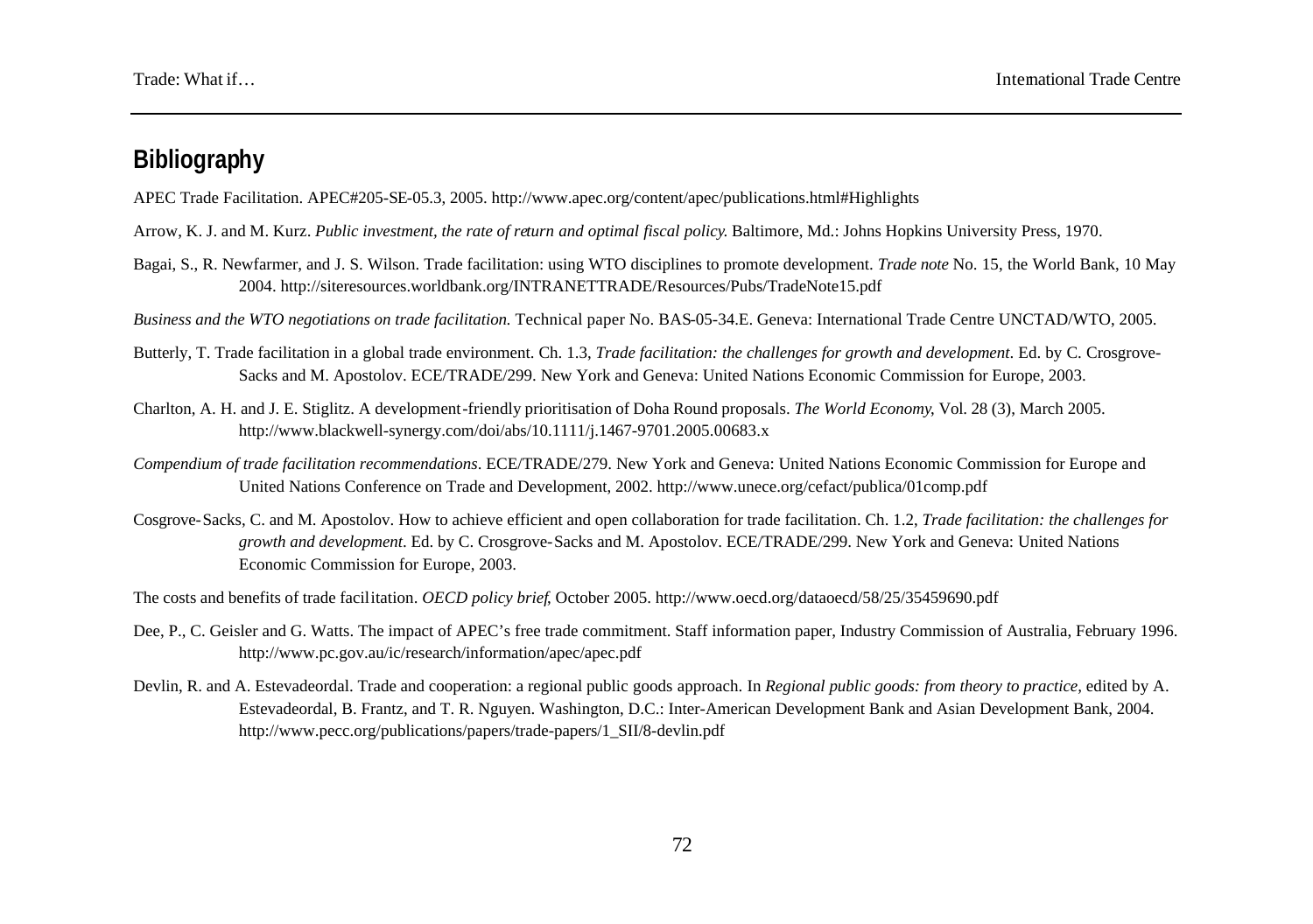- De Wulf, L. and J. B. Sokol, eds. *Customs modernization handbook.* World Bank Report No. 31477, 1 January 2005. http://wwwwds.worldbank.org/external/default/WDSContentServer/IW3P/IB/2005/02/03/000090341\_20050203145443/Rendered/PDF/31477.pdf
- S. Djankov, C. Freund and C. S. Pham. Trading on time. World Bank working paper, August 2007. http://www.doingbusiness.org/Documents/TradingOnTime\_aug07.pdf
- *Doing business in 2007: how to reform: comparing regulation in 175 economies.* Washington, D.C.: The World Bank, 2006. http://www.doingbusiness.org/, http://www.doingbusiness.org/documents/DoingBusiness2007\_FullReport.pdf
- Engman, M. The economic impact of trade facilitation. TD/TC/WP(2005)12/FINAL. OECD Trade Policy Working paper No. 21, 12 October 2005. http://www.olis.oecd.org/olis/2005doc.nsf/
- Facilitación del comercio: la promoción del comercio como motor del crecimiento mediante el uso de tecnologías de la información y las comunicaciones (TIC). *Boletín FAL Facilitación del comercio y el transporte en América Latina y el Caribe,* No. 226, June 2005. http://www.eclac.cl/transporte/noticias/bolfall/6/21756/FAL226.htm
- Garonna, P. The policy debate on trade facilitation. Ch. 1.1, *Trade facilitation: the challenges for growth and development*. Ed. by C. Crosgrove-Sacks and M. Apostolov. ECE/TRADE/299. New York and Geneva: United Nations Economic Commission for Europe, 2003.
- Grainger, A. Trade facilitation: a review. Trade Facilitation Consulting Ltd., 25 June 2007. http://www.tradefacilitation.co.uk/papers/AGrainger\_TradeFacilitation\_Review(2007).pdf
- Hellqvist, M. Trade facilitation from a developing country perspective. Swedish National Board of Trade, April 2003. http://www.cid.harvard.edu/cidtrade/Papers/1598\_Trade\_Facilitation\_from\_a\_Developing\_Country\_Perspective.pdf
- Hertel, T. W. and R. Keeney. What's at stake: the relative importance of import barriers, export subsidies and domestic support. Ch. 2, *Agricultural trade reform and the Doha Development Agenda*, ed. by W. Martin and K. Anderson. Washington, D.C.: Palgrave Macmillan and the World Bank, November 2005.
- Hors, I. Fighting corruption in customs administration: what can we learn from recent experiences? Working Paper No. 175. CD/DOC(2001)7, OECD Development Centre, April 2001. http://www.oecd.org/dataoecd/60/28/1899689.pdf
- Izam, M. Defining trade facilitation at the international level. Ch. 5.6, *Trade facilitation: the challenges for growth and development*. Ed. by C. Crosgrove-Sacks and M. Apostolov. ECE/TRADE/299. New York and Geneva: United Nations Economic Commission for Europe, 2003.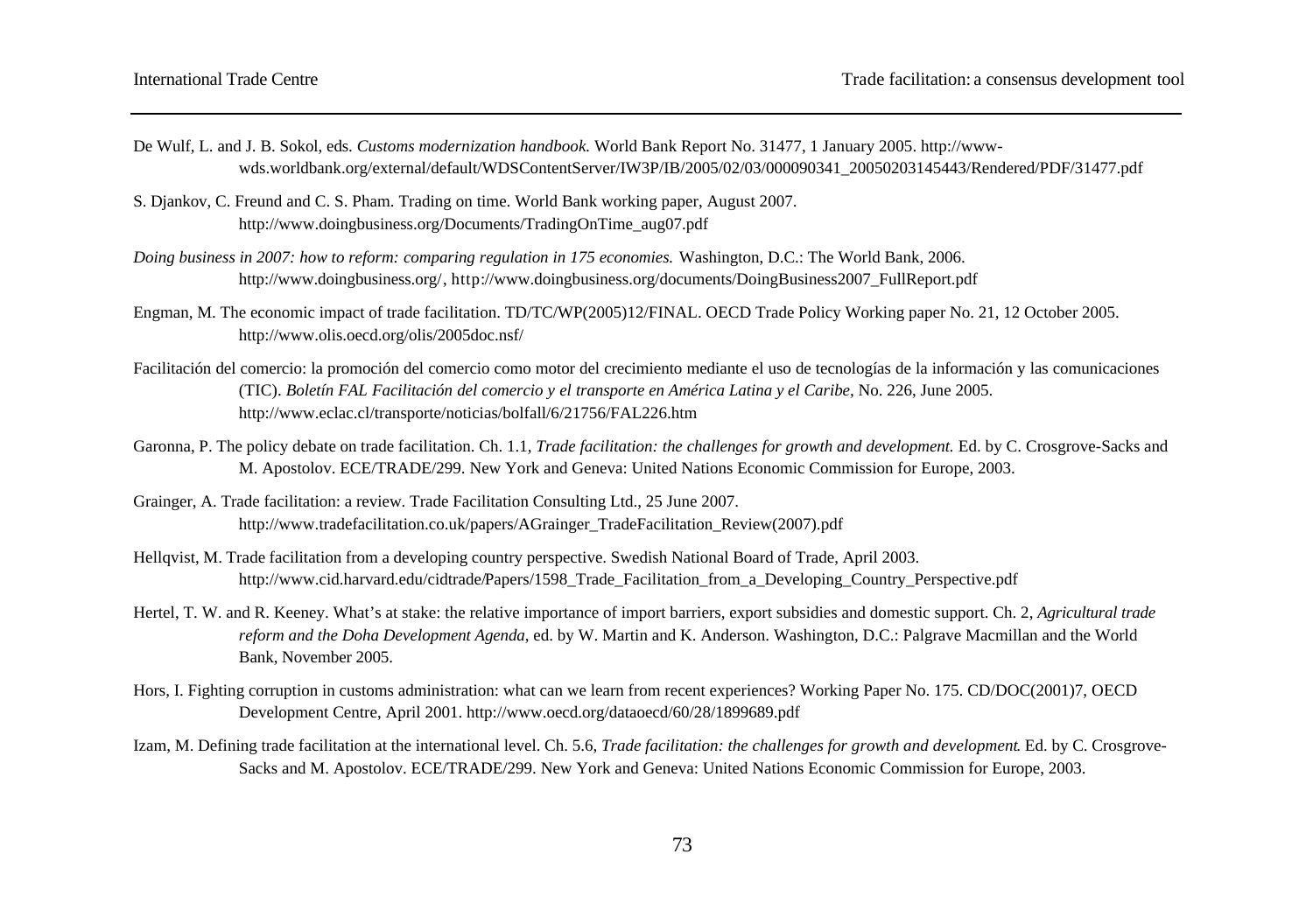- Izam, M. Facilitación del comercio: un concepto urgente para un tema recurrente. *Comercio internacional*, No. 19, December 2001. Series CEPAL, LC/L.1680-P/E. http://www.cepal.cl/publicaciones/Comercio/0/LCL1680PE/lcl1680e.pdf
- Kleitz, A. Costs and benefits of trade facilitation. Ch. 3.6, *Trade facilitation: the challenges for growth and development*. Ed. by C. Crosgrove-Sacks and M. Apostolov. ECE/TRADE/299. New York and Geneva: United Nations Economic Commission for Europe, 2003.
- McLinden, G. Trade facilitation: progress and prospects for the Doha negotiations. In Trade, Doha, and development: a window into the issues, ed. by R. Newfarmer, Trade Department, the World Bank, 2006. http://siteresources.worldbank.org/INTRANETTRADE/Resources/239054- 1126812419270/14.TradeFacilitation.pdf
- Matsudaira, T. Business benefits of trade facilitation. TD/TC/WP(2001)21/FINAL, OECD Trade Directorate, 10 April 2002. http://www.olis.oecd.org/olis/2001doc.nsf/0/43804df987704815c1256b970049ca4c/USDFILE/JT00124082.PDF
- Moïsé, E. The costs of introducing and implementing trade facilitation measures: interim report. TD/TC/WP(2004)36/FINAL. OECD Trade Policy Working Paper No. 8, 13 November 2003. http://www.oecd.org/dataoecd/22/54/34830141.doc
- Moïsé, E. Sp ecial and differential treatment in the area of trade facilitation. TD/TC/WP(2005)15, OECD Trade Directorate, 12 May 2005.
- Moïsé, E. Trade facilitation reforms in the service of development: country case studies. OECD Trade Policy Working Paper No. 12, 22 February 2005. TD/TC/WP(2004)4/FINAL. http://www.olis.oecd.org/olis/2004doc.nsf/
- *Recommendation and guidelines on establishing a single window to enhance the efficient exchange of information between trade and government.*  Recommendation No. 33. ECE/TRADE/351, United Nations Centre for Trade Facilitation and Electronic Business. New York and Geneva: United Nations, 2005.
- Rege, V. and I. Kataric. *Trade facilitation: a handbook for trade negotiators*. London: Commonwealth Secretariat, 2007.
- Sandler, T. Regional public goods and international organizations. *Review of international organizations*, forthcoming 2006. http://wwwrcf.usc.edu/~tsandler/Sandler\_RPG\_RIO\_2006.pdf
- Schneider, F. Shadow economies and corruption all over the world: what do we really know? Institute for the Study of Labour Discussion Paper No. 2315. Bonn, September 2006. http://www.iza.org/index\_html?lang=en&mainframe=http%3A//www.iza.org/iza/en/webcontent/personnel/photos/index\_html%3Fkey%3D 206&topSelect=personnel&subSelect=fellows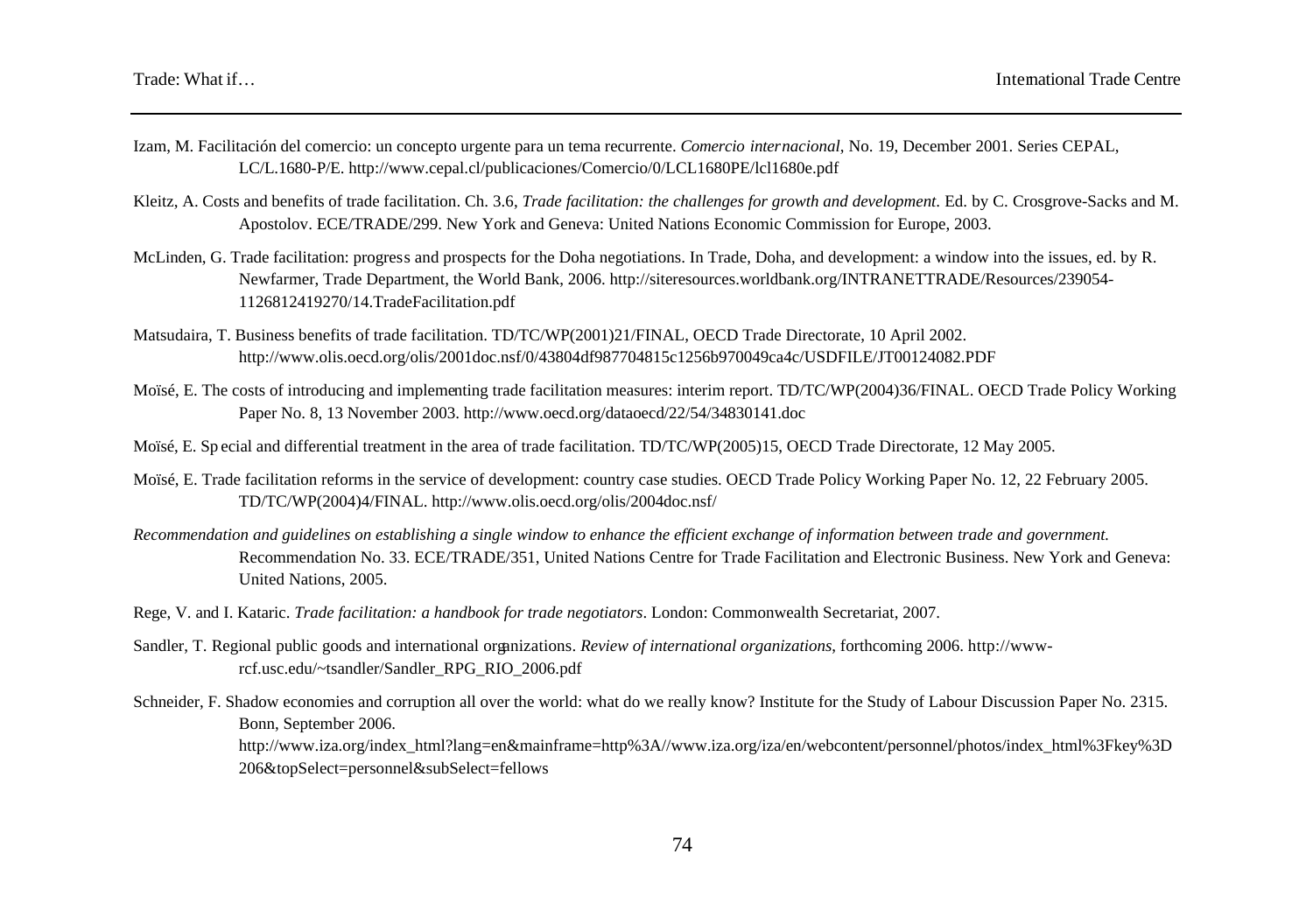*– Trade facilitation handbook.* Part I, National facilitation bodies: lessons from experience. UNCTAD/SDTE/TLB/2005/1. New York and Geneva: United Nations, 2006. http://www.unctad.org/en/docs/sdtetlb20051\_en.pdf

*United Nations Layout key for trade documents: guidelines for application*. ECE/TRADE/270. New York and Geneva: United Nations, 2002.

- Walkenhorst, P. and T. Yasui. Quantitative assessment of the benefits of trade facilitation. TD/TC/WP(2003)31/FINAL, OECD Trade Directorate, 13 November 2003. http://www.olis.oecd.org/olis/2003doc.nsf/43bb6130e5e86e5fc12569fa005d004c/ec8dd2cee8fca29ac1256ddd0055e57b/USDFILE/JT00153 655.PDF
- Wilson, J., C. Mann, and T. Otsuki. Assessing the benefits of trade facilitation: a global perspective. *The World Economy*, Vol. 28, Issue 6, June 2005. http://www.blackwell-synergy.com/doi/abs/10.1111/j.1467-9701.2005.00709.x?journalCode=twec
- Winters, L. A. Trade liberalization and economic performance: an overview. *The Economic Journal,* Vol. 114, No. 493, February 2004. htp://www.blackwell-synergy.com/toc/ecoj/114/493
- *World Customs Organization framework of standards to secure and facilitate global trade*. Brussels: June 2005. http://europa.eu.int/comm/taxation\_customs/resources/documents/customs/policy\_issues/customs\_security/normes\_WCO\_en.pdf
- *World Trade Organization trade facilitation negotiations support guide*. Prepared for the World Bank by the Centre for Customs and Excise Studies, University of Canberra. TN/TF/W/51, 6 July 2005. http://docsonline.wto.org/ddfdocuments/t/tn/tf/w51.doc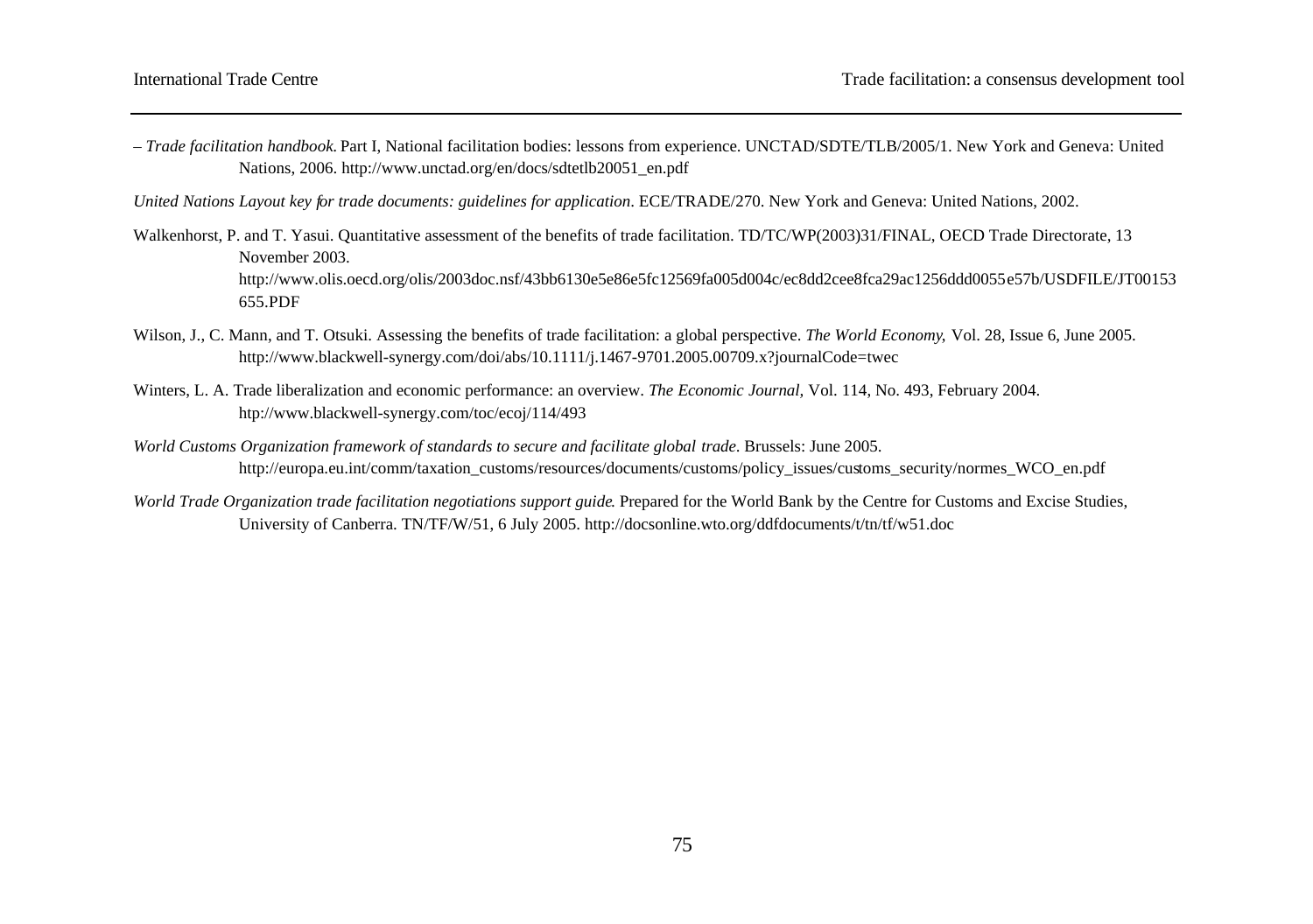# **Resources**

**Global Facilitation Partnership for Transportation and Trade, United Nations Trade Facilitation Network** http://www.gfptt.org/Default.aspx

# **International Maritime Organization**

Facilitation of international maritime traffic. http://www.imo.org/home.asp

## **Organisation for Economic Co-operation and Development**

Trade facilitation webpage http://www.oecd.org/document/10/0,2340,en\_2649\_33705\_31558282\_1\_1\_1\_1,00.html Development Assistance Committee Project on Trade Facilitation webpage http://www.oecd.org/document/13/0,2340,en\_2649\_33705\_35305549\_1\_1\_1\_1,00.html

## **Trade Facilitator Toolkit and Forms Repository**

A joint project of the UNECE, UNESCAP, UNECLAC, UNECA AND UNESCWA. http://unece.unog.ch/etrade/

#### **United Nations Centre for Trade Facilitation and Electronic Business**

United Nations Economic Commission for Europe. http://www.unece.org/cefact/index.htm

## **United Nations Conference on Trade and Development**

*Technical Notes on Trade Facilitation Measures*. http://r0.unctad.org/ttl/technical-notes.htm UNCTAD Transport Newsletter. http://extranet.unctad.org/TransportNews

#### **The World Bank**

Trade facilitation

http://web.worldbank.org/WBSITE/EXTERNAL/TOPICS/TRADE/0,,contentMDK:20550369~pagePK:148956~piPK:216618~theSitePK:2 39071,00.html

Trade and Transport Facilitation and Logistics. http://www.worldbank.org/transport/ports/tr\_facil.htm

#### **World Customs Organization**

www.wcoomd.org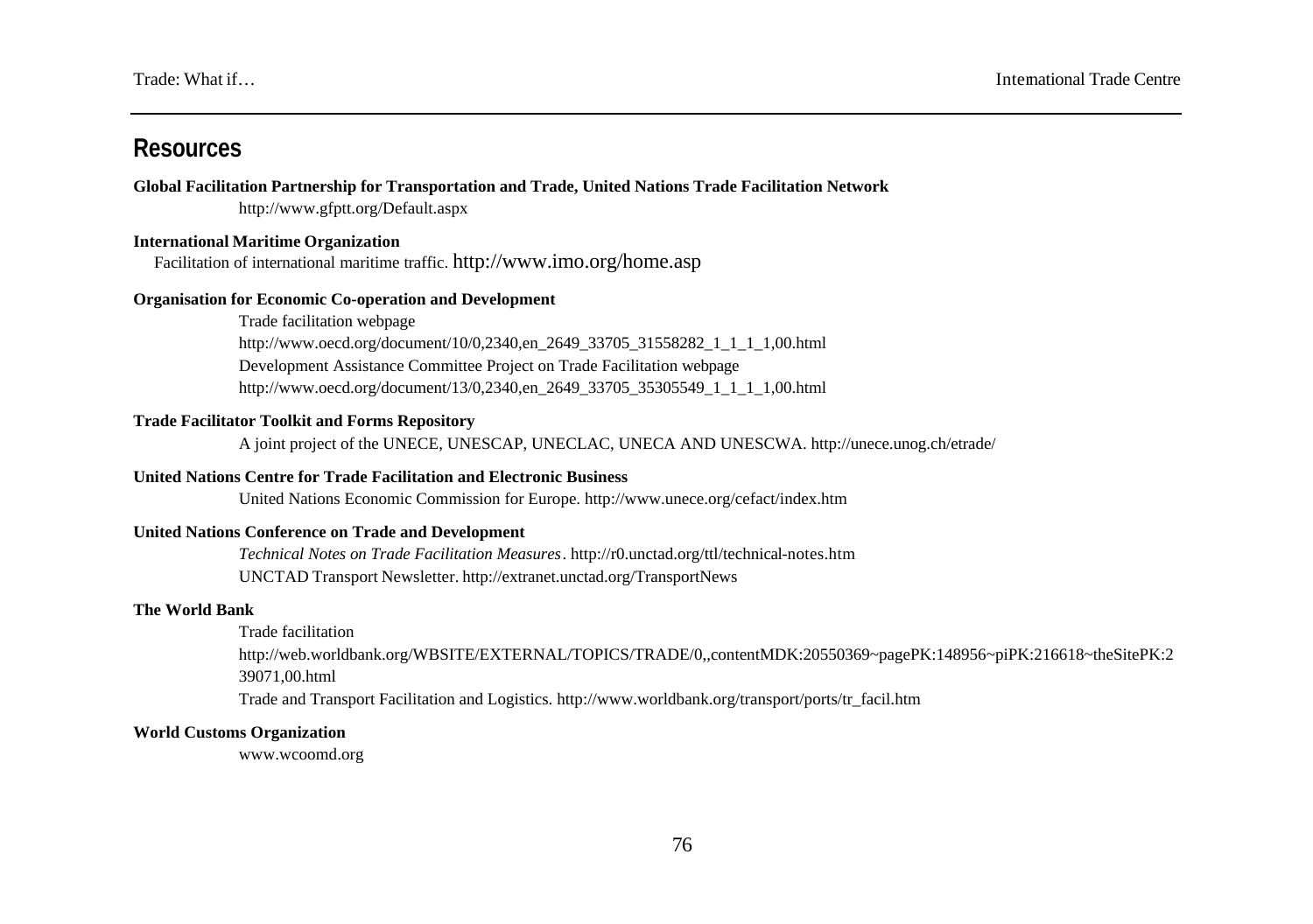## **World Trade Organization**

Trade facilitation. http://www.wto.org/spanish/tratop\_s/tradfa\_s/tradfa\_negoti\_docs\_s.htm Trade facilitation technical assistance and capacity building http://www.wto.org/english/tratop\_e/tradfa\_e/ta\_capac\_build\_negoti\_e.htm Successive compilations and summaries of all proposals submitted by members to the Negotiating Group on Trade Facilitation appear in WTO Secretariat documents TN/TF/W/43/Rev. 12 and TN/TF/W/106/Rev.7 at http://docsonline.wto.org/ Doha Development Agenda Trade Capacity Building Database, joitly established with the OECD http://tcbdb.wto.org/ben\_dcs.asp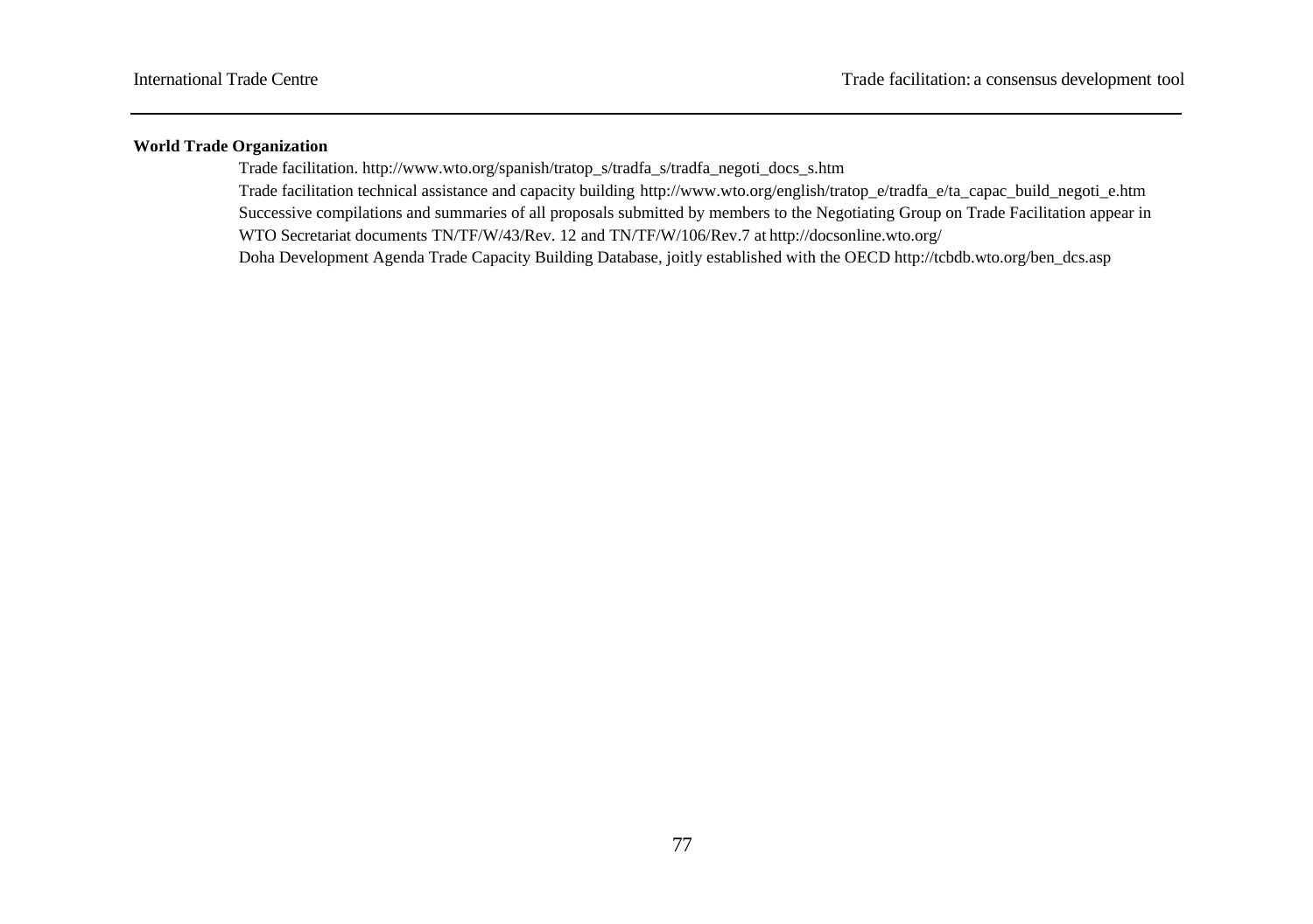| <b>Trading across borders</b><br>(a country table is available the intracen.org/wedef/ website) |                                                       |                                           |                                                  |                                                       |                                           |                                                   |
|-------------------------------------------------------------------------------------------------|-------------------------------------------------------|-------------------------------------------|--------------------------------------------------|-------------------------------------------------------|-------------------------------------------|---------------------------------------------------|
| Countries<br>and regions                                                                        | <b>Number</b><br>of<br>docume<br>nts<br>for<br>export | <b>Number</b><br>of days<br>for<br>export | Export<br>cost<br>per<br>contain<br>er<br>in USD | <b>Number</b><br>of<br>docume<br>nts<br>for<br>import | <b>Number</b><br>of days<br>for<br>import | Export<br>cost<br>per<br>contain<br>er<br>in US\$ |
| East Asia & Pacific                                                                             | 6.9                                                   | 23.9                                      | 884.8                                            | 9.3                                                   | 25.9                                      | 1037.1                                            |
| Europe & Central<br>Asia                                                                        | 7.4                                                   | 29.2                                      | 1,450.2                                          | 10                                                    | 37.1                                      | 1589.3                                            |
| Latin America &<br>Caribbean                                                                    | 7.3                                                   | 22.2                                      | 1.067.5                                          | 9.5                                                   | 27.9                                      | 1225.5                                            |
| Middle East &<br>North Africa                                                                   | 7.1                                                   | 27.1                                      | 923.9                                            | 10.3                                                  | 35.4                                      | 1182.8                                            |
| South Asia                                                                                      | 8.1                                                   | 34.4                                      | 1,236.0                                          | 12.5                                                  | 41.5                                      | 1494.9                                            |
| Sub-Saharan<br>Africa                                                                           | 8.2                                                   | 40                                        | 1,561.1                                          | 12.2                                                  | 51.5                                      | 1946.9                                            |
| Source: The World Bank's Doing business website                                                 |                                                       |                                           |                                                  |                                                       |                                           |                                                   |